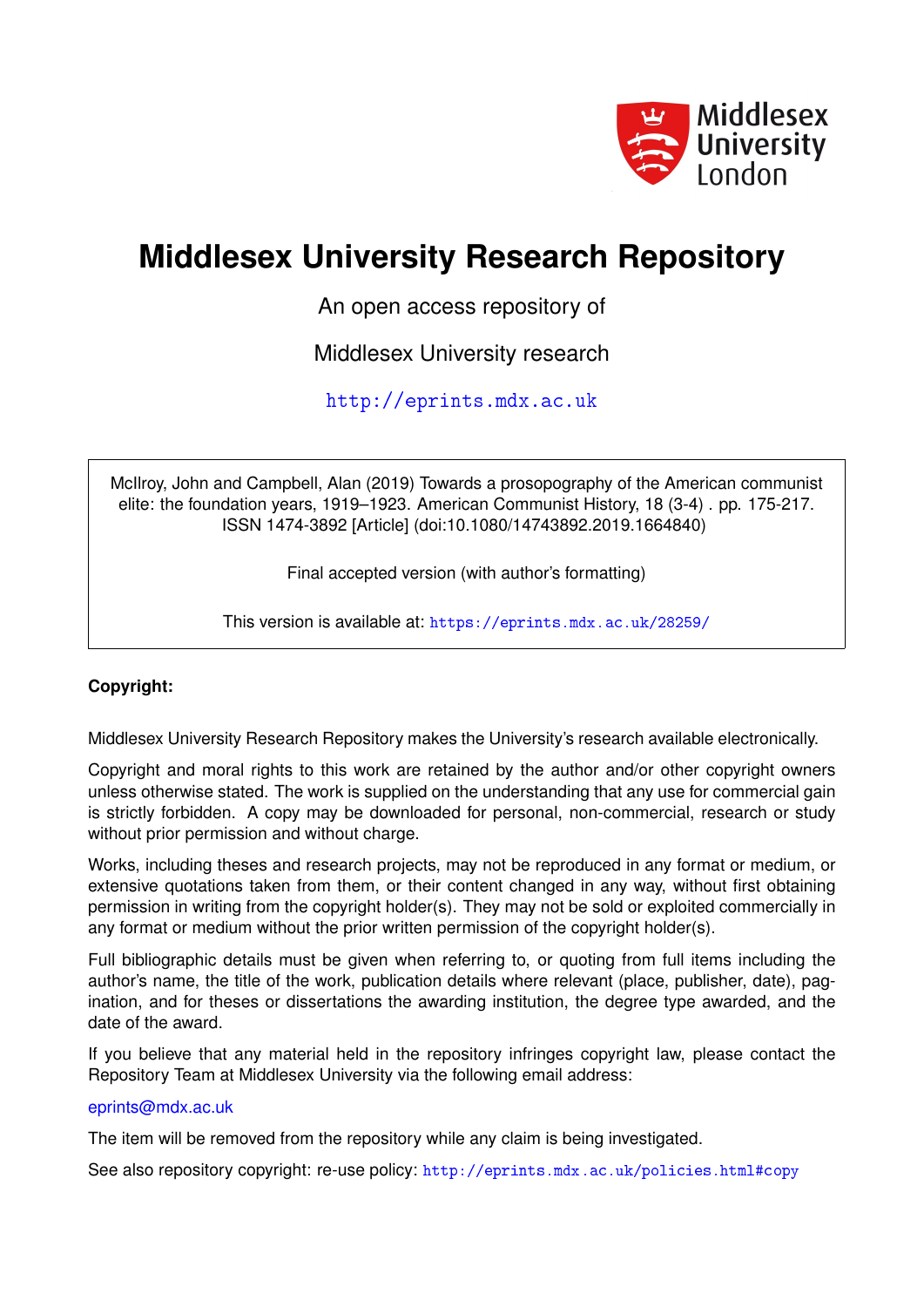# **Towards a Prosopography of the American Communist Elite: The Foundation Years, 1919–1923**

#### **John McIlroy and Alan Campbell**

Modern interest in prosopography in America is sometimes traced to Charles Beard's work on the class background and economic interests of the Founding Fathers.<sup>[1](#page-1-0)</sup> Its roots reach back to the classical world and it is frequently associated with practitioners of ancient and medieval history.[2](#page-1-1) Prosopography may be defined as a form of collective biography in which the common and diverse characteristics of a specific population of social actors are enumerated, analysed and compared by reference to selected categories, usually their origins, inherited class position, ethnicity, gender, religion, education, occupation, affiliation, and experience. The aim is to establish variables, correlations and patterns within the group. There are different views on what is involved. But optimally employed, the technique adopts both qualitative and quantitative methods, numeric analysis and case studies of protagonists: the aspiration is to both recuperate and analyse, to assemble the collective and interrogate characteristics of the population without losing sight of the individuality of its members. As

John McIlroy is Visiting Professor of Employment Relations, Middlesex University, London, UK. He was formerly a Reader in Sociology, University of Manchester, UK, and Professor of Industrial Relations, Keele University, UK. Alan Campbell is an Honorary Senior Research Fellow in the Department of History, University of Liverpool, UK, where he was previously a Reader in History. They may be contacted at: qx03@liv.ac.uk.

<span id="page-1-0"></span> <sup>1</sup> Charles A. Beard, *An Economic Interpretation of the Constitution of the United States* (New York: Macmillan, 1913).

<span id="page-1-1"></span><sup>2</sup> Katharine Keats-Rohan, ed., *Family Trees and the Roots of Politics: The Prosopography of Britain and France from the Tenth to the Twelfth Century.* (Woodbridge, Suffolk: Boydell Press, 1997).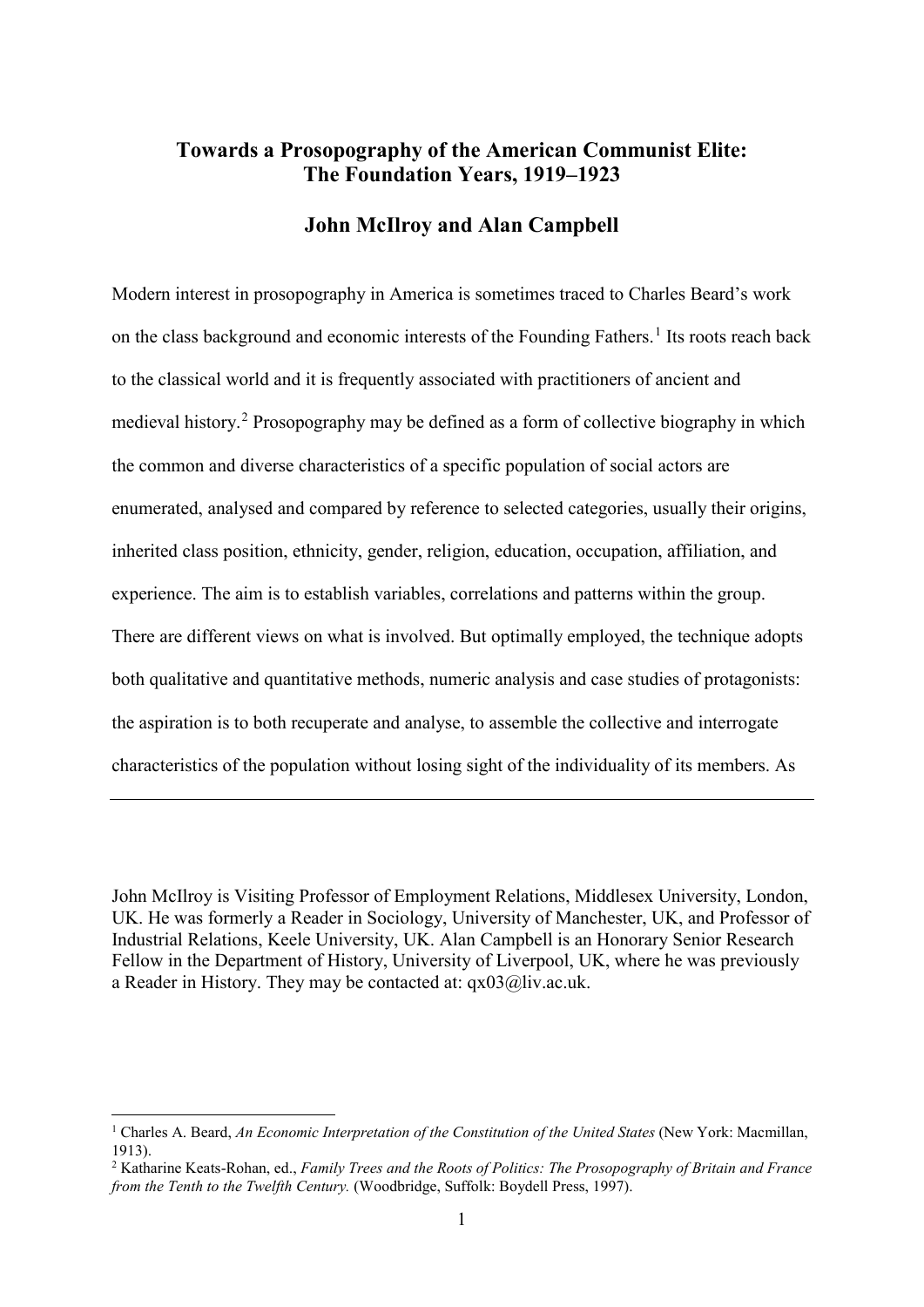the literature demonstrates, some studies privilege statistical methods over vignette and mini-biography – or vice versa.<sup>[3](#page-2-0)</sup> Twentieth-century prosopography investigated a variety of subjects: intellectuals, scientists, military and religious personnel, business and political elites and, on a larger scale, members of social movements and political parties – with the purpose of assembling information which may restore or reaffirm the significance of agency and the background and characteristics of historical actors, help penetrate institutional façades, and shed light on how things worked in practice. [4](#page-2-1)

Drawing on collective biography – more precisely group biography – prosopography utilizes biographical dictionaries which, together with individual biography, autobiography, primary sources and the related historiography constitute its raw materials.<sup>[5](#page-2-2)</sup> Prosopography depends on reliable data, well-demarcated samples, and statistical rigour. Its starting point is the "lexicon," "biographical dictionary" or database constructed by researchers, which distils relevant information on the group under scrutiny. The second stage entails analysing the data by reference to the chosen categories – age, gender, origins, ethnicity, and so forth. Difficulties may occur when the database is incomplete or information about pertinent aspects of known individuals' lives is absent or insufficient. Such lacunae are not an absolute barrier to useful work. It is a matter of degree: evaluation depends on how incomplete the database is, how significant the gaps are, and whether there is sufficient evidence from which to postulate plausible conclusions. Neither too much nor too little should be made of what is a

<span id="page-2-0"></span> <sup>3</sup> For discussions, see Lawrence Stone, "Prosopography," in Lawrence Stone, *The Past and Present Revisited.*  (London and New York: Routledge Kegan Paul, 1987), 45–73; Katharine Keats-Rohan, "Biography, Identity and Names: Understanding the Pursuit of the Individual in Prosopography," in *Prosopography Approaches and Applications: A Handbook*, ed. K.S.B. Rohan (Oxford: P & G Publications, 2007), 139–82; "Guide to the Principles and Practice of Prosopography" at: [https://prosopography.history.ox.ac.uk/course\\_syllabuses.htm.](https://prosopography.history.ox.ac.uk/course_syllabuses.htm)

<span id="page-2-1"></span><sup>4</sup> The work of Lewis Namier was influential, commencing with Lewis B. Namier, *The Structure of Politics at the Accession of George III*, 2 vols (London: Macmillan, 1929). Pioneering work in the United States included C. Wright Mills, *The Power Elite* (New York: Oxford University Press, 1959); David J. Rothman, *Politics and Power: The United States Senate 1869–1901* (Cambridge, MA: Harvard University Press, 1966); Jackson T. Main, *The Upper House in Revolutionary America, 1763–1788* (Madison: University of Wisconsin Press, 1967).

<span id="page-2-2"></span><sup>5</sup> For a contrary view, which posits a firm distinction between prosopography and group biography, see Barbara Caine, *Biography and History* (Basingstoke: Palgrave Macmillan, 2010), 56–58, 61–65.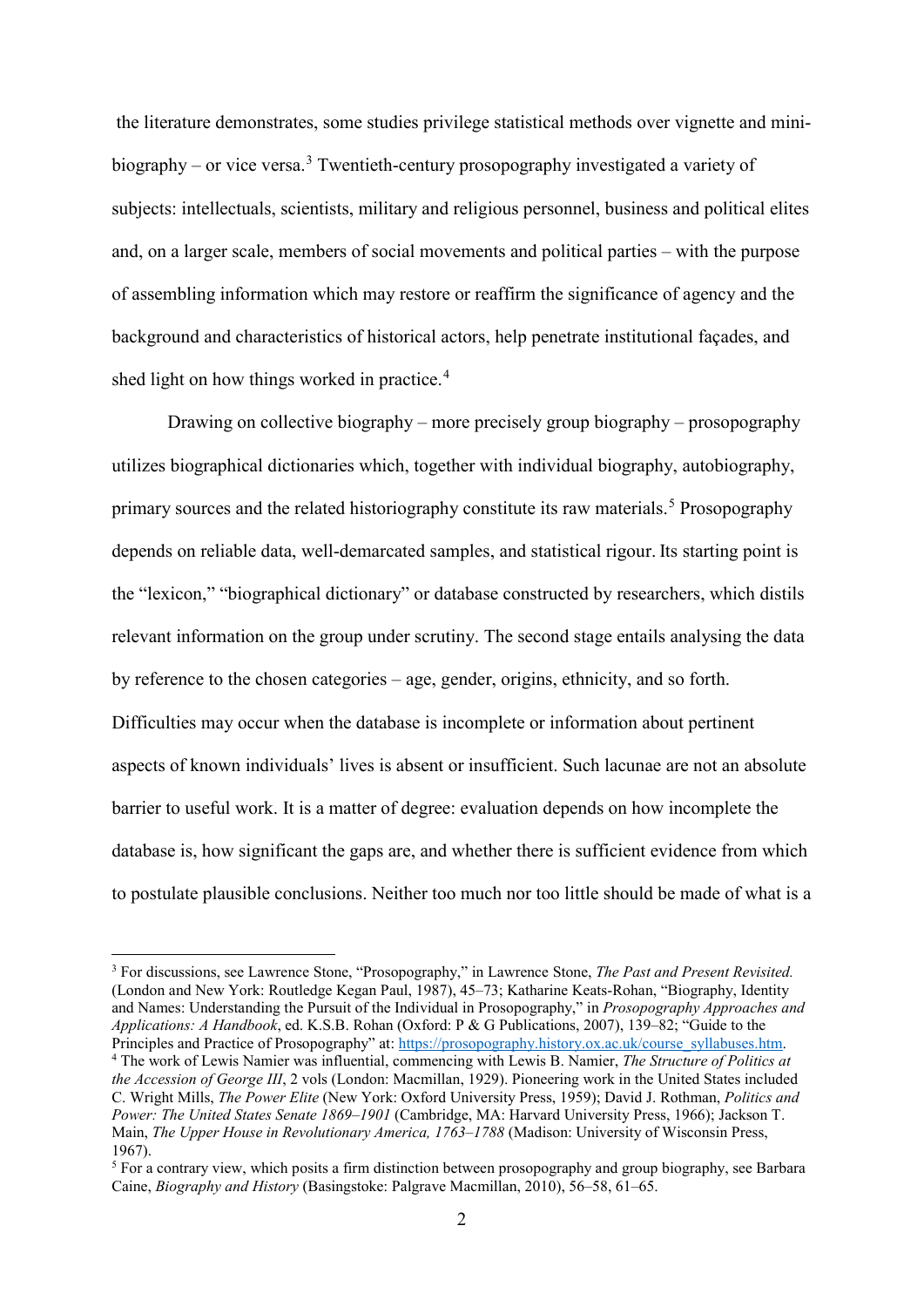valuable addition to conventional approaches and prosopography has attracted differential interest from historians. Its advancement may lie through amassing micro-studies focussed on period, place and personnel; or through larger-scale projects.[6](#page-3-0)

When employed to study Communism, prosopography works best when reliable data pertaining to a precisely delineated community is mustered – although even with well-defined populations, problems arise.[7](#page-3-1) It has proved less robust as a means of exploring the extended and diffuse membership of national parties.<sup>[8](#page-3-2)</sup> The technique has been utilized sparingly in the study of American Communism where, as with so much else, the story starts with Theodore Draper. One of the many virtues of his foundational texts was the importance they accorded agency and the factors which formed key protagonists. His narratives were pervasively peopled and peppered with insights into the origins, personalities, and political development of his actors.<sup>[9](#page-3-3)</sup> In a small way, he also pioneered prosopography. Highlighting the importance

<span id="page-3-0"></span> $6$  See the discussion in Stone, "Prosopography," 71–73, which emphasises the difficulties with large-scale studies researched by academic teams.

<span id="page-3-1"></span><sup>7</sup> Evan Mawdsley and Stephen White, *The Soviet Elite: From Lenin to Gorbachev: The Central Committee and its Members* (Oxford: Oxford University Press, 2000); William Chase and J. Arch Getty, "The Moscow Bolshevik Cadres of 1917: A Prosopographic Analysis," *Russian History*, 5, 1 (1978): 84–105. In contrast, and although almost complete lists of students were accessible, a study of Communists attending the Comintern's International Lenin School, drew conclusions from a database which included only an unrepresentative minority  $-27%$  of the known population. There were gaps in the database's information on many of the 27% of students: see Gidon Cohen and Kevin Morgan, "Stalin's Sausage Machine: British Students at the International Lenin School, 1927–1937," *Twentieth Century British History*, 13 (2004): 51–76; Alan Campbell, John McIlroy, Barry McLoughlin and John Halstead, "The International Lenin School: A Response to Cohen and Morgan," *Twentieth Century British History,* 15 (2004): 51-76, and Alan Campbell, John McIlroy, Barry McLoughlin and John Halstead, "British Students at the International Lenin School: The Vindication of a Critique," *Twentieth Century British History*, 16 (2005): 471–488. For a complete list of British students, see the Appendix to John McIlroy, Barry McLoughlin, Alan Campbell and John Halstead, "Forging the Faithful: The British at the International Lenin School," *Labour History Review*, 68, 1 (2003): 99–128.

<span id="page-3-2"></span><sup>&</sup>lt;sup>8</sup> The historiography of national parties has provided little in the way of prosopography, although some valuable studies employ group biography rather than statistical analysis – see, for example, Neal Wood, *Communism and the British Intellectuals* (London: Victor Gollancz, 1959); Gary Werskey, *The Visible College* (London: Free Association Books, 1988); Yuri Slekhine, *House of Government: A Saga of the Russian Revolution* (Princeton, N.J.: Princeton University Press, 2017). Larger-scale endeavours have sometimes proved over-ambitious. One study commences, "Very loosely we have taken what may be described as a prosopographical approach," but concludes: "No attempt was made to identify a representative sample of communists … the information in many cases is fragmentary, sometimes relating to a single aspect of an individual's life … Simple statements that we have identified groups of cases sharing particular characteristics have no quantitative significance either in absolute terms or as a proportion of CPGB members": Kevin Morgan, Gidon Cohen and Andrew Flinn, *Communists in British Society, 1920-1991* (London: Rivers Oram, 2007), vi, 279, 280, 281.

<span id="page-3-3"></span><sup>9</sup> Theodore Draper, *The Roots of American Communism* (New York: Viking Press, 1957); Theodore Draper, *American Communism and Soviet Russia* (New York: Viking Press, 1960). Reviewing *Roots* in *The New York Review of Books*, Arthur Schlesinger remarked: "The use of personal sketches as a means of getting at larger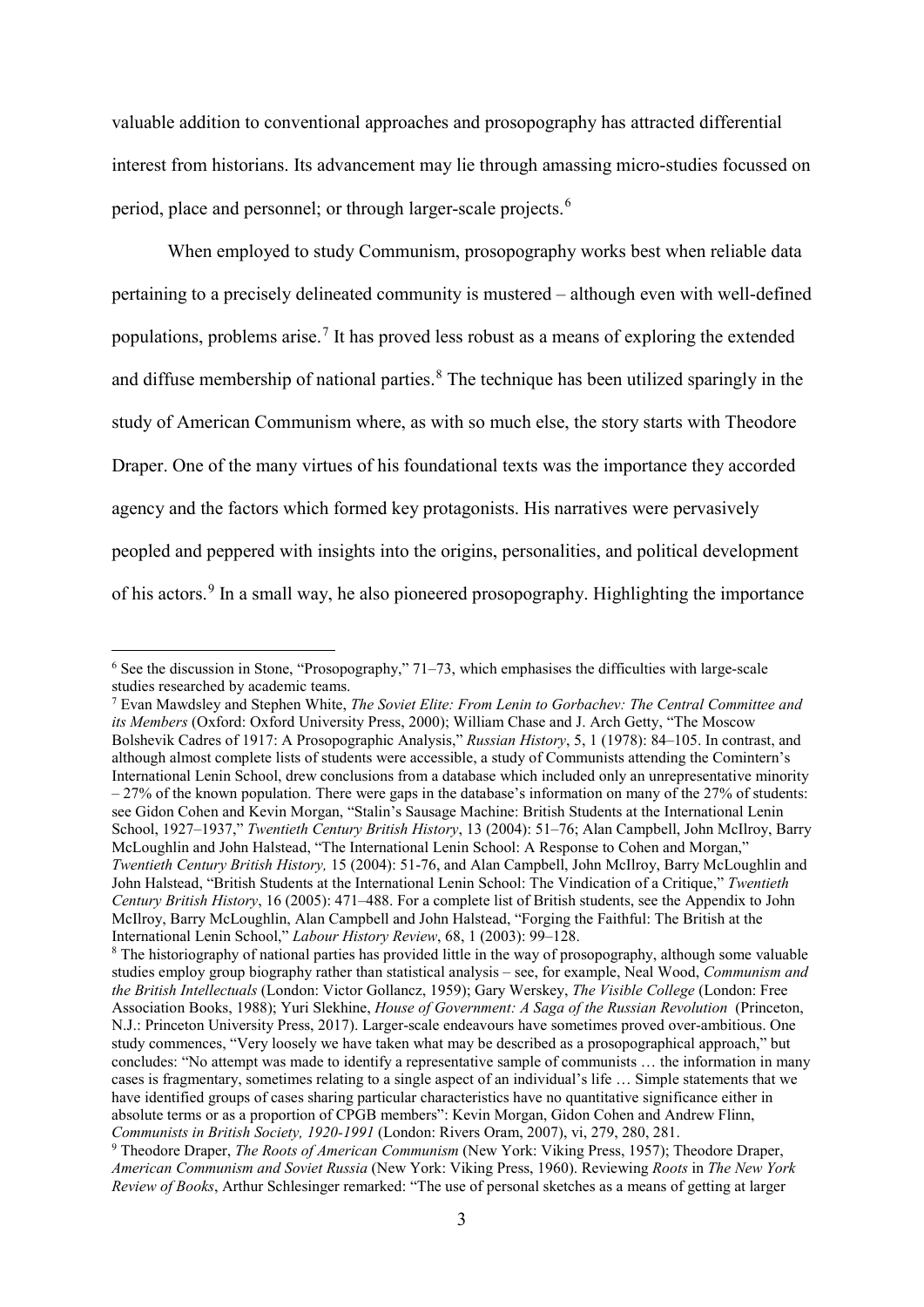of the cadre in Leninist organizations, Draper offered a brief discussion of the background and careers of a number of leaders.<sup>[10](#page-4-0)</sup> His data was based on self-reported information about 43 American Communists compiled by Solon De Leon, an activist in the Workers Party of America (WP), who edited *The American Labor Who's Who*. Extracted from a text which contained brief profiles of a wider range of politicians and functionaries, Draper's sample was small; the criteria governing its construction remained opaque; and it was restricted to 1925.[11](#page-4-1) Nathan Glazer's work in the early 1960s represented some progress. Glazer attempted anatomization of the party membership, the movement rather than its elite. His book documented important trends, but its treatment of the 1920s was restricted, focussed on immigrants, and hinged on statistics rather than life-histories.<sup>[12](#page-4-2)</sup> A return to examination of the leadership, this time on a more scientific scale, awaited publication of Harvey Klehr's *Communist Cadre* in 1978.<sup>[13](#page-4-3)</sup>

Understanding its leadership, the book argued, is indispensable to understanding a revolutionary party. Like Draper, Klehr acknowledged differentiation between leaders and led, between national, regional and local leaders, and between members themselves, in terms of experience, activism and commitment – particularly between those the party retained and those passing through. The cadre demanded attention because, as the organizing agent of the

<u>.</u>

<span id="page-4-2"></span><sup>12</sup> Nathan Glazer, *The Social Basis of American Communism* (Westport, Conn: Greenwood Press, 1961).

issues increases the readability of Mr Draper's book and enlarges one's understanding of the human dimensions of American Communism" – quoted in Viking Press publicity for the book. For recent discussion see John Earl Haynes, "'The Elephant in the Living Room': Theodore Draper and the Historiography of American Communism," *American Communist History*, 8, 1 (2009): 3–9; Bryan D. Palmer, "What Was Great About Theodore Draper and What Was Not," *American Communist History*, 8, 1 (2009): 15–21. For our views on some of the issues, see John McIlroy, "Rethinking the Historiography of American Communism: A Comment," *American Communist History*, 2, 2 (2003): 195–202; John McIlroy and Alan Campbell, "Some Problems of Communist History," *American Communist History*, 4, 2 (2005): 208–14. 10 Draper, *American Communism*, 200–201.

<span id="page-4-0"></span>

<span id="page-4-1"></span><sup>11</sup> Draper pointed out – *American Communism*, 477, note 33 – that more than 43 Communists were listed in *The American Labor Who's Who*, ed. Solon De Leon, in collaboration with Irma C. Hayssen and Grace Poole, (New York: Hanford Press, 1925). Max Shachtman, who himself figured, identified 61: Max Shachtman, "A Rejoinder to Theodore Draper," *The New International*, 24, 1 (Winter 1958): 55. Inspection of Draper's selection suggests that at least 16 were not members of the CC in 1925 while some – Ellis Chryssos, Joseph Pidulski, Abraham Vaclav – were hardly leaders of the first rank.

<span id="page-4-3"></span><sup>13</sup> Harvey Klehr, *Communist Cadre: The Social Background of the American Communist Party Elite* (Stanford, CA: Hoover Institution Press, 1978).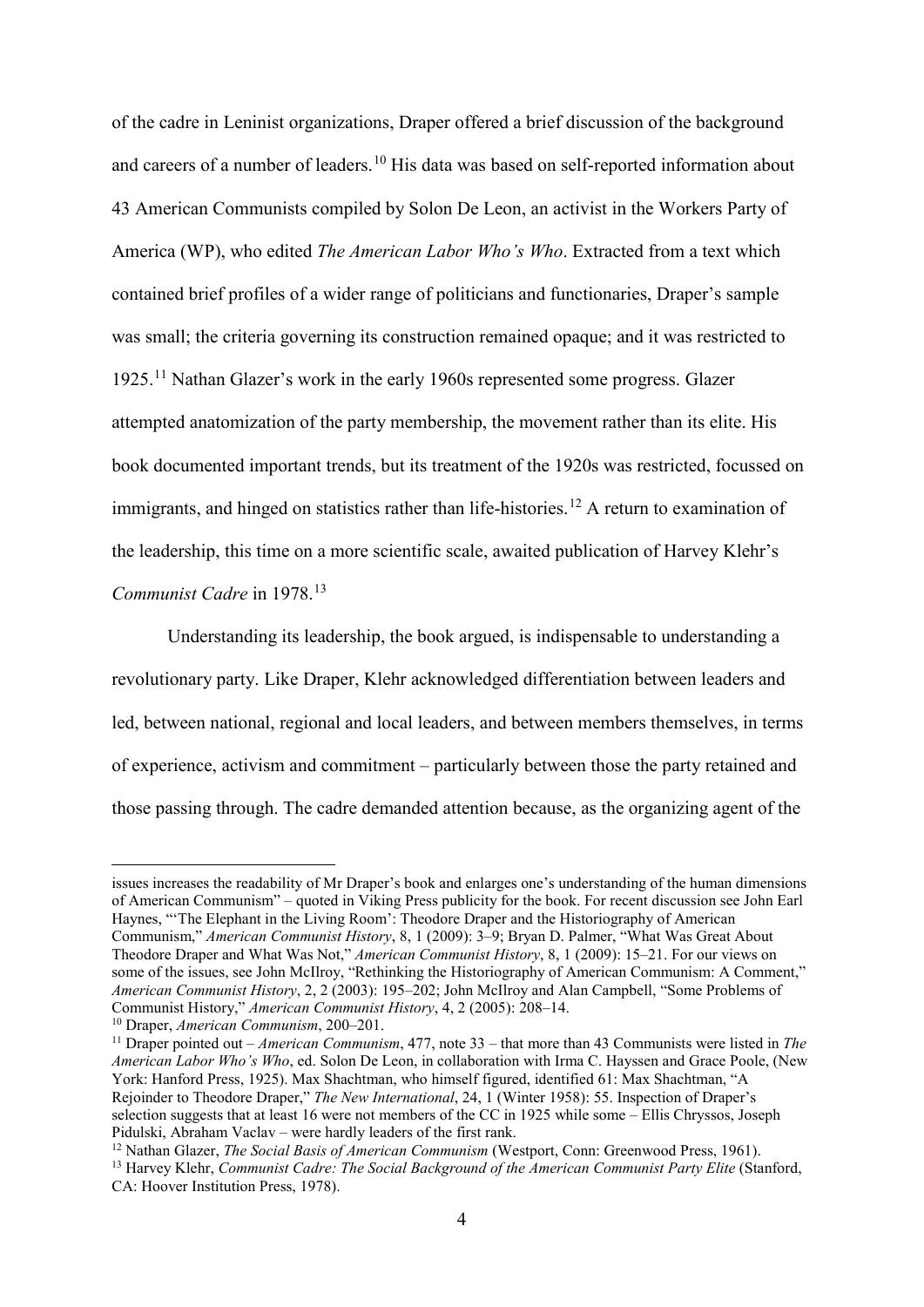party, it was crucial to democratic-centralist regimes. It constituted a central, collective actor, imparting to Communism much of its drive and influence, mobilizing members to execute policy, and functioning as director, educator and interlocutor between rank-and-file Communists and the Comintern. But how do we define "the cadre"? Klehr reviewed attempts by earlier writers to distinguish cadres from members by reference to the intensity of their commitment, their knowledge, discipline, location in the organizational hierarchy, and standing as party employees.<sup>[14](#page-5-0)</sup> The discussion reveals definitional difficulties. "Cadre" was initially a military term denoting the nucleus of officers who commanded and trained the ranks. It became intrinsic to the Comintern discourse of a vanguard party in which the cadre was equated with Lenin's notion of a nucleus of "professional revolutionaries" in *What Is to Be Done?* More recently, it has been argued that Lenin did not exclusively identify the "professional revolutionary" with full-time, specialist party workers. Rather, the term primarily referred to expertise and to leaders at all levels who had acquired skill in the trade of revolution – the party's political craftsmen. It could cover local organizers and agitators well-versed in Bolshevik theory and practice, adept in strategy and tactics, as much as national leaders, lay activists as well as paid functionaries. Nonetheless, through the 1920s, as bureaucratization and centralization proceeded in the Soviet party and state, the Comintern and its affiliates, the accent was on hierarchy and creating an echelon of full-time officials and representatives.<sup>[15](#page-5-1)</sup>

<span id="page-5-1"></span><span id="page-5-0"></span> <sup>14</sup> Klehr, *Communist Cadre*, 6–9, discussing, *inter alia*, Philip Selznick, *The Organizational Weapon: A Study of Bolshevik Strategy and Tactics* (New York: McGraw-Hill, 1952); Frank Meyer, *The Moulding of Communists: The Training of the Communist Cadre* (New York: Harcourt Brace, 1961); and Irving Howe and Lewis Coser, <sup>15</sup> See, for example, Paul LeBlanc, *Lenin and the Revolutionary Party* (New Jersey: Humanities Press, 1990), and particularly Lars T. Lih, *Lenin Rediscovered:* What Is to Be Done? *In Context* (Leiden: Brill, 2005), 459– 469. See also Chase and Getty, "Moscow Bolshevik Cadres". Identification of cadres with centralization and full-time staff went hand in hand with the use of the term to denote the expanding body of professional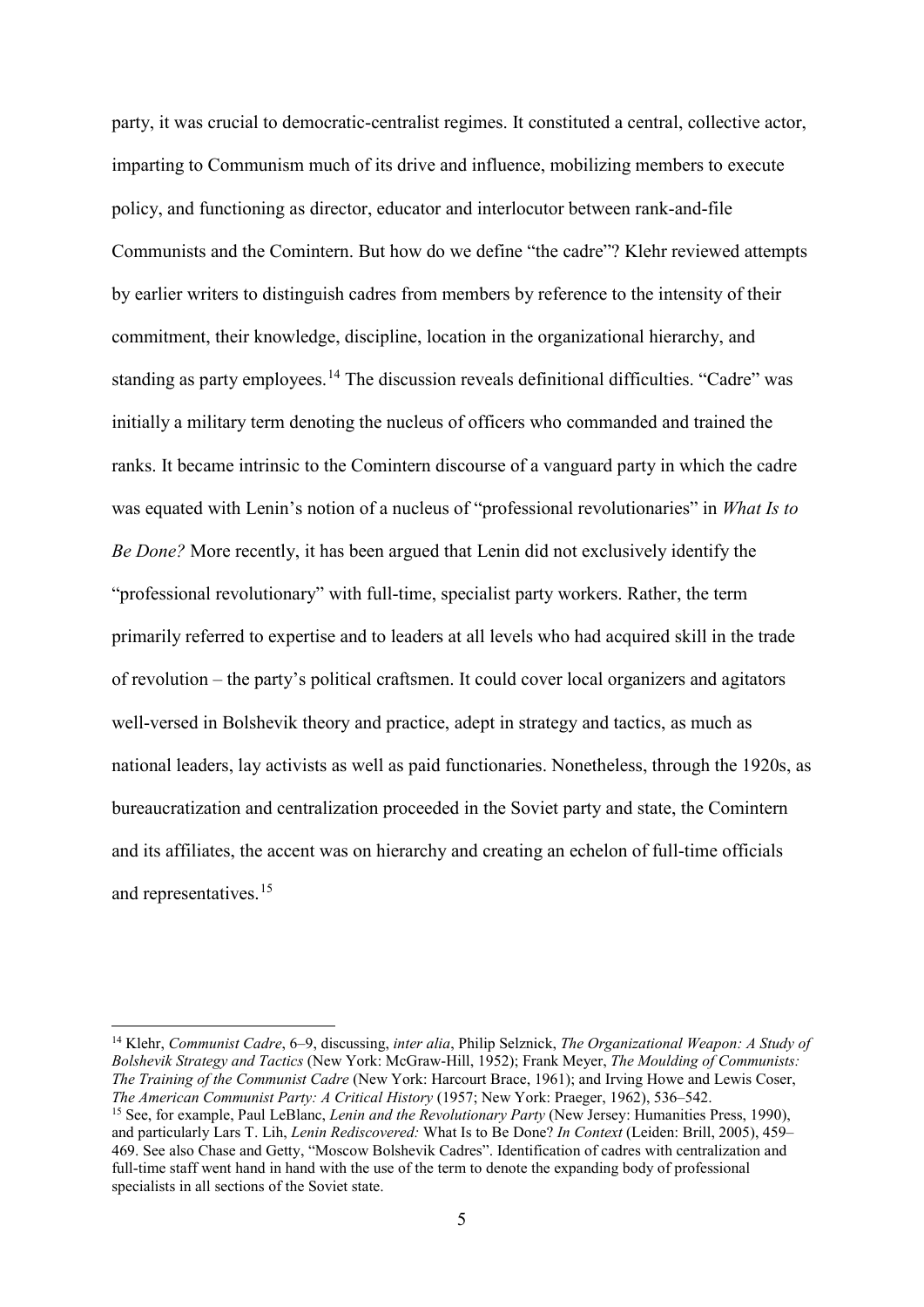Applied to the WP, the cadre could include members of leading committees, district organizers, federation leaders, and staff of the party press<sup>16</sup>. In terms of locating a welldefined, sizeable, representative but manageable population, covering both national and local cadres and amenable to research, Klehr took a step forward in comparison with Draper's heterogeneous sample: "There is one readily identifiable group of party leaders who can provide a clear picture of the party cadre – the members of the Central Committee. A study of Central Committee members can bypass the problems of sample selection …"[17](#page-6-1) The Central Committee (CC) was the party's governing body between conventions; through the 1920s its composition varied between 10 and 44 members, fluctuating thereafter. All the significant party leaders served on the CC and it seems indisputable that, while not exhaustive, it provided a reasonable cross-section of the cadre. As it evolved, the committee was not subject to election in direct democratic terms; it was the product of factional slates and, therefore, internal party struggle, changing conceptions of which groups demanded representation, and, eventually, overarching everything, the approval of the Comintern. Through the 1920s, caucuses were allocated seats in proportion to membership support and Comintern ordinance. As Klehr observed, examination of committee members could yield insights into the party, its trajectory, and who steered it.[18](#page-6-2) In that context, *Communist Cadre* assessed the role and background of 212 Communists elected to successive CCs between 1921 and 1961 with reference to date and place of birth, ethnic and religious origins, education, and occupation. Klehr's profile of the leadership, which he compared with what

<span id="page-6-0"></span><sup>&</sup>lt;sup>16</sup> The Workers Party of America became the Workers (Communist) Party in 1925 and the Communist Party of the USA in 1929. For simplicity we have used WP throughout this paper.

<span id="page-6-1"></span><sup>&</sup>lt;sup>17</sup> Klehr *Communist Cadre*, 10–11. "Central Executive Committee" was the term employed in the early years. For uniformity, we have used the later "Central Committee" (CC) throughout.

<span id="page-6-2"></span><sup>18</sup> Klehr, *Communist Cadre*, 11–12. For contemporary descriptions of factionalism in the WP, see James P. Cannon, "For the Liquidation of Factionalism" and James P. Cannon and William W. Weinstone, "Theses on the Factional Situation," in *James P. Cannon and the Early Years of American Communism: Selected Writings and Speeches, 1920–1928* (New York: Prometheus Research Library, 1992), 392–426, 427–95. From 1923 the main factions were led by William Z. Foster and Charles Ruthenberg – subsequently by his collaborator Jay Lovestone – with smaller groupings coalescing around Ludwig Lore from 1923 and James P. Cannon from 1925.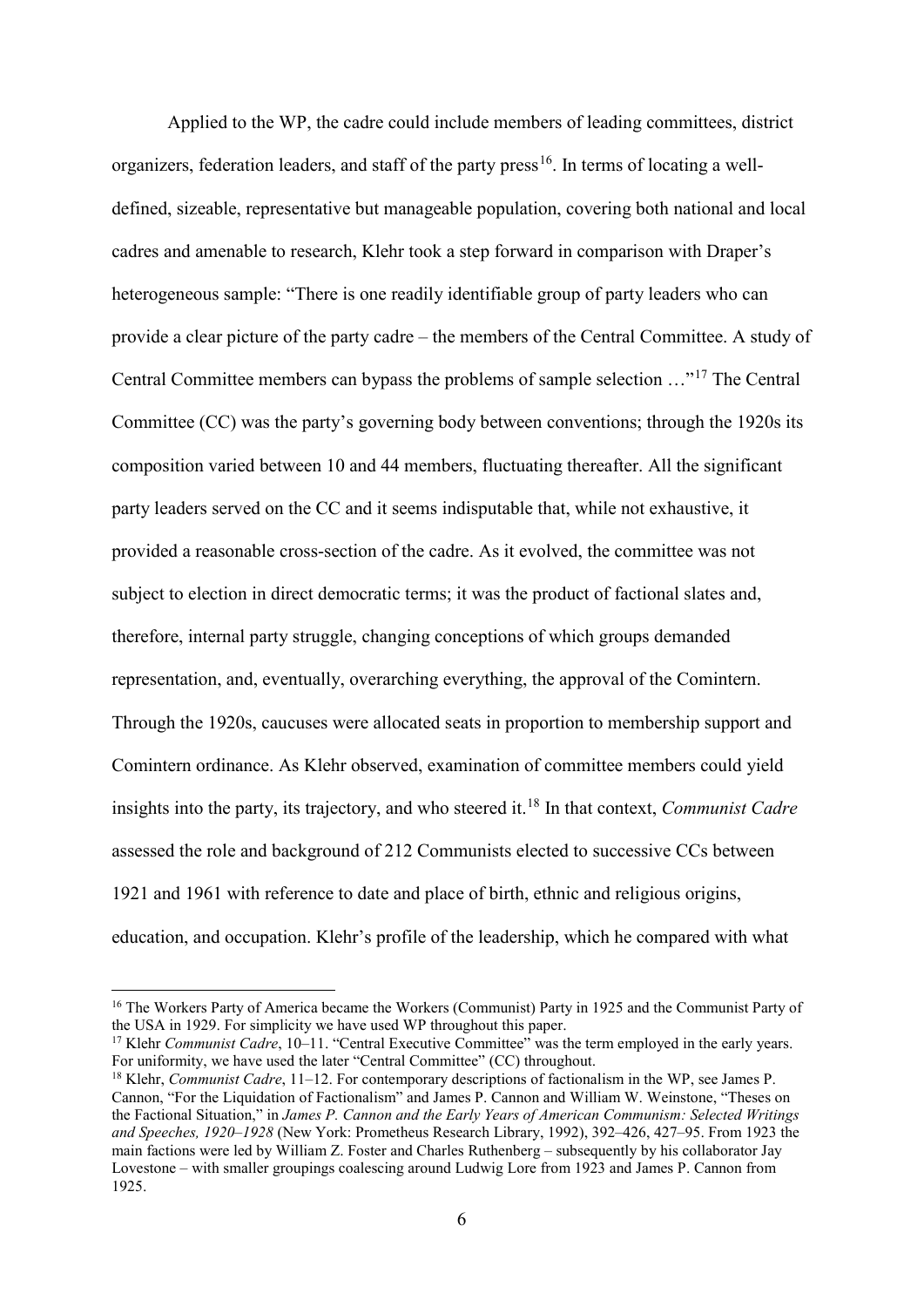was known about the membership, constituted a landmark in the historiography. However, he never used the term "prosopography". His text was presented as a statistical survey which furthered the "systematic and empirical investigation of the leadership of American Communism."<sup>[19](#page-7-0)</sup>

The volume was well-received. Draper commended "the cool, careful, critical political intelligence" which informed it. Klehr's "contribution to our understanding of American communism", he judged, "both subtle and substantive … he has been both imaginative and ingenious in his search for and design of his material.<sup>"[20](#page-7-1)</sup> Times and fashions change: from the 1980s, influenced by "the new labor history" and its accent on "history from below," scholars turned their gaze from the elite to rank-and-file Communists, their local activity, and occupational and social attachments. The new locus of investigation was welcome: it is a truism that a combination of "history from above" and "history from below" is necessary to fully comprehend an institution or movement and that research into elites should be complemented by the study of "ordinary Communists" – although how the two are related has occasioned controversy.[21](#page-7-2) From that balanced perspective, criticism of *Communist*  Cadre by those who champion work on the grassroots appears contrived.<sup>[22](#page-7-3)</sup> Surveys which claim to remedy the alleged deficiencies of Klehr's text by going beyond the elite to

<span id="page-7-0"></span> <sup>19</sup> Klehr, *Communist Cadre*, 3.

<span id="page-7-1"></span><sup>20</sup> Theodore Draper, "Foreword" in Klehr, *Communist Cadre*, no pagination.

<span id="page-7-2"></span><sup>&</sup>lt;sup>21</sup> For an early justification of the turn, see Maurice Isserman, "Three Generations: Historians View American Communism," *Labor History*, 26, 4 (1985): 517–45; for later reflections, Maurice Isserman, "Open Archives and Open Minds: 'Traditionalists' versus 'Revisionists' after Venona," *American Communist History*, 4, 2 (2005): 215–23. For critiques, see Bryan D. Palmer, "Rethinking the Historiography of United States Communism", *American Communist History*, 2, 2 (2003): 139–73; John Earl Haynes and Harvey Klehr, "The Historiography of American Communism: An Unsettled Field," *Labour History Review*, 68, 1 (2003): 61–78; John Earl Haynes and Harvey Klehr, *In Denial: Historians of Communism and Espionage* (San Francisco: Encounter Books, 2003).

<span id="page-7-3"></span><sup>22</sup> Morgan et al., *Communists and British Society*, 279, asserts that Klehr "focused on 'party-career data' and the detailing of Soviet connections in a manner seemingly predetermining the construction of a 'total' party member." Klehr's survey included some information about the origins and background of his subjects and their prior and subsequent political commitments and distinguished the elite from other sections of the membership. Moreover, for the most part, the revolutionaries he surveyed, unlike lay members, combined personal and *occupational* commitments to Communist politics. Everything we know about them suggests that they were as close as we are likely to get to a "total party member." The question of their extramural interests is worthy of pursuit; its neglect by a pioneering political historian surely understandable and certainly pardonable.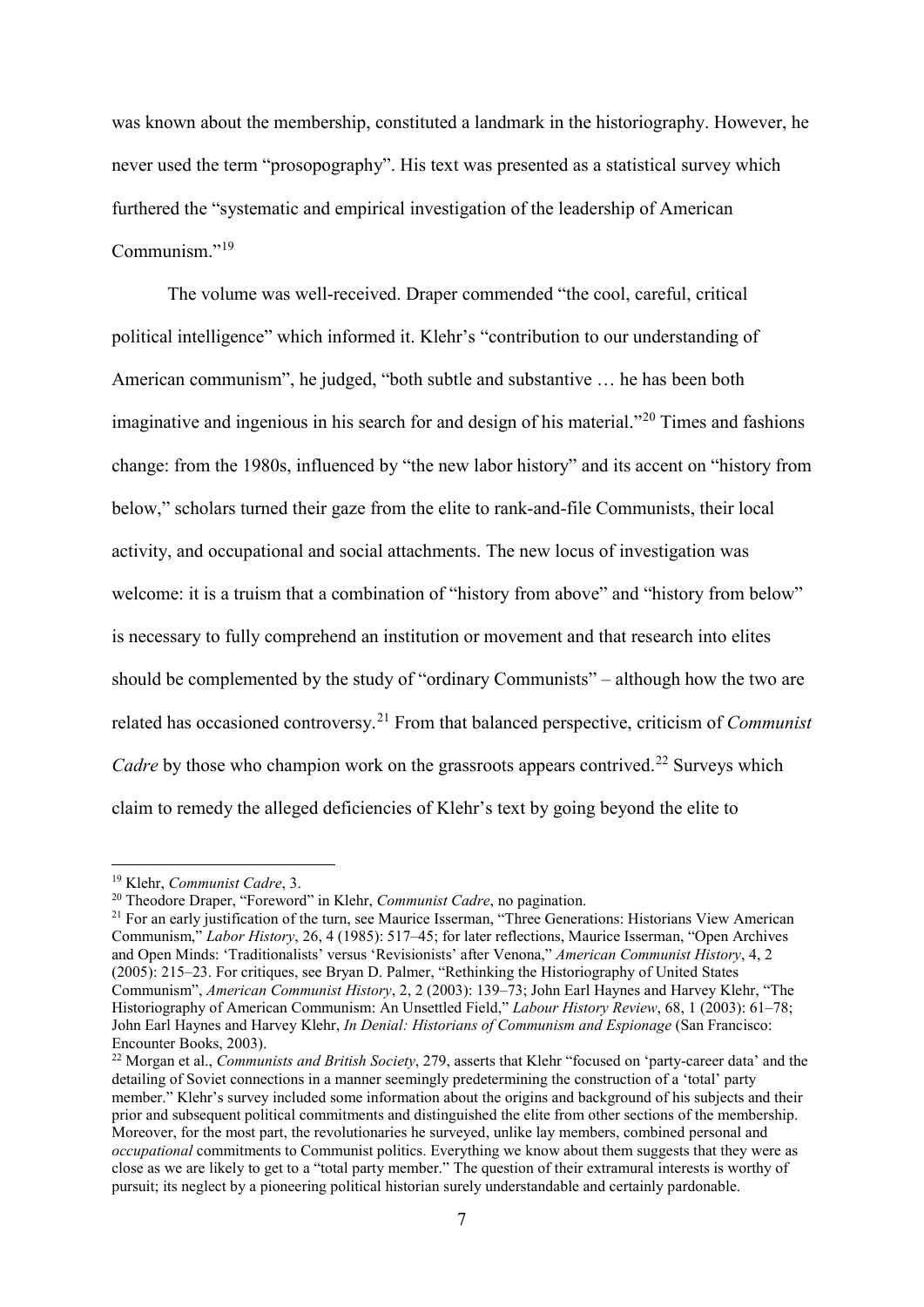investigate the rank and file and their extra-party preoccupations are themselves of questionable rigour. $^{23}$  $^{23}$  $^{23}$ 

The four decades since the monograph appeared have seen the opening of the Soviet archives, a significant extension of the literature of American Communism, a proliferation of biographies of individual leaders,  $24$  and the publication of biographical dictionaries.  $25$  There has been no advance of the approach initiated by Draper and taken forward by Klehr. *Communist Cadre* remains the starting point for future research. [26](#page-8-3) It is worth looking at it again to reassess and where possible expand on its findings. Statistical surveys will always have a place in the historiography. But a limitation of the book is the emphasis it places on numeric analysis unleavened by life-histories, so that the individuality of actors may be obscured in their aggregation. Klehr gleaned a wealth of hitherto hidden information about leading Communists from diverse sources; beyond the tables and the statistical accounting,

<span id="page-8-0"></span><sup>&</sup>lt;sup>23</sup> See notes 7 and 8 above. And compare the critical comments in John McIlroy and Alan Campbell, "A Peripheral Vision: Communist Historiography in Britain," *American Communist History*, 4, 2 (2003): 146, with Morgan et al., *Communists in British Society*, 279 and 325, note 19.

<span id="page-8-1"></span><sup>24</sup> Arthur Zipser and Pearl Zipser, *Fire and Grace: The Life of Rose Pastor Stokes* (Athens, GA: University of Georgia Press, 1989); Edward P. Johanningsmeier, *Forging American Communism: The Life of William Z. Foster* (Princeton, NJ: Princeton University Press, 1994); James R. Barrett, *William Z. Foster and the Tragedy of American Radicalism* (Urbana: University of Illinois Press, 1999); Paul Buhle, *A Dreamer's Paradise Lost: Louis C. Fraina/Lewis Corey, 1892–1953, and the Decline of Radicalism in the United States* (Atlantic

Highlands, NJ: Humanities Press, 1995); James G. Ryan, *Earl Browder: The Failure of American Communism* (Tuscaloosa: University of Alabama Press, 1997); Ted Morgan, *Covert Life: Jay Lovestone: Communist, Anti-Communist and Spy* (New York: Random House, 1999); Thomas L. Sakmyster, *A Communist Odyssey: The Life of József Pogany/John Pepper* (Budapest: Central European University Press, 2012); Bryan D. Palmer, *James P. Cannon and the Origins of The American Revolutionary Left, 1890–1928* (Urbana and Chicago: University of Illinois Press, 2007); David Lee McMullen, *"Strike": The Radical Insurrection of Ellen Dawson* (Gainesville, FL: University of Florida Press, 2010)

<span id="page-8-2"></span><sup>25</sup> Bernard K. Johnpoll and Harvey Klehr, eds., *Biographical Dictionary of the American Left* (New York and Westport: Greenwood Press, 1986), contains biographies of 120 Communists. Mari Jo Buhle, Paul Buhle and Dan Georgakas, eds., *Encyclopaedia of the American Left* (Urbana and Chicago: University of Illinois Press, 1992) has typically briefer entries on 55 Communists.

<span id="page-8-3"></span><sup>&</sup>lt;sup>26</sup> There has been some analysis of Communist autobiography. See, for example, James R. Barrett, "Was the Personal Political? Reading the Autobiography of American Communism," *International Review of Social History*, 53 (2008): 395–423, which concentrates on what such texts reveal of their authors' personal and emotional attitudes. Kathleen A. Brown and Elizabeth Faue, "Social Bonds, Sexual Politics and Political Community on the US Left, 1920–1940," *Left History*, 7, 1 (2000): 1–37, points out that the historiography concentrates on ideology and politics at the expense of culture, personal feelings, emotions, sexuality, family and personal relationships of Communists. Expanding the canvas as suggested by these authors may be useful. But such an approach raises significant research problems and is questionably pertinent in relation to leaders of past generations whose preoccupations were dominated by politics as conventionally and contemporaneously conceived.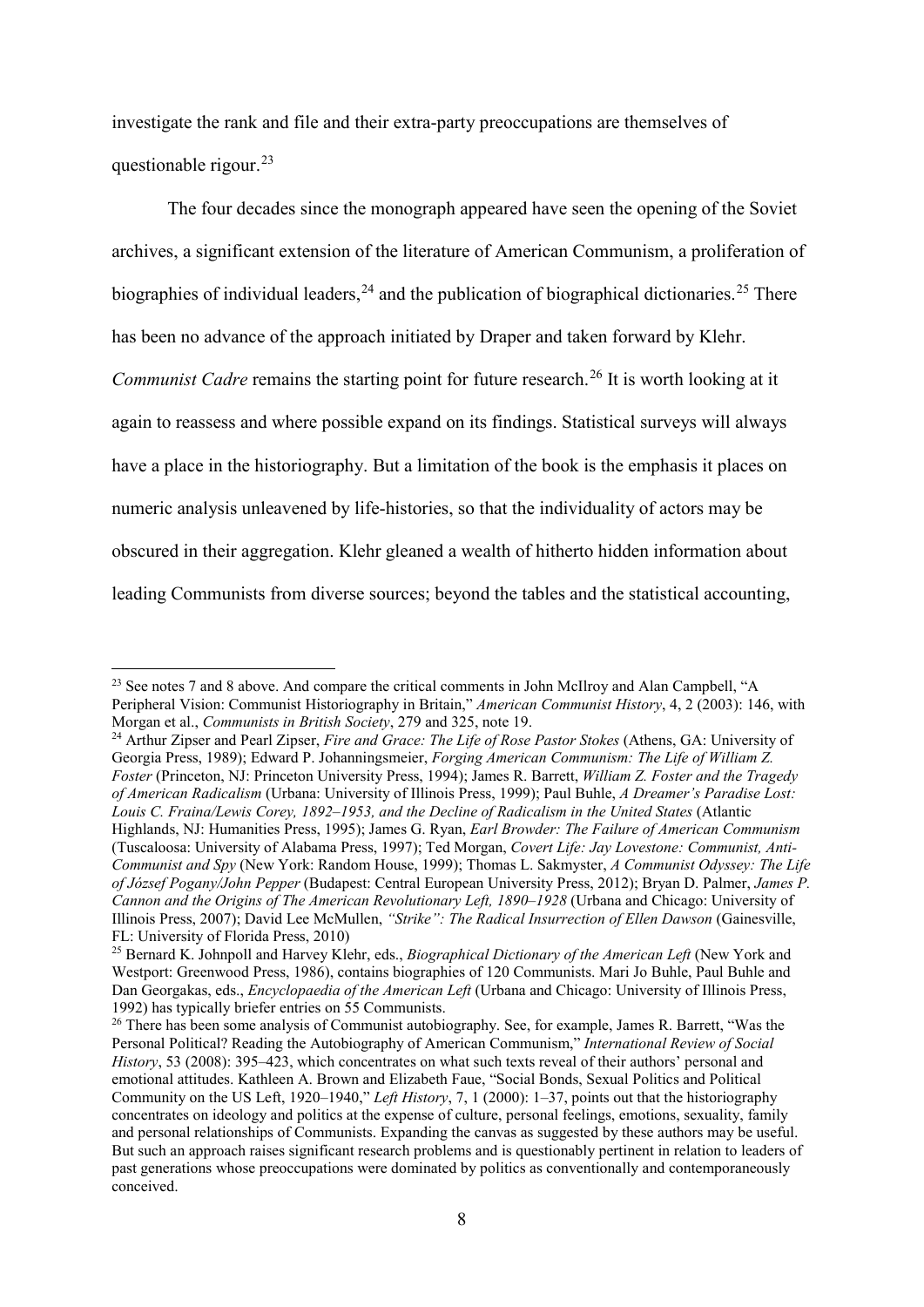only a little found its way into the text.<sup>[27](#page-9-0)</sup> The survey's sweep and painstaking analysis of forty years of Communist history is an undoubted strength. But it raises questions about the particularity of specific periods within a timespan running from Warren G. Harding to the Bay of Pigs. In some instances, findings are broken down for each CC. In other cases, the data is not disaggregated. This makes it difficult to elaborate on trends in leadership composition in the very different political and party contexts which prevailed at specific points in the 1921–61 timeline. Finally, the study excluded members of CCs from 1919 until December 1921, on the understandable grounds that information was difficult to access, many of these representatives played little subsequent role in party leadership, and the formation of the WP drew a line between the confusion and fragmentation which preceded  $it.<sup>28</sup>$  $it.<sup>28</sup>$  $it.<sup>28</sup>$ 

In comparison our research is small-scale: it breaks down and builds on Klehr's study of CC representatives, focussing on members of these committees during the first decade of American Communism. Rarely revisited in the aftermath of Draper's *tour de force*, the significance of the 1920s has recently been reasserted.<sup>[29](#page-9-2)</sup> Our purpose in returning to the elite is to amplify Klehr's work by combining quantitative analysis and group biography; and to expand upon Draper by providing more "personal sketches." Putting flesh on the statistics and recuperating actors beyond the elect deemed worthy of extended biography, may deepen our comprehension of the foundation of American Communism. The present article fills a

<span id="page-9-0"></span><sup>&</sup>lt;sup>27</sup> Contemporary reviewers saw the book primarily as a survey in the political science mould; see the review by Paul A. Smith, *American Political Science Review*, 74, 2 (June 1980): 504–5; and also Ronald J. Grehle, review, *Journal of American History*, 66, 3 (December 1979): 711–12.

<span id="page-9-1"></span><sup>28</sup> Klehr, *Communist Cadre*, 14.

<span id="page-9-2"></span><sup>&</sup>lt;sup>29</sup> See, for example, Palmer, "Rethinking the Historiography", and the responses from James R. Barrett, John Earl Haynes, Melvyn Dubofsky and John McIlroy in the same issue; Bryan D. Palmer, "American Communism in the 1920s: Striving for a Panoramic View," *American Communist History*, 6, 2 (2007), 139–50; Palmer, *James P. Cannon*; Jacob A. Zumoff, *The Communist International and US Communism, 1919–1929* (Chicago, ILL: Haymarket Books, 2015). A critic of the historiography, writing in 2007, claimed that it had "lost Draper's key insight … that the 1920s were the defining period in the history of American Communism": John Holmes, "American Jewish Communism and Garment Unionism in the 1920s," *American Communist History*, 6, 2 (2007): 173; another scholar observed: "The 1920s, so long left largely untilled after the researches of Draper now seem overdue for consideration": Palmer, "American Communism in the 1920s": 147.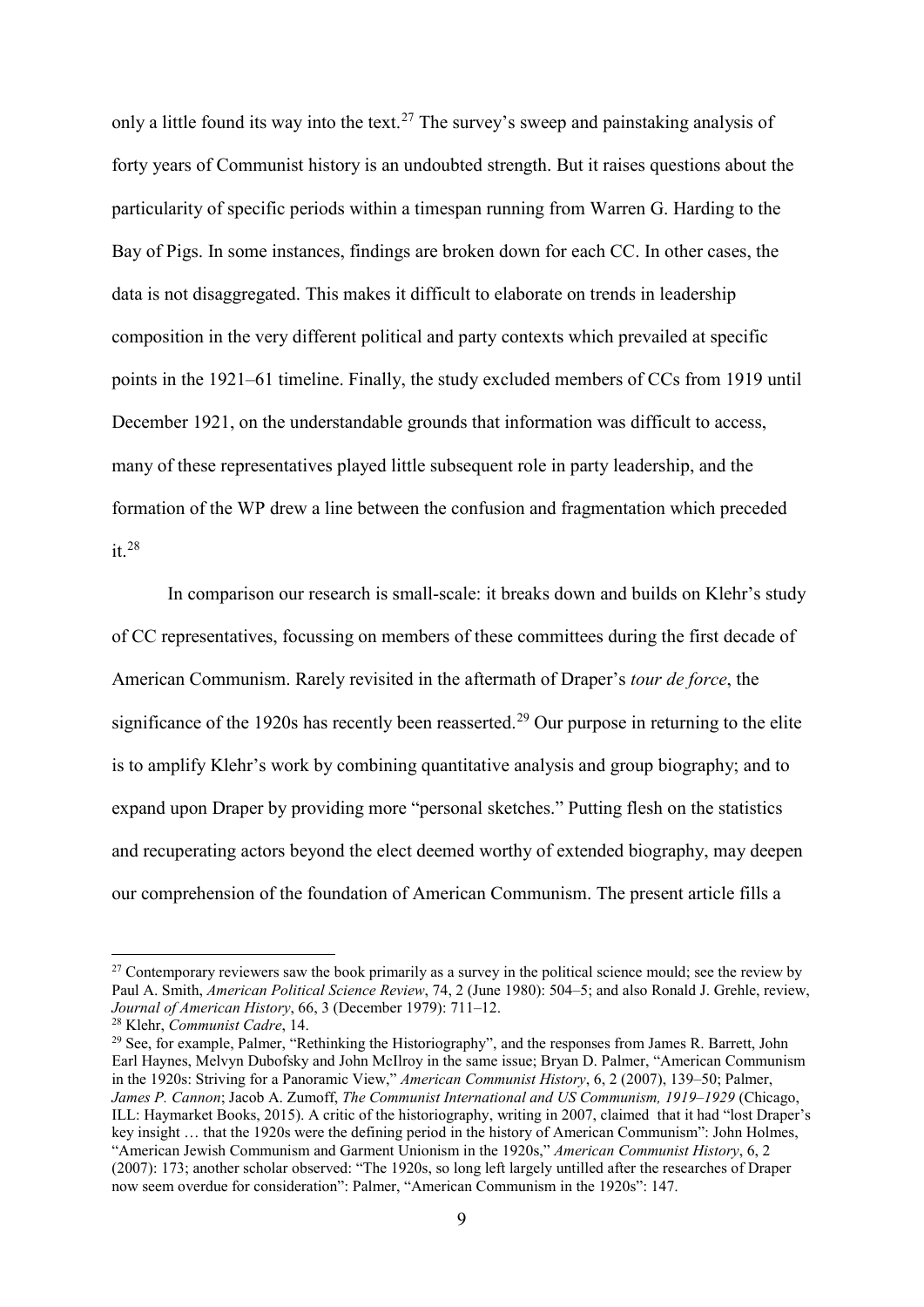gap by concentrating on the neglected period 1919–1923 and those cadres whose leadership role was restricted to these years. Communism at this time was indubitably chaotic and clandestine and information is still hard to acquire. Nonetheless, the period remains critical and its leaders merit renewed scrutiny. Informed by belief that microstudies represent a way forward, our approach remains, to a degree, tentative and exploratory.<sup>[30](#page-10-0)</sup> We have brought together the information currently available on the party cadre in this era to establish a more complete picture but also to test the extent to which discoverable data can sustain a more developed prosopography. To that end, we studied 5 CCs between 1919 and December 1922 and assembled a compendium of basic biographical details on 56 Communists who served on them.[31](#page-10-1) We followed Klehr in restricting our sample to full members at the expense of alternate and candidate members and have made brief reference to leading activists who contributed to the foundation of American Communism without appearing on  $CCs$ .<sup>[32](#page-10-2)</sup>

1919, it will be recalled, witnessed the advent of rival parties, the Communist Party of America (CPA) and the Communist Labor Party (CLP). Despite a partial merger in 1920 which created the United Communist Party (UCP), the CPA maintained its organization,

<span id="page-10-0"></span><sup>&</sup>lt;sup>30</sup> For examples of prosopographical microhistories, see McIlroy, McLoughlin, Campbell and Halstead, "Forging the Faithful;" John McIlroy and Alan Campbell, "The British and French Representatives to the Communist International, 1920–1939: A Comparative Survey," *International Review of Social History*, 50, 2 (2005): 203–40; John McIlroy, "The Establishment of Intellectual Orthodoxy and the Stalinization of British Communism, 1928–1933," *Past and Present*, 192 (2006): 187–226.

<span id="page-10-1"></span><sup>&</sup>lt;sup>31</sup> Taken together, these CCs contained the majority of the early cadres. But as noted earlier, CC membership did not exhaust the category. To take one instance, a more complete study would take account of leaders absent from the CC at particular points – a handful of examples illustrate our point. Juliet Stuart Poyntz (1886–1937), a Columbia academic who joined the WP with the Workers' Council, was a leader in "women's work" and labor education, and prominent in the Lore group prior to 1925. A candidate member of the CC, Poyntz graduated to undercover work before her mysterious disappearance in the 1930s. Ella "Mother" Bloor (1862–1951) was an experienced organizer who, after activism in the Socialist Labor Party (SLP) and Socialist Party (SP), helped establish the Communist Labor Party (CLP). Bloor attended the first two congresses of the Red International of Labor Unions (RILU) and became one of America's best-known Communists in the 1920s, although she only reached the CC in 1930. Her son, Harold Ware (1889–1935), became a farmer after graduating from Penn State and was the WP's agricultural expert, spending long periods in the Soviet Union as an adviser. A CLP founder and alternate member of the WP CC, he was alleged to have coordinated a group of lawyers in the Agricultural Department which acted in the Russian interest. Tom O'Flaherty (1889–1936), originally from Ireland, was another CC alternate member. A fixture of the Foster and then Cannon caucus, O'Flaherty was expelled as a Trotskyist in 1928 and returned to Ireland in the early 1930s.

<span id="page-10-2"></span><sup>&</sup>lt;sup>32</sup> Klehr also collected where possible information on alternate members and other prominent Communists, 191 in total. He used this information sparingly but made brief comparisons with CC members: *Communist Cadre*, 15, 101–14. The practice of electing alternate and candidate members was introduced from 1921.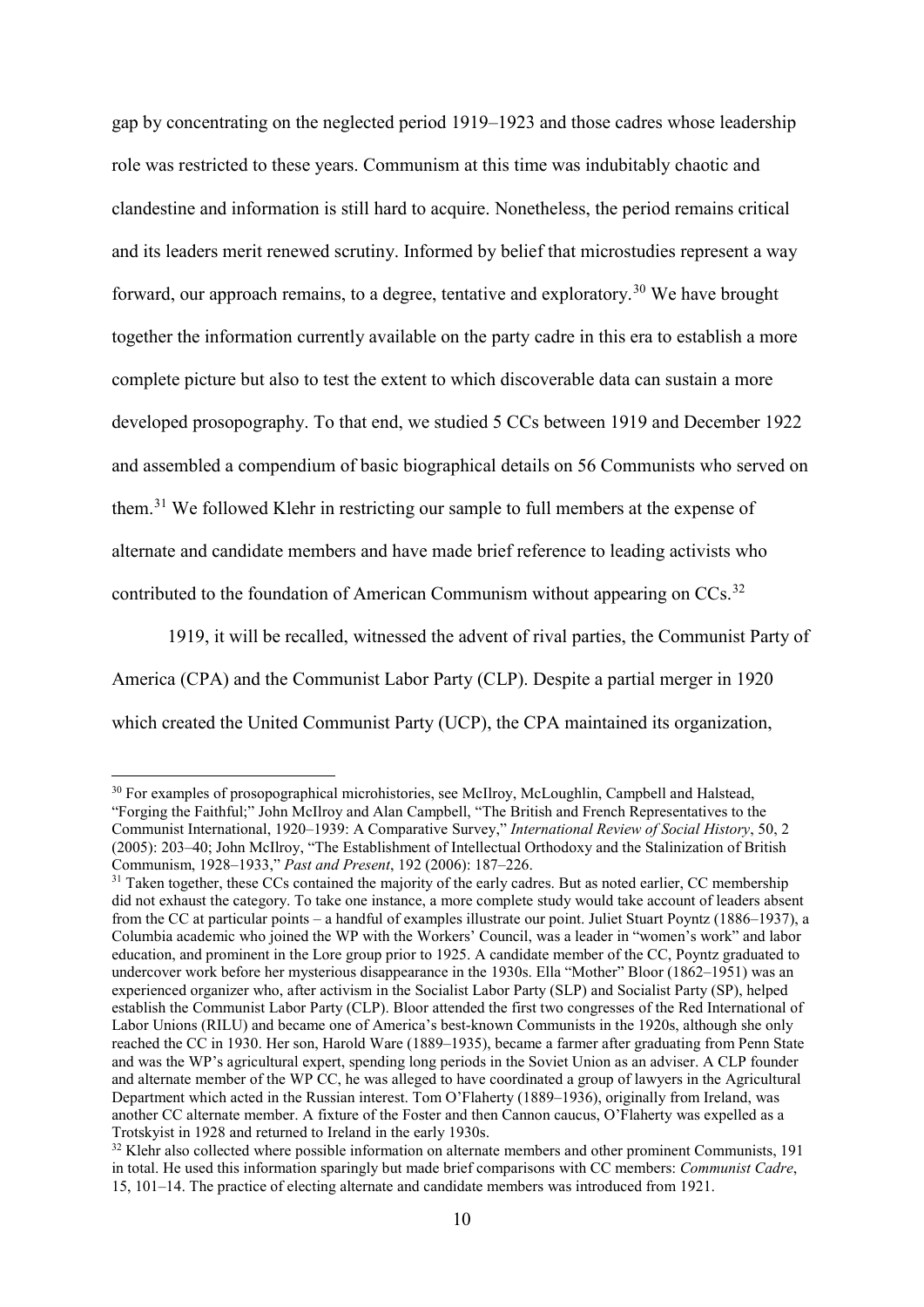dominated by the foreign language federations. It was only towards the end of 1921, after severe state repression and pervasive internal in-fighting, that the united WP emerged from the underground. It was early 1923, in the aftermath of the Bridgeman Convention, which demonstrated the resilience of ultra-leftism, and Comintern determination to eradicate it, that clandestinity was formally and finally rejected. [33](#page-11-0) December 1921 and the advent of the WP has been taken as a watershed; later Communists considered it their first convention. Yet if we grant due weight to key elements, unity, legality, centrally organized activity, intervention in the labor movement and civil society, and an ordered, if factionalized, internal life, it was 1923 before the WP became anything like an effective actor in American politics. That spring saw the underground party hold its last convention. Periodization is perennially problematic; organizations are always in flux. But it seems preferable to consider 1923 as the point at which a party in more than name took the field while acknowledging that developments between 1919 and 1922 and the leaders who influenced them, were distinctive but intrinsic to subsequent history.<sup>[34](#page-11-1)</sup> We have therefore treated 1919–1923 as "the long foundation period."

Looking at matters in this way foregrounds questions about continuity and disjuncture in leadership personnel. To what extent were key positions in the WP occupied by those who directed its predecessors? Can we make distinctions between those influential in the birth of American Communism and those prominent in its infancy? To what degree did activists who played secondary roles in the CPA and CLP advance to the forefront in the WP? Do patterns emerge in relation to leaders formed in the different traditions of the Socialist Party of America (SP), the Socialist Labor Party (SLP) and the Industrial Workers of the World (IWW)? Study of the early CCs may help answer such questions while adding detail to Klehr's study. Similar questions may be posed concerning stability and scission in leadership

<span id="page-11-0"></span> <sup>33</sup> Draper, *Roots*, remains an indispensable guide; see also Zumoff, *Communist International*, 24–73. These comments simplify a much more complicated situation.

<span id="page-11-1"></span><sup>34</sup> Draper, *American Communism*, 21, observed from the vantage point of 1919: "The next three years 1920– 1922, maybe called the dark age of American Communism …"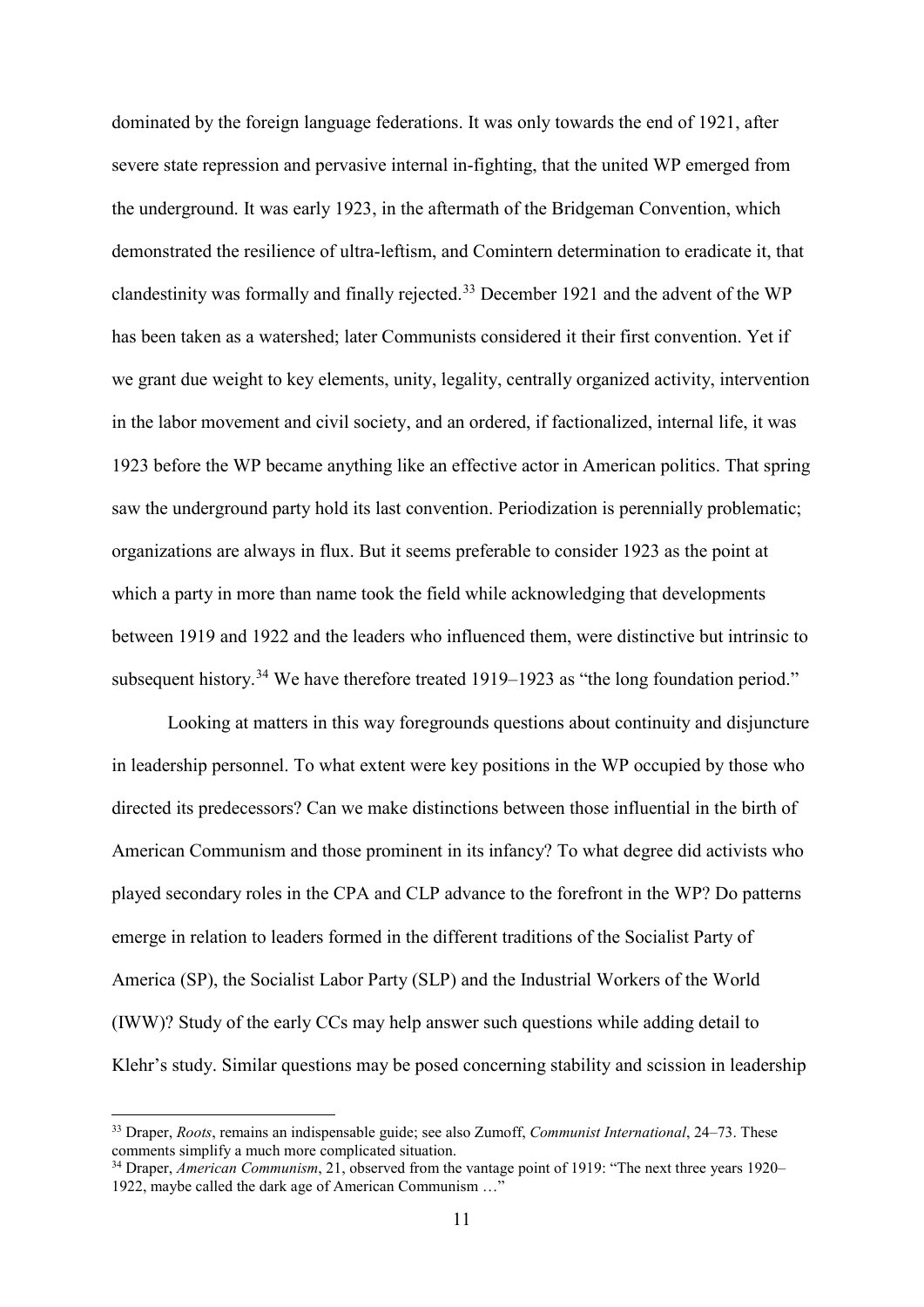personnel between 1924 and 1927 and the relationship of elite re-composition to the political turmoil of the Comintern's Third Period from 1928. An essay in the next issue of this journal will address these questions.<sup>[35](#page-12-0)</sup> The present paper examines compositional trends in the leadership before 1923 and provides "personal sketches" of activists who played little role in it thereafter. It possesses few claims to originality in relation to the material marshalled. However, it provides a concentration and synthesis not to be found elsewhere and offers an analytical overview of trends in leadership composition and leading personalities, many relatively obscure, which integrates a range of primary and secondary sources.<sup>[36](#page-12-1)</sup>

#### **The early Communist leadership in profile, 1919–23**

**Tables 1–5** list the members of CCs of the CPA, CLP, UCP and WP between 1919 and December 1922. Information on the 56 Communists who sat on these bodies contained in our "Lexicon" is tabulated in the **Appendix** which provides the basis for our statistical calculations. There are a handful of discrepancies in the sources but these tables include the large majority of those who played a leading part in the new movement and constitute the single significant sample covering its first four years in their entirety.<sup>[37](#page-12-2)</sup> If we look first at origins, Draper suggested, and Glazer confirmed, that the large majority of early American Communists were foreign-born to the extent that between 1919 and 1922, some 90 percent of

<span id="page-12-2"></span><sup>37</sup> The tables are based on Draper, *Roots* which reproduced the lists published in the Communist press, and the lists reconstructed by Tim Davenport on his "Early American Marxism" website: see at:

<span id="page-12-0"></span><sup>&</sup>lt;sup>35</sup> John McIlroy and Alan Campbell, "The Leadership of American Communism, 1924–1929: Sketches for a Prosopographical Portrait," *American Communist History*, 18, 4 (2019), forthcoming.

<span id="page-12-1"></span><sup>&</sup>lt;sup>36</sup> We are particularly indebted to the invaluable contributions of Draper, Klehr, John Earl Haynes and Bernard K. Johnpoll, as well as the assiduous recovery of documents and biographical information by Tim Davenport. But we draw on a wide range of primary and secondary material. We have also critically consulted a variety of internet sites, including genealogical search engines, and Wikipedia contributions which on occasion provide otherwise unobtainable detail.

[https://www.marxists.org/history/usa/eam/cpa/cpaofficials.html.](https://www.marxists.org/history/usa/eam/cpa/cpaofficials.html) We have selected the founding committees for the CPA and CLP in 1919 and the UCP in 1920 and the first two WP CCs elected in December 1921 and December 1922 to provide a manageable and clearly defined sample as well as a chronological spread across the years under consideration here.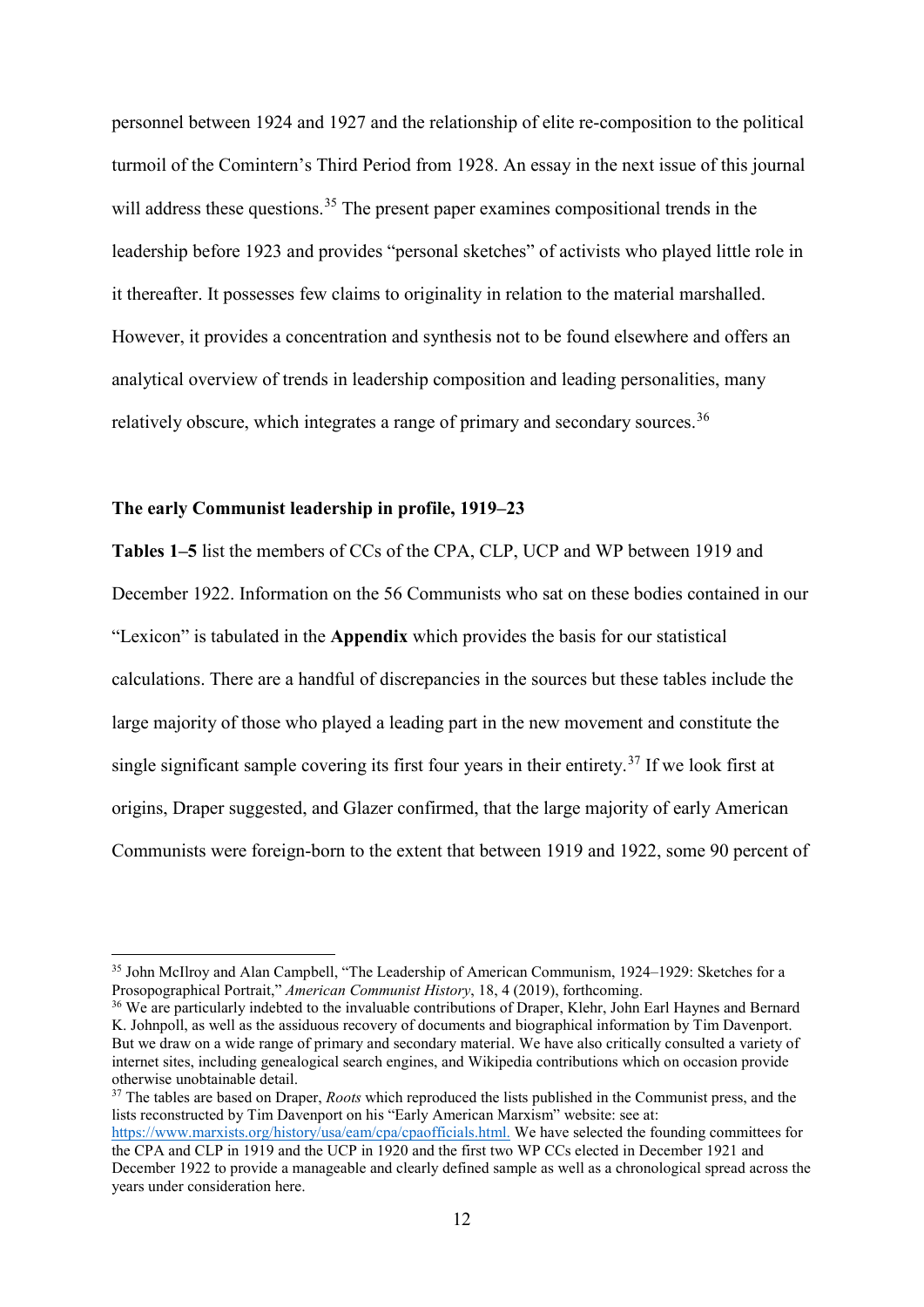# **Table 1. Communist Party of America Central Executive Committee (CEC) elected at Founding Convention, September 1st–7th 1919**

Charles E. Ruthenberg (National Secretary); Lewis C. Fraina (International Secretary); John

Ballam; Alexander Bittelman; Max Cohen; Charles Dirba; Daniel Elbaum; Isaac Ferguson;

K.B. Karosses; Jay Lovestone; Paul Petras\*; John Schwarz; Oscar Tyverovsky; Harry M.

Wicks. International Delegates:\*\* Nicholas Hourwich; Alexander Stoklitsky

## **Notes**

\*Rose Pastor Stokes replaced Petras.

\*\*We have treated Hourwich and Stoklitsky as members of this CEC.

**Sources**: Theodore Draper, *The Roots of American Communism.* (New York: Viking Press, 1957), 427; Tim Davenport, "The Communist Party of America, 1919–1946, Party Officials: Communist Party of America, 1919", at: <https://www.marxists.org/history/usa/eam/cpa/cpaofficials.html>

## **Table 2. Communist Labor Party CEC elected at Founding Convention, August 31st-September 5th 1919**

Charles Baker; Max Bedacht/Ludwig Lore\*; Alexander Bilan; Jack Carney; Benjamin

Gitlow; Ludwig E. Katterfeld; Edward I. Lindgren; John Reed; R.E. Richardson; Arne

Swabeck; Alfred Wagenknecht (Secretary).

\* Lore was elected to the chagrin of the organizers who ordered a re-run which installed Bedacht.

**Sources**: Draper, *Roots of American Communism*, 180–81; Tim Davenport, "The Communist Party of America, 1919–1946, Party Officials: Communist Labor Party of America, 1919", at:

<https://www.marxists.org/history/usa/eam/cpa/cpaofficials.html>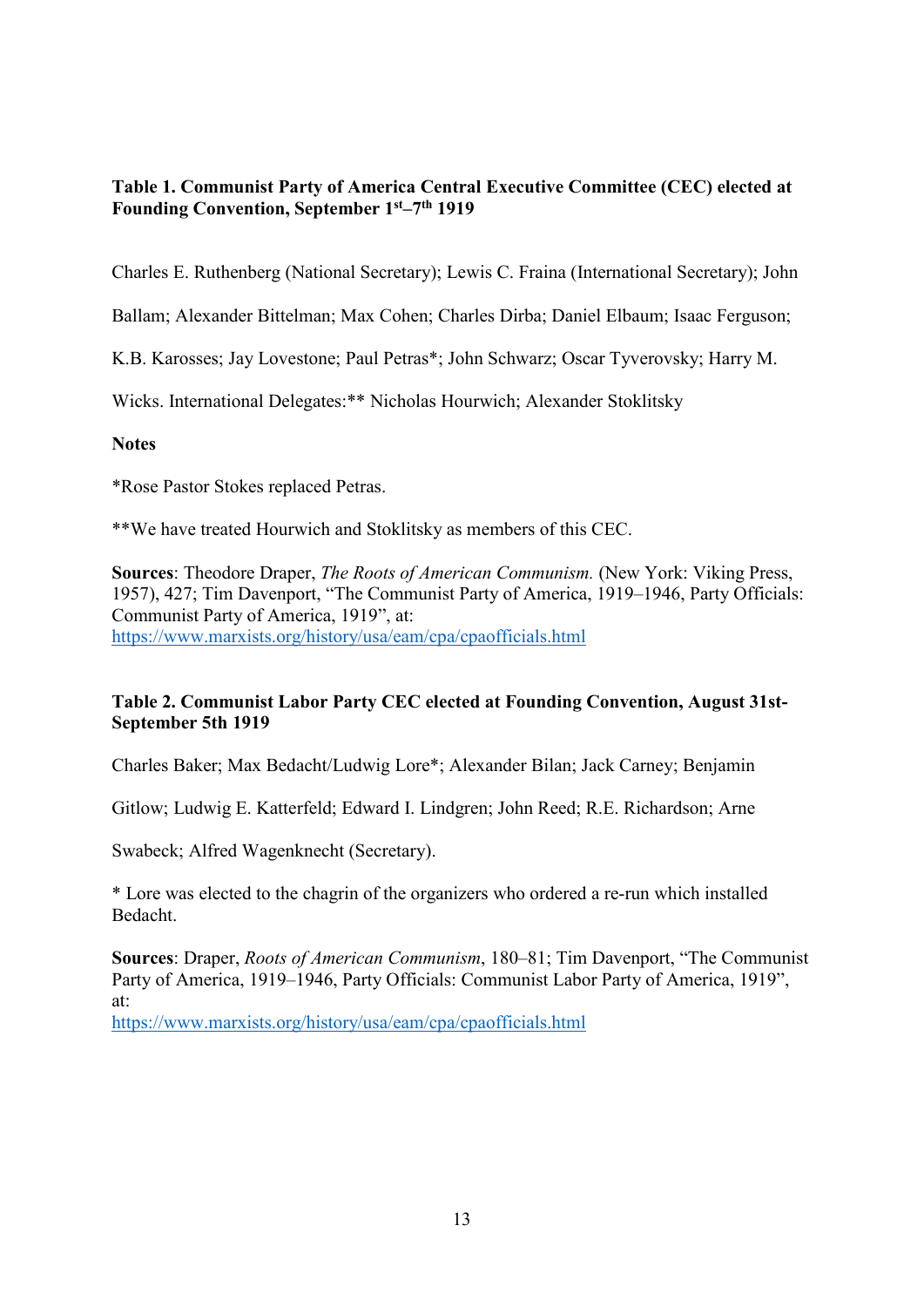#### **Table 3. United Communist Party CEC elected at Founding Convention, May 1920.**

Max Bedacht; James P. Cannon; Isaac Ferguson; Louis Hendin (resigned); Ludwig E.

Katterfeld; Edward I. Lindgren; Reinhart; Charles E. Ruthenberg; Charles E. Scott (aka

Charles Johnson, Karlis Jansons); Alfred Wagenknecht (secretary).

**Source:** Tim Davenport, "The Communist Party of America, 1919–1946, Party Officials: United Communist Party of America", at: <https://www.marxists.org/history/usa/eam/cpa/cpaofficials.html>

### **Table 4. Workers Party of America (WP) CEC elected at Founding (First) Convention, December 1921**

John Anderson; Elmer T. Allison; Henry Askeli; Alexander Bittelman; James P. Cannon; J.

Louis Engdahl; Caleb Harrison; Meyer Loonin; Ludwig Lore; Jay Lovestone; Robert Minor;

Marguerite Prevey; J.B. Salutsky; Arne Swabeck; Alexander Trachtenberg; William

Weinstone; James Wilenkin.

Chair: Cannon. Secretary: Harrison, replaced by Allison, replaced by Charles E. Ruthenberg,

who had been in prison.

**Source:** Draper, *Roots of American Communism*, 450.

#### **Table 5. WP CEC elected at Second Convention, December 1922.**

Israel Amter; Alexander Bittelman; Earl Browder; James P. Cannon; William F. Dunne;

Marion L. Emerson; J. Louis Engdahl; William Z. Foster; Abram Jakira; Ludwig E.

Katterfeld; William F. Kruse; Edward I. Lindgren; Ludwig Lore; Jay Lovestone; Theodore

Maki; Robert Minor; Michel Nastasiewsky; Moissaye Olgin; John Pepper; Charles E.

Ruthenberg; Rose Pastor Stokes; Alexander Trachtenberg; Alfred Wagenknecht; William

Weinstone; Harry M. Wicks.

**Source:** Draper, *Roots of American Communism*, 457.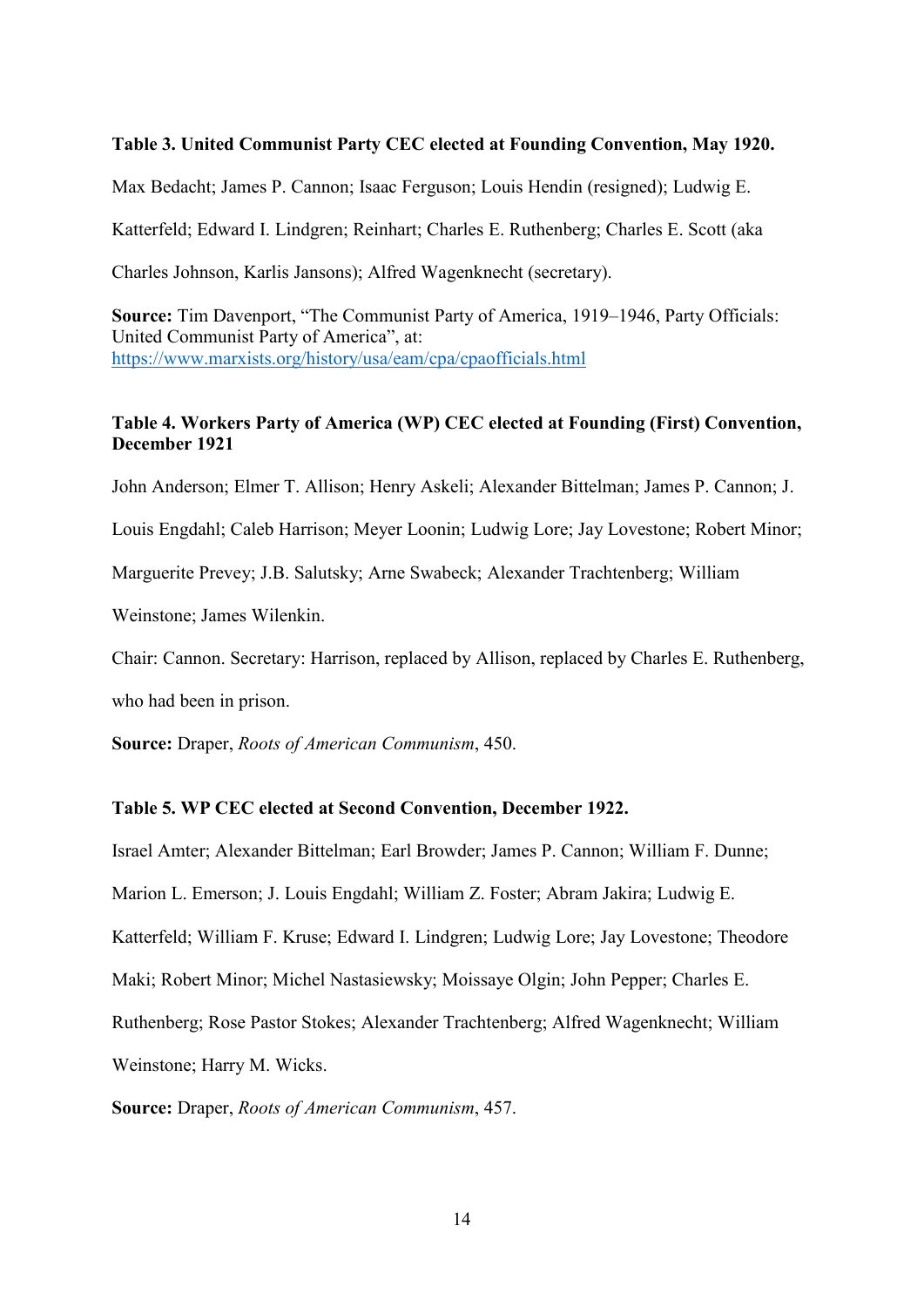party members were allocated to the language federations.<sup>[38](#page-15-0)</sup> In re-exploring the subject in relation to the leadership, we have finessed Klehr's distinction between immigrants and native-born Americans and employed a three-fold classification: immigrants; those born to immigrant parents, i.e. first-generation Americans; and Americans with a longer native lineage. Our justification is that although members of the second category did not suffer the dislocation of leaving the old country, they may have encountered at least some of their parents' subsequent problems: prejudice and discrimination frequently continued into the second generation.

Eliding individual distinctiveness, experience and response, such categories are inevitably arbitrary. Depending on circumstances, an immigrant from Canada like Isaac Ferguson or Margaret Prevey, or from England via Ireland like Jack Carney, may have undergone a less discriminatory encounter with American society than a Finn like Henry Askeli or a Pole like Daniel Elbaum. All experienced oppression and exploitation but to different degrees. Gender, religion, education, membership of oppressed nationalities, experience of racism and assimilation into countervailing communities and sub-cultures, add further dimensions, as does age. The immigrant category contains, on the one hand Ludwig Lore, who emigrated from Germany as an adult of 28, and Alexander Bittelman, who arrived from political exile in Archangelsk, Russia, aged 22; and, on the other hand, John Ballam, born in London, England, to Dutch parents in 1882 who came to the USA aged 2, and Rose Pastor Stokes, who reached Cleveland, Ohio, from Augustow in Russian Poland via London when she was 11. The Americans also constituted a small but diverse category: ultimately everyone's antecedents involved immigration, but our group embraces scions of established Anglo-Saxon families like Robert Minor and John Reed, as well as blue-collar workers like Elmer Allison and the aspiring accountant from mid-West farming stock, Earl Browder.

<span id="page-15-0"></span> <sup>38</sup> Draper, *Roots*, 188–92; Glazer, *Social Basis*, 38–40; Klehr, *Communist Cadre*, 21.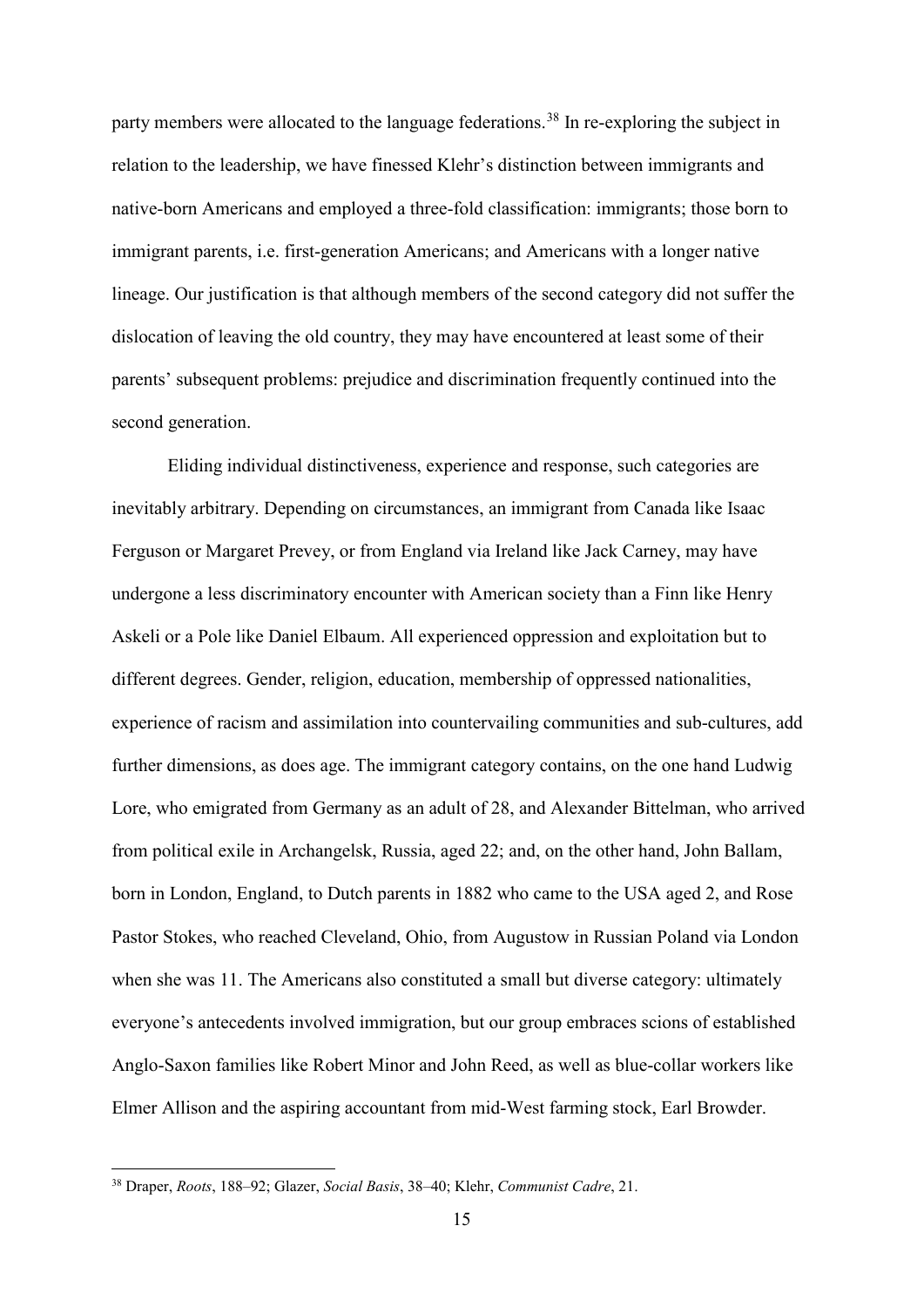Details of the origins of 55 out of 56 CC members were available and are noted in the **Appendix**. Of the 55, 37 (67%) – a remarkably high proportion – were immigrants and a further 8 (15%) were children of recent immigrants, while only 10 (18%) were classified as Americans. However, we have to remember that party members more generally were overwhelmingly foreign-born and so the proportion of immigrants in the leadership, while dwarfing the percentage of immigrants in the American population, was less than it was among rank-and-file Communists.<sup>[39](#page-16-0)</sup> A majority of immigrant leaders – again this is remarkable and distinctive among Comintern affiliates around the world – 25 out of 37 (68%), came from the Russian empire, and reflected the nationalities within it. Of the 25, 5 hailed from Latvia, 4 from Lithuania, 2 from Finland, 3 from Russian Poland, 4 from the Ukraine, 1 from Belarus – and 6 from other areas of Russia. A further 2 came from Russian and Latvian families. The Tsars' ethnic minorities contributed more leading Communists than the ethnic Russians.[40](#page-16-1) Four of the immigrant cohort (11%) were from Germany (with a further 2 from German immigrant families), two (5%) from Hungary, while one each came from Denmark, England, Ireland and Italy. The strong representation from Imperial Russia may stem from a diaspora marked by antagonism to autocracy, national subjugation, and attraction to the emancipatory promise of the new Soviet state. It merits further examination – as does the scant representation of the Irish and Italians.

The ethnic distribution of the leadership was different from that of the party as a whole. **Table 6** compares the origins of immigrants in our group with membership of the WP

<span id="page-16-0"></span> <sup>39</sup> Klehr, *Communist Cadre*, 24. The percentage of immigrants in the US population as a whole in 1920 was 13.2%: [https://www.migrationpolicy.org/programs/data-hub/charts/immigrant-population-over-time.](https://www.migrationpolicy.org/programs/data-hub/charts/immigrant-population-over-time)

<span id="page-16-1"></span><sup>40</sup> Draper, *Roots*, 190, estimates that in 1919, "the Russian members represented almost 25 per cent of the total and the entire East European membership accounted for 75 per cent … 90 per cent of both parties came from the foreign language federations." Unlike Klehr, who treated the Finns as distinct from other minorities in the Russian empire, we have placed them at the end of a geographical and political spectrum. Their distinctiveness was certainly real and until the early 1900s when Russifying imperial administrations began to chip away its rights, the Grand Duchy of Finland enjoyed greater autonomy than, for example, its Baltic neighbours. By 1917 a powerful national consciousness boosted by the war, fuelled in Finland an independence movement comparable in strength to that of Poland.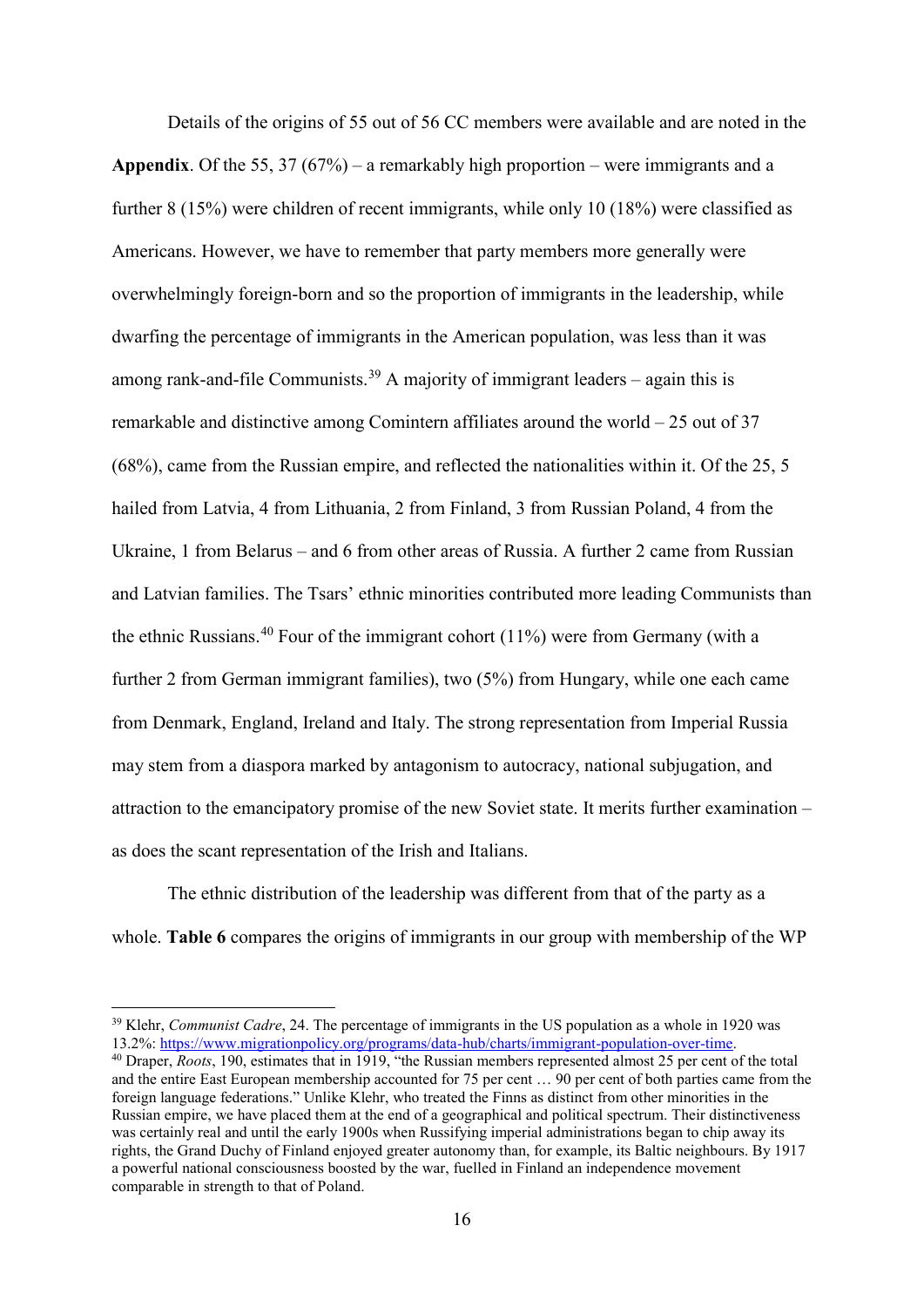**Table 6. Comparison of the membership of the largest WP language sections in 1922 with the ethnic background of CC members who were immigrants or from immigrant families 1919–1923.**

| Language<br><b>Federation</b> | Average<br>membership<br>1922 | % of total WP<br>Membership | Number of<br>immigrant/<br>immigrant<br>family<br>members | % of CC who<br>were<br>immigrants<br>or from<br>immigrant<br>families |
|-------------------------------|-------------------------------|-----------------------------|-----------------------------------------------------------|-----------------------------------------------------------------------|
| Finnish <sup>1</sup>          | 5,846                         | 48                          | $\overline{2}$                                            | $\overline{\mathbf{4}}$                                               |
| English-<br>speaking          | 1,269                         | 11                          | 6                                                         | 11                                                                    |
| South Slavic                  | 1,077                         | 9                           |                                                           |                                                                       |
| Jewish <sup>2</sup>           | 975                           | 8                           | 19                                                        | 35                                                                    |
| Lithuanian                    | 677                           | 6                           | $\overline{4}$                                            | 7                                                                     |
| German                        | 463                           | $\overline{\mathbf{4}}$     | 6                                                         | 11                                                                    |
| Lettish[Latvian]              | 397                           | 3                           | 6                                                         | 11                                                                    |
| Russian                       | 379                           | 3                           | 8                                                         | 15                                                                    |
| Hungarian                     | 313                           | 3                           | $\overline{2}$                                            | $\overline{\mathbf{4}}$                                               |
| Polish                        | 110                           | 1                           | 3                                                         | 5                                                                     |
| Ukrainian                     | 87                            | 1                           | $\overline{4}$                                            | 7                                                                     |
| Total                         | 12,058                        |                             |                                                           |                                                                       |
| membership                    |                               |                             |                                                           |                                                                       |

## **Notes**

1. The Finns are a special case as the Finnish Federation only affiliated to the WP in 1921.

2. Klehr makes the point that the Jewish federation was both exclusive, in that only Jews could be members, but not inclusive, insofar as some Jews would be members of other language federations such as the Lithuanian or Polish and in particular the Russian organizations, and that assimilated Jews might join the English-speaking section. (Klehr, *Communist Cadre*, 28).

**Sources:** "The Membership of Our Party," Microfilm of the files of the Communist Party of the USA in the Comintern Archives, 1919–1943 (hereafter Files of the CPUSA), Reel 52, delo 739, frame 5, New York University: Tamiment Library & Robert F. Wagner Labor Archives; Appendix.

language federations in 1922. The Russian Federation contained only 3% of total party

membership; but if we include the Finnish, Latvian, Lithuanian, Polish and Ukrainian

federations, the former Imperial Russian contingent constituted 62% of WP membership in

1922, somewhat greater than the representation of these groups in the leadership. However, if

we break that composite category down, we can see that the Finns were greatly under-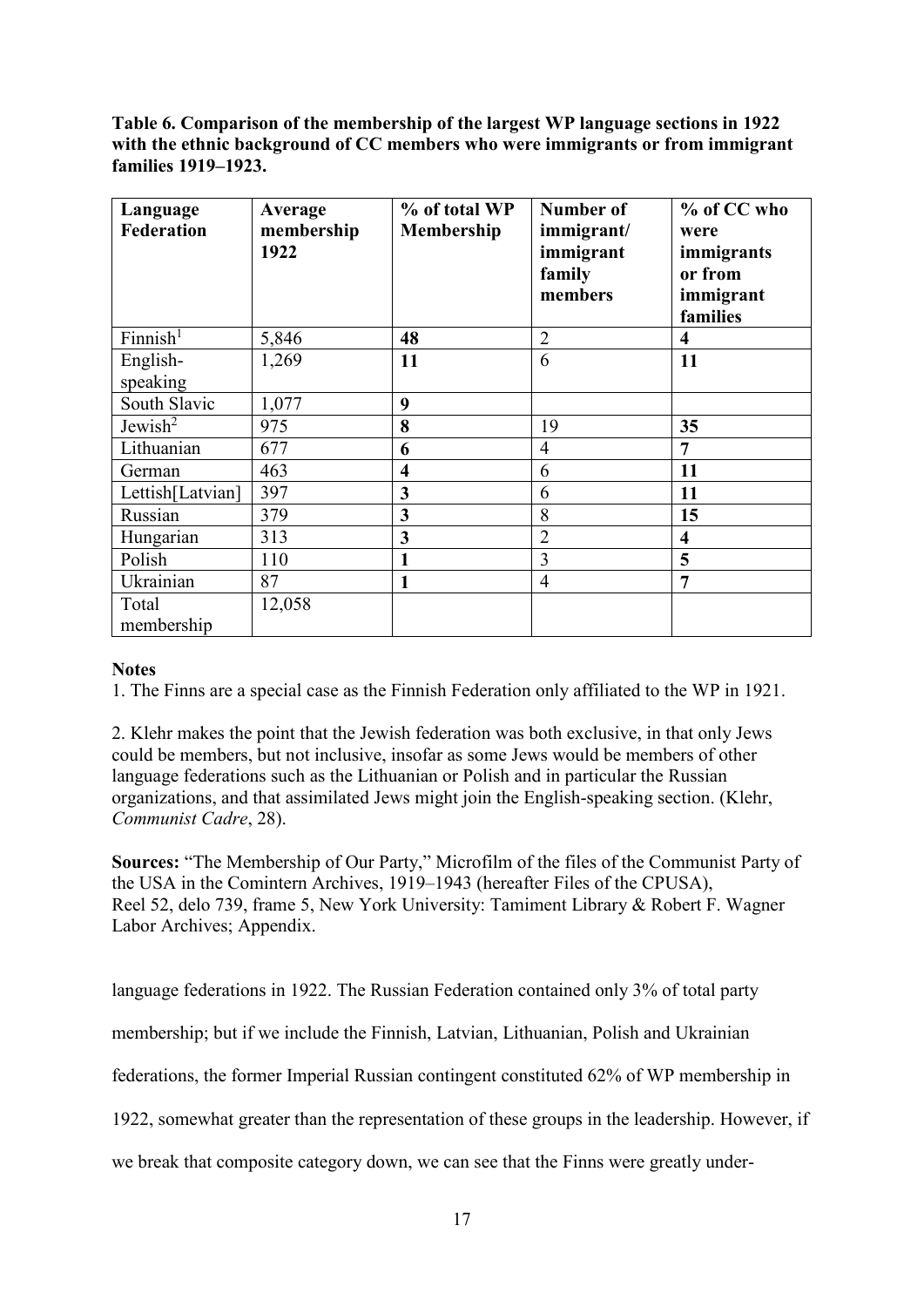represented on CCs and other nationalities in the Russian *imperium* were significantly overrepresented –particularly as most members of the Jewish, Yiddish language federation, appear to have come from the Russian empire.

Analysis is clouded by the fact that the Finnish Federation only affiliated to the WP in 1921 and its size in 1922 distorted the ethnic composition of the party as a whole. If we discount, the exceptional Finnish figure as an outlier, the Imperial Russian presence in our total CC sample is much greater compared with the party as a whole in 1922: 45% against 14% (or 22% if the predominantly Russian Jewish Federation is included). To some extent, our sample from 1919–1923 reflects the greater presence of party members from the Russian empire in the immediate post-1917 period whereas the language federation figures for 1922 reflect the loss of many such members through disillusion with the new venture, repression in America, deportation, and desire to return to construct Soviet society – factors operating from 1919. [41](#page-18-0) In contrast, under-representation of other groups in both party and elite is affirmed by the fact that in 1920, the Italians made up 11.7% and the Irish 7.6% of America's foreign-born population.<sup>[42](#page-18-1)</sup> The Italian Language Federation's 138 members constituted just over 1% of the total WP membership in 1922. The sole Italian in our elite sample was Louis Fraina while Jack Carney was the only immigrant from Ireland.

Important though such information on the national origins of our cohort is, geography may not tell the whole story of ethnic and cultural identity. Information on the religious backgrounds of members of our group is often lacking. However, almost half of the Russian empire group of immigrants and children of immigrants in our sample, 15 out of 27 (56%), were of Jewish origin. Jews in the Russian Pale of Settlement, which stretched from the

<span id="page-18-1"></span><span id="page-18-0"></span> 41 *Records of the Fifth Regular Convention of the Federation Russian Branches Communist Party of America, held in the City of Detroit, August 20 to 28th, 1919*. (NY: CEC, Federation of Russian Branches CPA, 1919), cited: [https://www.marxists.org/history/usa/eam/lf/lfedrussian.html.](https://www.marxists.org/history/usa/eam/lf/lfedrussian.html) <sup>42</sup> *Statistical Abstract of the United States*, [1921], 63 at: <https://www2.census.gov/prod2/statcomp/documents/1921-02.pdf>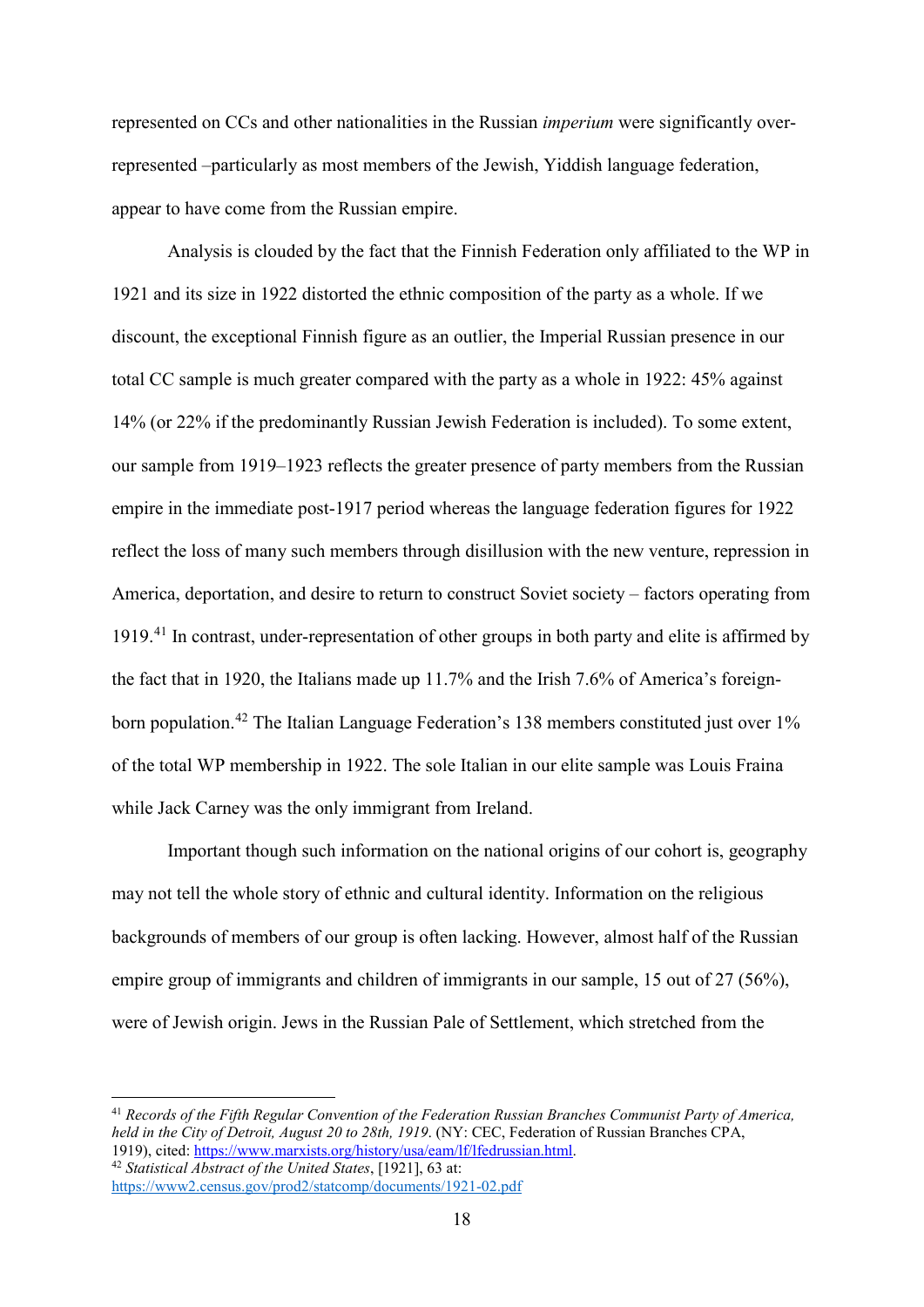Baltic to the Black Sea, may have considered themselves to be "Russian Jewish" as much as, or rather than, Jewish Lithuanians or Jewish Ukrainians, although the homogeneity of the former identity should not be exaggerated. Alexander Bittelman, born in Berdichev in the Ukraine, recalled his mother's criticism of the form of Yiddish spoken by a "Litvack" (Lithuanian).[43](#page-19-0) One German, one Hungarian and one Canadian were also Jewish while one was born in England of Dutch Jewish parents. Of the total of 55 whose origins were documented, over one third, 19 (35%), were from Jewish families. Reflecting a diaspora influenced by the double burden of the knout and institutionalized anti-Semitism, this finding testifies to the radicalism of at least some sections of the Jewish community; indeed, it may understate the position as in some cases religious origins were unclear. Once more, the CC sample diverged from the party as a whole since the Jewish Federation only accounted for 8% of the party membership, even allowing for the fact that Jews might be members of other federations – particularly the Russian. Eight of our sample were known to be from Catholic families and 5 from various Protestant denominations. It is also reasonable to infer that some non-Jewish immigrants from the Russian empire for whom we lack such data had roots in Catholicism in the case of those from Poland or Lithuania or the Eastern Orthodox church for those from the Ukraine.

Covering 1919–1922, these figures overlap with those given by Klehr for the 1921 and 1922 committees and in these cases, there are differences and similarities. Of the 17 members of the 1921 CC, we found that 12 were immigrants, 3 were Americans and 2 were from immigrant families, a US-born total of 5 (29%) slightly higher than Klehr's estimate of American CC members (25%).<sup>[44](#page-19-1)</sup> Of the 25 members of the 1922 committee which he also studied, we found 3 Americans – Marion Emerson, Robert Minor and Harry Wicks; and 8

<span id="page-19-1"></span><span id="page-19-0"></span><sup>43</sup> Alexander Bittelman. "The World of Socialism and Revolution," extract from unpublished memoir (1963), in *Jewish Radicals: A Documentary History*, ed. Tony Michels (New York: New York University Press, 2012), 51. 44 Klehr, *Communist Cadre*, Graph 1, 25.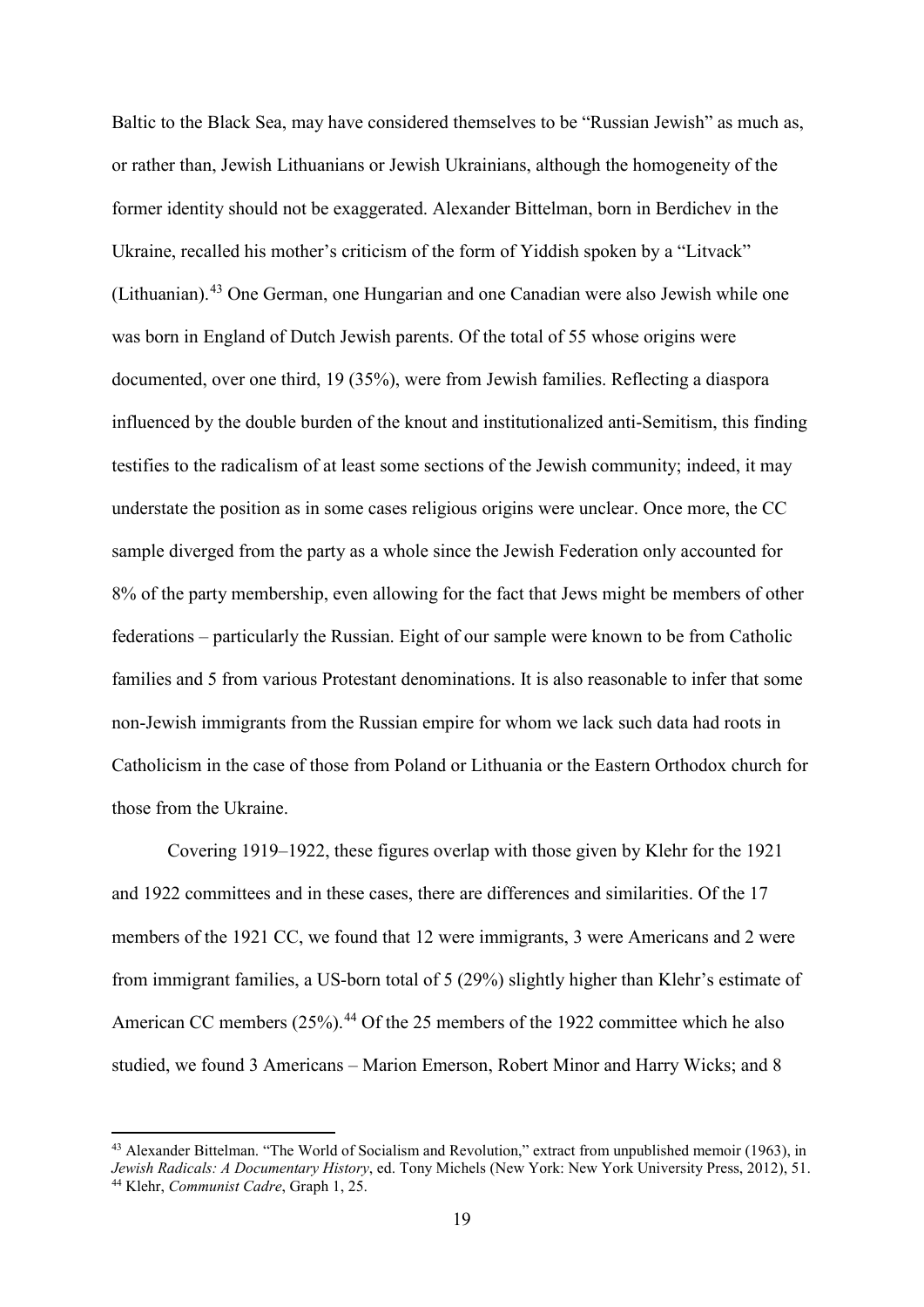activists – Israel Amter, James P. Cannon, William F. Dunne, J. Louis Engdahl, William Z. Foster, William Kruse, Edward Lindgren and Charles Ruthenberg – from immigrant families. This 44 per cent is slightly lower than Klehr's calculation that 48 per cent of the 1922 committee were American-born.<sup>[45](#page-20-0)</sup> However, we found 7 out of 17 of the 1921 CC (41%) were Jewish, which is in line with Klehr's figure of 42.9 per cent. Of the 1922 CC, we found 10 out of 25 (40%) were Jewish which is identical with Klehr's figure.<sup>[46](#page-20-1)</sup>

It is notable that only 3 women figured in our sample of 56 which contained not a single black Communist. There are no precise estimates of the number of female Communists during the foundation period. However, the conclusion that throughout the decade "women made up 15–20 per cent of the party's membership," seems plausible and there is little reason to believe things were significantly different between 1919 and 1923.<sup>[47](#page-20-2)</sup> Estimates of black membership before 1929 range from 50 to 200.<sup>[48](#page-20-3)</sup> There is little reason to think numbers were higher in the early years, indeed they may well have been smaller than these figures indicate. [49](#page-20-4)

The average age in 1919 of the 49 in the sample of 56 for whom birthdate was ascertained was 33.5 years. In early twentieth-century terms, this was a mature rather than a juvenile or precocious cohort but the overall figure cloaks diversity. At one end of the spectrum, James Wilenkin was 49 and Prevey, 47, in 1919; at the other extreme, William Weinstone and Lovestone were 22. The largest age cohort, 28 (57%), was born in the 1880s, followed by 14 (29%) in the 1890s and 7 (14%) in the 1870s. However, it is difficult to talk

<span id="page-20-0"></span> <sup>45</sup> Ibid., Graph 1, 25.

<span id="page-20-1"></span><sup>46</sup> Ibid., Graph 2, 46.

<span id="page-20-2"></span><sup>47</sup> Harvey Klehr and John Earl Haynes, *The American Communist Movement: Storming Heaven Itself* (New York: Twayne Publishers, 1992), 56, where it is remarked that most [women] were members as a consequence of husbands taking out family memberships." In comparison, women were estimated to comprise 17 per cent of the SP membership in 1914–1915: Sally M. Miller, "Other Socialists: Native-Born and Immigrant Women in the Socialist Party of America, 1901–1917," *Labor History*, 24, 1 (1983): 86. 48 Draper, *American Communism*, 551, note 93.

<span id="page-20-4"></span><span id="page-20-3"></span><sup>49</sup> Draper, *American Communism*, 350; Klehr, *Communist Cadre*, 56; Zumoff, *Communist International*, 287, reports a single black member in 1919, fewer than 100 for most of the decade, and less than 300 in 1929.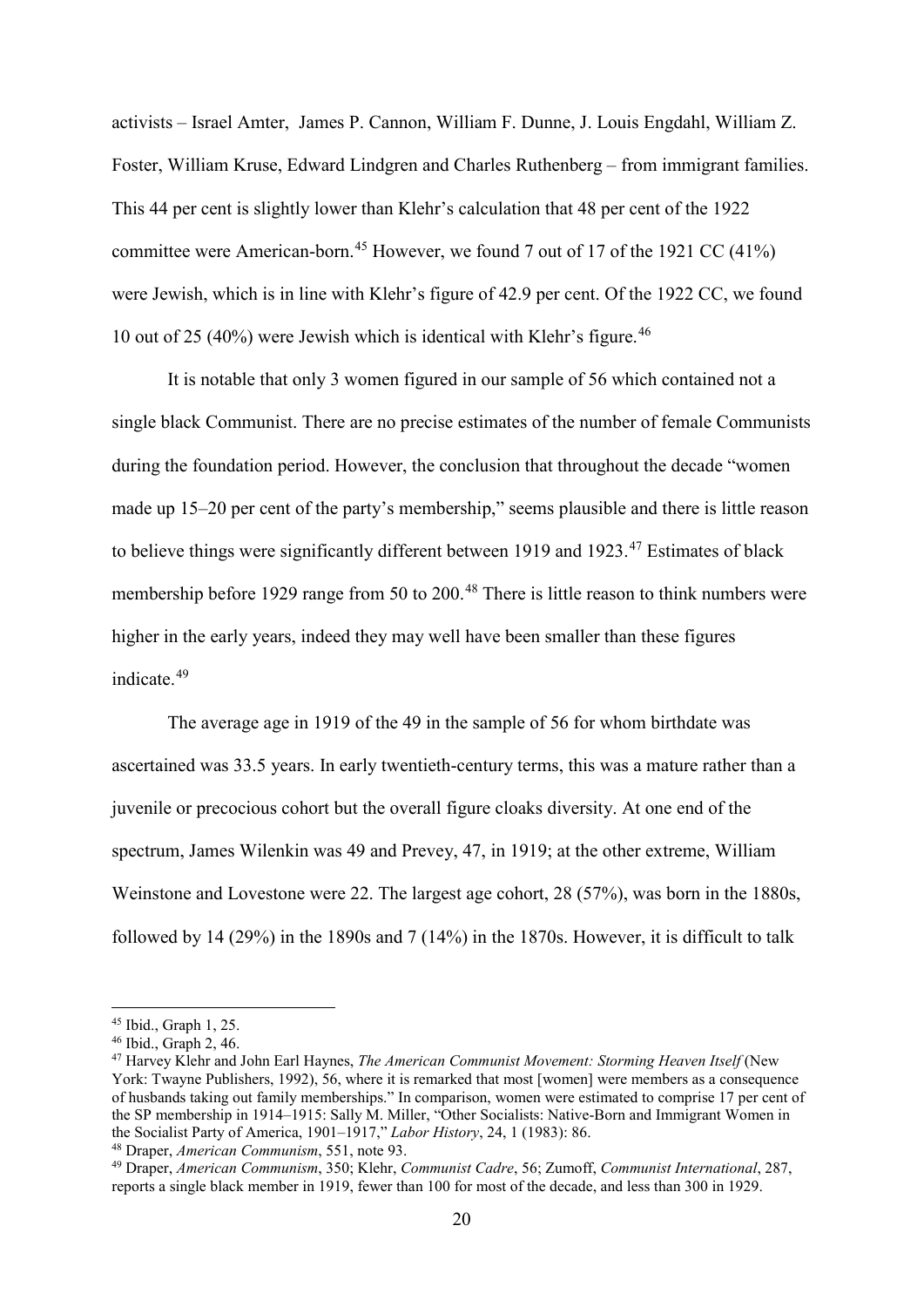meaningfully of generations: for instance, Lore and Prevey were of similar age but formed on different continents in different circumstances; and while the similar experience of Lovestone and Weinstone gives some encouragement to that approach, individual traits and reaction to events are also important. The context in which older members of the sample came to politics was the upsurge of socialism and growth of the Second International in the final quarter of the nineteenth century and the intensification of working-class activity signalled by the big strikes of the 1890s. But it was experienced differently in European countries and America and by individuals on each continent.

The class conflict of the early twentieth century and the emergence of the SP (1901) and the IWW (1905) reflected and strengthened the political direction those born in the 1890s took, while the war represented a key experience not only for the younger elements but also for their elders. Individual reactions were again diverse. Supporters of the war like J.B. Salutsky and, for a time, Stokes, those who veered between equivocation and support like Foster, and opponents like Ruthenberg, Alfred Wagenknecht and Benjamin Gitlow, are all represented in the **Appendix**. What can be said is that in general terms but differentially, the group underwent politicization in response to events in Europe and America before 1917; but the Russian Revolution ignited a further change which established the Soviet Union at the centre of the consciousness of hitherto disparate elements and motivated adhesion to the revolutionary perspective and strategic orientation of the Comintern.

Under the general radicalization, the various paths the group took towards Communism demonstrated different takes on what was happening and different levels and tempos of commitment. In a left-wing milieu, where the American revolution seemed months away, some, for example, Reed, Fraina, Gitlow and Charles Scott, moved quickly towards not simply embracing but organizing American Bolshevism – although they possessed inadequate knowledge of the Russian original. Others, such as Engdahl, Foster, Minor, and

21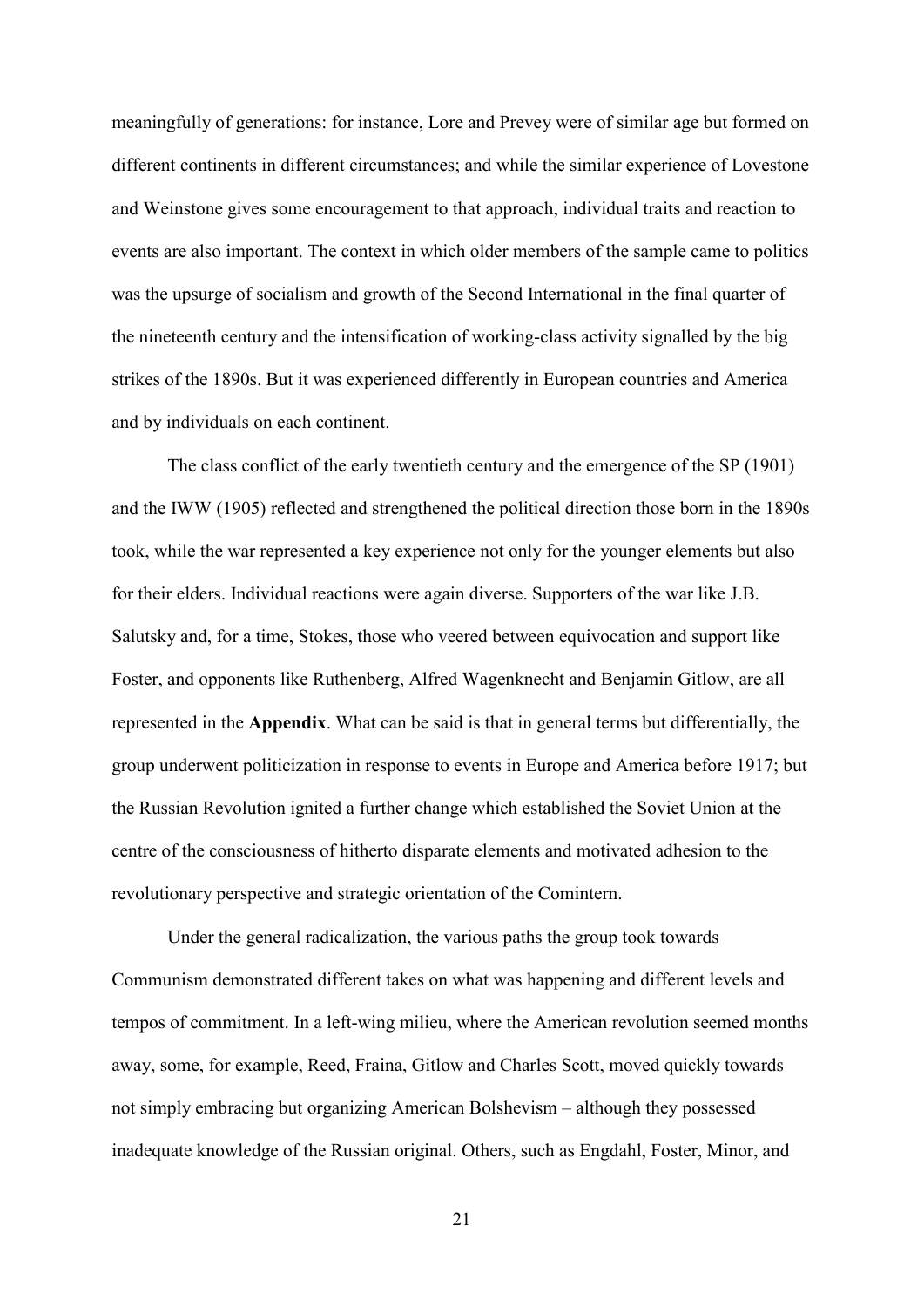Alexander Trachtenberg, took their time; 1919 was crucial but the enrolment process stretched into 1921. The reactions of the 52 activists for whom information is available are summarized in the **Appendix**: 75% joined one of the contending parties in 1919, 10% became Communists in 1920 and 13% affiliated in 1921. Although some would not last the pace, the sample can be contrasted with a variety of socialists of different persuasions, notably Victor Berger, Eugene Debs, Morris Hillquit, Vincent St John or Louis Boudin, as well as a host of lesser lights who, for a range of reasons, refused to enrol in the Communist crusade.[50](#page-22-0)

Distinctions between individuals cannot be reduced to age and events – prior political experience and previous allegiances played their part. The overwhelming majority of the cohort – 51 out of 56 (91%) came to Communism via activism in the SP. This confirms that party's ascendancy on the pre-Communist American left; but it is difficult to draw general conclusions from the figures about the impact of the SP experience on future Communist leaders. The SP was a broad, and within limits, tolerant church, certainly compared with Communist parties; its ethos was distinctive at different times and in different places, and membership meant different things to different people. The affiliation to it of some future Communists was brief and negative; some in that category, like Browder and James P. Cannon, re-joined after 1917 when the SP left was reconfigured as a potential bridge to Communism. Others like Ludwig Katterfeld and Alfred Wagenknecht enjoyed a longer and more positive tenure.<sup>[51](#page-22-1)</sup> A tiny minority in our sample seem to have been untouched by the SP: Caleb Harrison, prominent in the SLP, John Pepper, who was participating in the

<span id="page-22-0"></span> <sup>50</sup> "Big Bill" Haywood (1869–1928), an IWW founder expelled from the SP in 1913, fled to Moscow in 1921 after conviction under the Espionage Act. He was never a party activist in America but worked with the RILU in the Soviet Union.

<span id="page-22-1"></span><sup>&</sup>lt;sup>51</sup> For a useful exchange about the continuity between American Communism and earlier socialism in terms of ideas and personnel, see Max Shachtman, "American Communism: A Re-Examination of the Past," *The New International*, 23, 4 (Fall, 1957): 207–45; Theodore Draper, "A Reply to Max Shachtman", *The New International*, 24, 1 (Winter 1958): 49–53; Max Shachtman, "A Rejoinder to Theodore Draper", *The New International*, 24, 1 (Winter 1958): 53–58.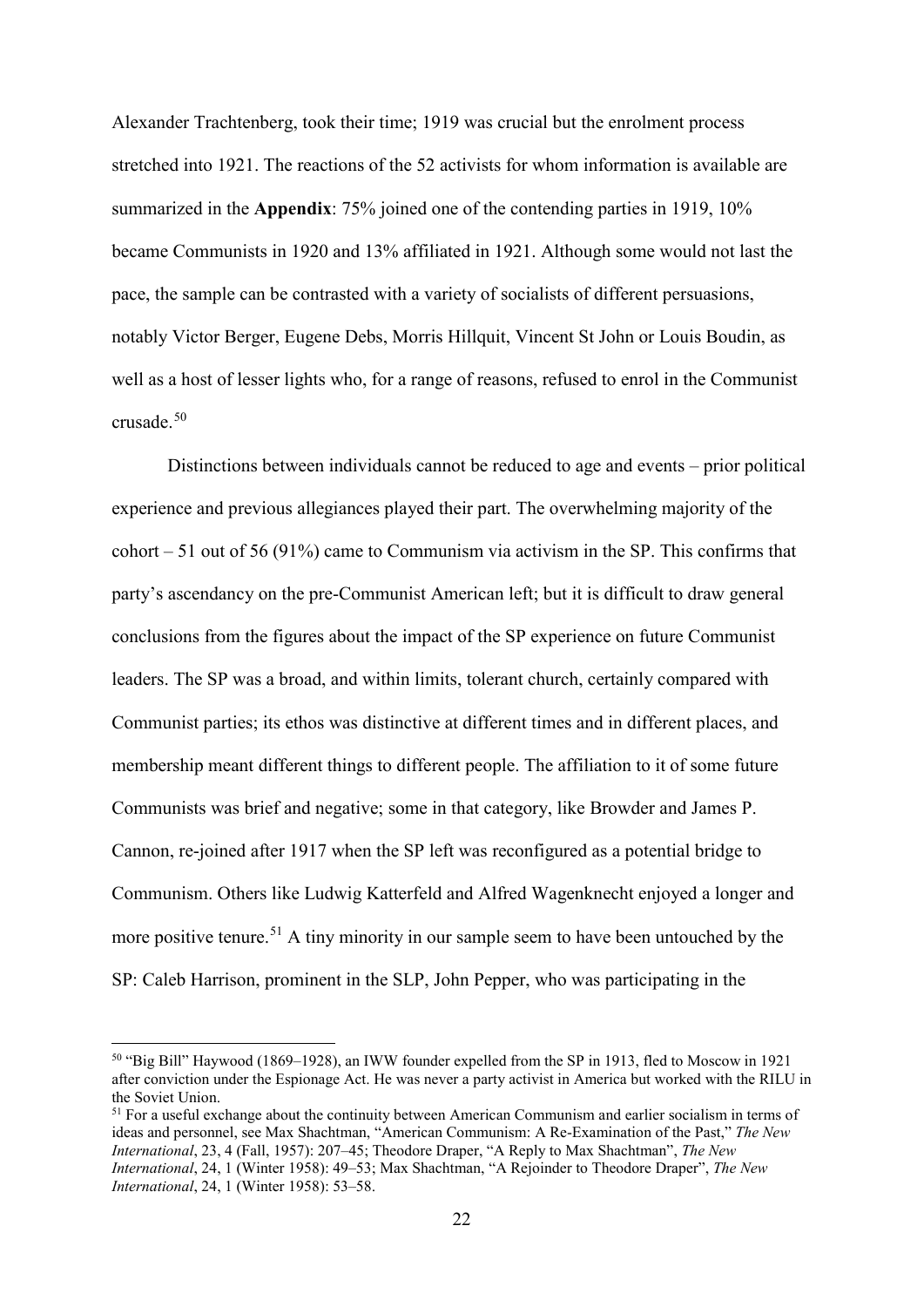Hungarian insurrection and the "March Action" in Germany, and Harry Wicks, briefly a member of the Socialist Party of Michigan group, which split from the CPA. Arne Swabeck was identified with the IWW. Eleven of the group had been active in the IWW at some point, 2 were in the Syndicalist League and 3, in addition to Harrison, had at some stage been SLP members. [52](#page-23-0) Two claimed to have been active in the Bolshevik faction of the Russian Social Democratic Labor Party (RSDLP), 3 had been members of the Russian Jewish Labor Bund, 2 had been members of the German Social Democratic Party (SDP), 2 had participated in the Latvian SDP and one in the Social Democracy of the Kingdom of Poland (SDKPiL).

While many, whether syndicalists or more conventional Second Internationalists, saw 1917 as the fulfilment of their earlier beliefs, for those who stayed the pace, Soviet Communism would prove transformative. Over time, it eroded key aspects of, if it did not obliterate, its adherents' pre-Communist politics. Nonetheless, in the foundation period itself, it is possible to discern Ruthenberg and Wagenknecht's background as SP organizers reflected in their activity. With Browder, Cannon, and Foster, we may view their early life and experience of syndicalism as broadly influencing their stress on Americanization and trade union work, although their ideas on how to organize in industry were changing, and Browder and Foster were moulded by European syndicalism as much as by the IWW. Neither the latter nor his flirtation with anarchist ideology appear to have left a mark on Minor. Membership of the SLP may arguably have inculcated a taste for dogmatism, authoritarianism, and an ideological fountainhead represented earlier by Daniel DeLeon; but,

<span id="page-23-0"></span> $52$  Arguably, the most significant SLP member to embrace Communism – Fraina has a case as a former member – was Boris Reinstein (1866–1947). Born into a Jewish family in Rostov, Reinstein was a political exile who found refuge in Buffalo working as a druggist. He was attracted by Daniel DeLeon's ideas and became active in the SLP and its trade union wing, the "Detroit IWW." Attending a conference in Stockholm on behalf of the SLP, he travelled into Russia where, severing ties with the DeLeonists, he worked in the Soviet government and Comintern. Reinstein played a noteworthy role in American affairs during the foundation years, serving on the American Commission in Moscow in 1922 and visiting the US with a Comintern delegation the same year: Draper, *Roots*, 148–150, 356–364; Andrew Kier Wise and Penny Messenger, "Anna and Boris Reinstein and the Socialist Response to the First World War," in *Intellectuals and the First World War: A Central European Perspective*, ed. Tomasz Pudlodci and Kamil Ruzla (Krakow: Jagiellonien University Press, 2018), [no page range on web version]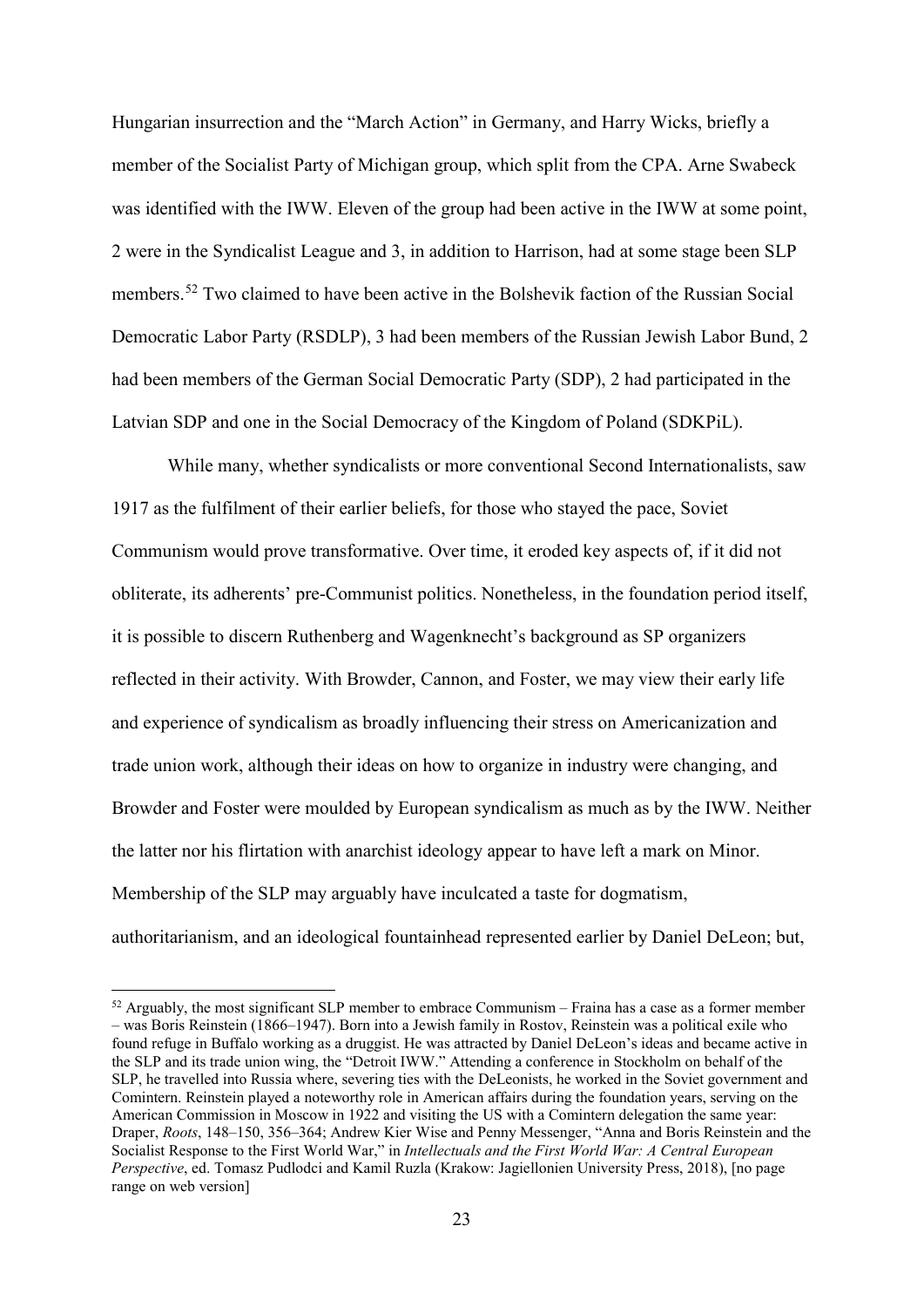on the record, only Fraina and Harrison, and perhaps Wilenkin, were significantly engaged and non-SLP Communists were not shy in demonstrating these qualities from 1919.

The SDP and Second Internationalism were considered by critics to have influenced Lore's trajectory, but he was also influenced by Trotsky and subsequently the German Federation. Amter's social-democratic past seems to have had little lasting impact: he evolved into a Stalinist weathervane. The Bund seems to have left little trace on the later politics of either Bittelman or Moissaye Olgin. Their earlier engagement with Bolshevism, however limited, certainly motivated Nicholas Hourwich and Alexander Stoklitsky and others who seem to have mechanically transferred their understanding of the Russian model to a very different environment and used the connection to influence the direction the CPA took. But again, their leftism and dedication to the underground was shared with activists from more conventional backgrounds. Ultimately and generally, whatever strands of earlier politics survived subsisted subordinately within the invasive, overarching and increasingly novel politics of the Comintern and it is difficult to isolate them as factors in later political developments. By the end of the decade, the majority had embraced Stalinism or Trotskyist, Bukharinite or related forms of post-1917 Soviet politics, or retreated into private life.

The **Appendix** suggests that few of the sample were born into the factory proletariat. Most were working-class in the sense they had to sell their labor power, but their parents had been lawyers; cooks; butchers; teachers; farmers; blacksmiths; shoemakers; carpenters; and painters – in societies which in America, Italy and Russia hardly conformed to Leninist models. The 56 had worked as barbers; musicians; painters; farmworkers; cigar wrappers; and a variety of white-collar occupations as clerks, book-keepers and journalists. Some had labored in factories, sawmills, foundries, and on the railways; many had been in itinerant and intermittent employment. Of those for whom previous occupational data is available, 21 can be broadly classified as originally manual workers and 29 as white-collar workers, although

24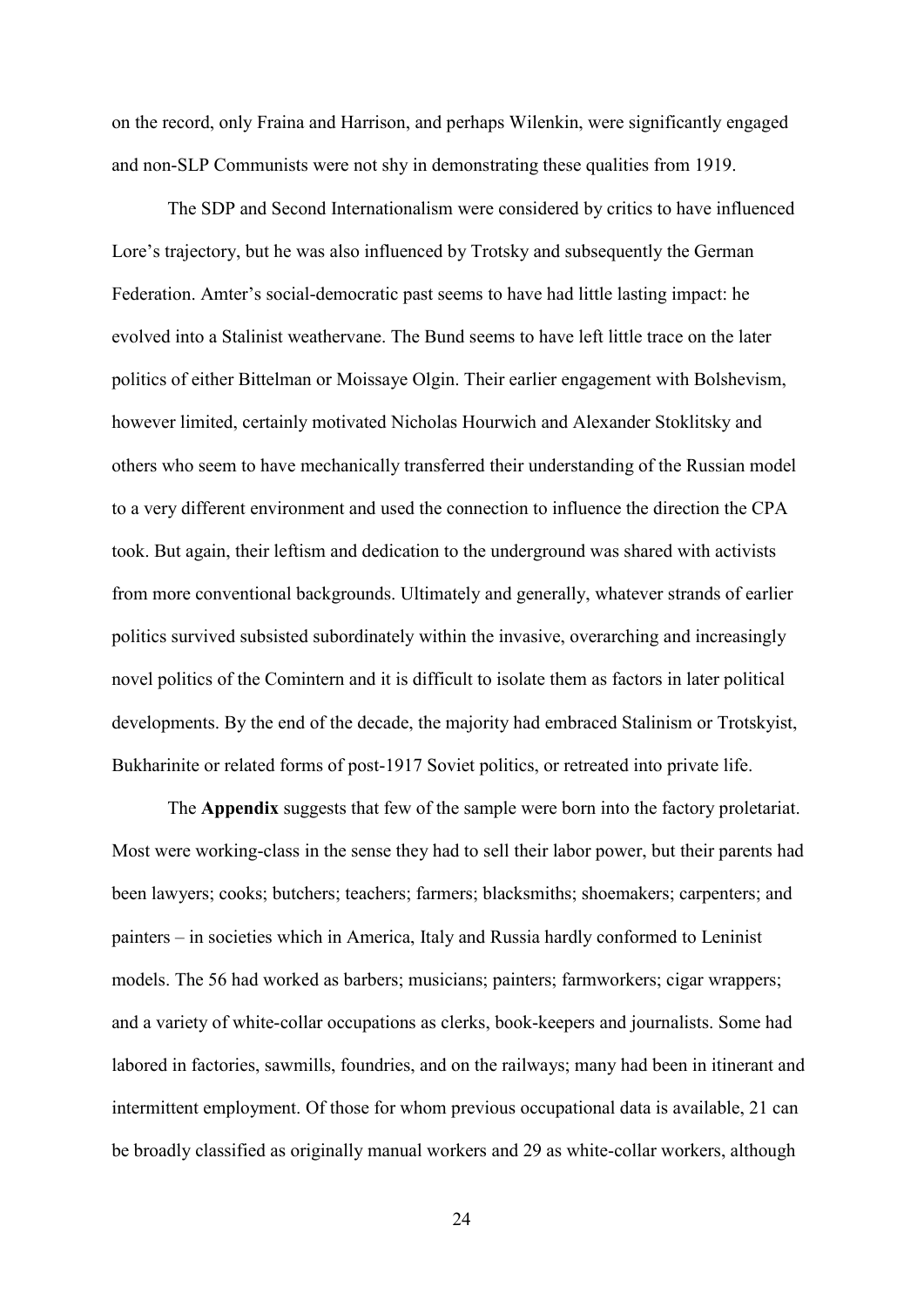there was also evidence of upward mobility between the two categories. Somewhat impressionistically, only 12 (21%) of our sample had anything resembling a history of significant trade union activism: taken as a whole, the group lacked robust roots in organized labor. Only Minor and Reed in America, Amter, John Pepper, Salutsky, and Trachtenberg, from abroad emanated from bourgeois backgrounds. Hourwich and Ludwig Katterfeld hailed from academic families, while the group contained a significant number who underwent higher education and may be broadly classified as intellectuals.

There are no specific figures for 1919–23, but the heterogeneous occupational background of its leaders probably resembled that of the party as a whole in these years. An early attempt to determine the industrial composition of the WP in 1924 painted a diverse picture. Archetypal proletarians in the metal trades and mining accounted for 15% and 9% respectively of the 13,556 members registered and building workers constituted 12%, the needle trades 9%. There were, however, large numbers working in miscellaneous occupations: for example, 4% were agrarian workers, 2% salesmen, solicitors and clerks, a further 2% were office workers, and smaller groups of Communists ranged from businessmen to barbers. Only 32% of the membership were in a trade union, a figure higher than our earlier estimate for the leadership.<sup>[53](#page-25-0)</sup>

Information on the educational background of our sample is incomplete and we lack any data on just over a third of the group. Our findings are therefore impressionistic. For those for whom information was available, 4 had only a few years rudimentary schooling. Elmer Allison was removed from his elementary school in fifth grade to help support his family and was largely self-taught; Foster had only three years at school before starting employment aged 10; Fraina, despite displaying a keen intelligence, left primary school aged

<span id="page-25-0"></span> <sup>53</sup> "The Membership of Our Party", Files of the CPUSA, reel 52, delo 739, frames 11–12, Tamiment Library & Robert F. Wagner Labor Archives.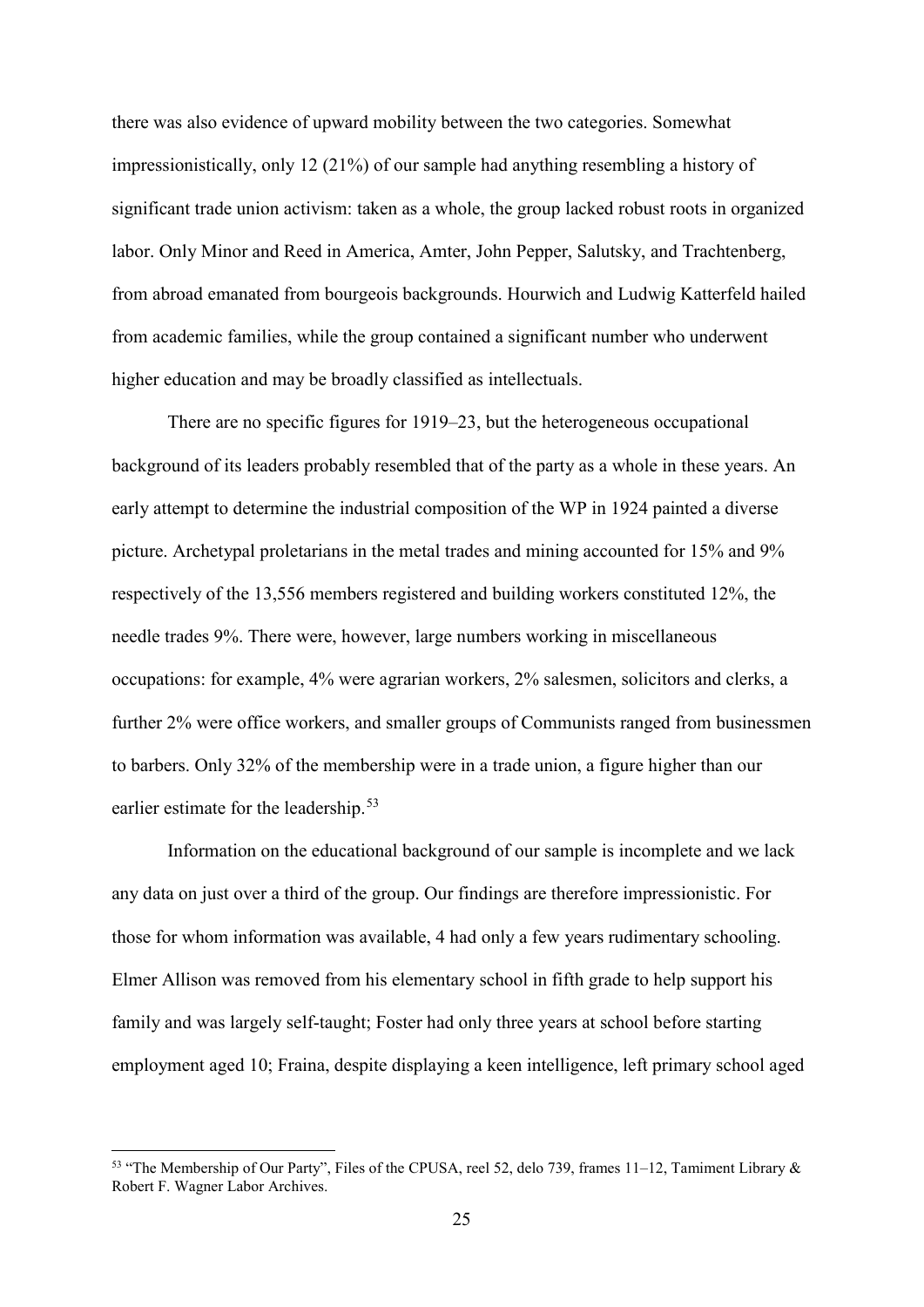13 to go to work; Pastor Stokes attended a free school for the poor in London between the ages of 7 and 9 before assisting her mother in sweated homeworking making bows for ladies' slippers. A number of others had some secondary education, such as Minor, who, despite a middle-class background, only attended school between the ages of 10 and 14. Some in this group, such as Edward Lindgren and Swabeck, went on to vocational training at trade schools, while others, including Cannon, Carney, Gitlow and Bill Kruse, attended evening classes. After leaving his Lutheran parochial school at 14, Ruthenberg studied book-keeping for ten months at business college.

A significant number underwent some form of higher education. **Table 7** shows that 22 – representing 39% of our total sample – for whom we have information attended university or its equivalent prior to 1919. Amter was a music student who composed an opera while studying at Leipzig Conservatory in Germany; Scott graduated from Liepaja Maritime College in 1904, which earned him the nickname "Captain" during the 1905 revolution. Browder, who left school before reaching 10, completed a correspondence course with Lincoln Jefferson College which awarded him an LLB degree in 1914. A number of others pursued more conventional university studies. Their experience ranged from St Petersburg to Topeka, from Bill Dunne's college studies in Minnesota, truncated due to financial hardship, to Olgin's doctorate at Columbia via study at Kiev and Heidelberg, and his fellow immigrant's, Trachtenberg, uncompleted PhD at Yale. Isaac Ferguson graduated Ph.B. at Chicago in 1910 and was awarded a doctorate in 1912. Among the Americans, City College and Washburn College featured, as well as Harvard. Most of these leaders, with the exceptions of Amter, Dirba, Elbaum, Lore, Pepper and Scott, had studied in America, although in 3 cases – Olgin, Salutsky and Trachtenberg – this was preceded by study abroad. The fathers of Hourwich and Katterfeld were professors in Russia and Germany respectively. Information on the educational attainment of the general membership of the WP and its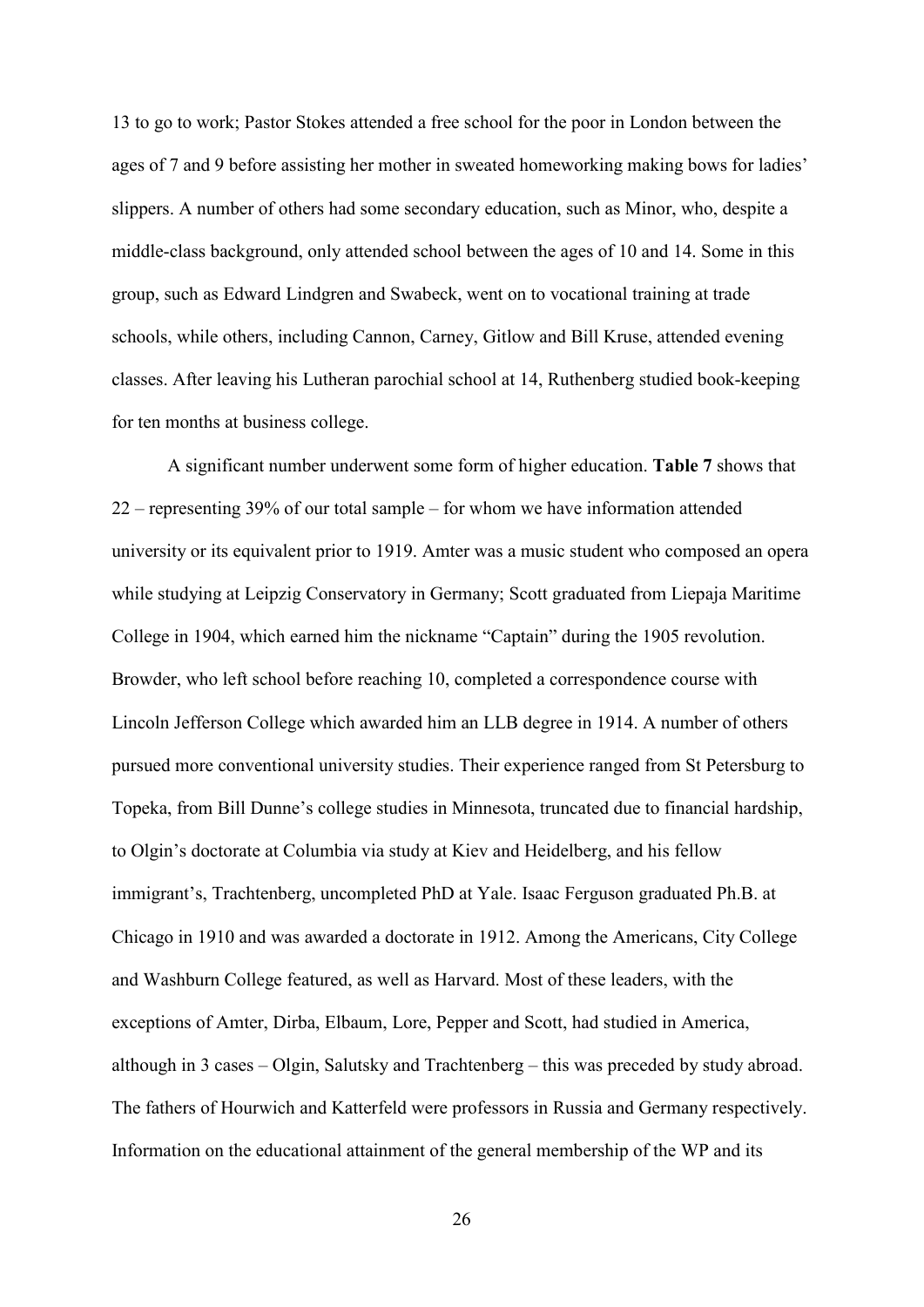forerunners is lacking but, given its ethnic and occupational composition, it is clear that

college graduates were greatly over-represented in our leadership cohort.

#### **Table 7. CC Members 1919–23 with Higher Education**

#### **Name Institution**

| <b>Israel Amter</b>    | Leipzig Conservatory, Germany                          |
|------------------------|--------------------------------------------------------|
| Earl Browder           | Lincoln Jefferson College, LLB by correspondence       |
| Maximilian Cohen       | n/a <sup>1</sup>                                       |
| Charles Dirba          | Riga Polytechnic Institute, Latvia                     |
| William F. Dunne       | College of St Thomas, St Paul, Minnesota               |
| Daniel Elbaum          | $n/a^2$                                                |
| J. Louis Engdahl       | University of Minnesota                                |
| Isaac Ferguson         | University of Chicago                                  |
| Louis Hendin           | University of Maryland                                 |
| Ludwig Katterfeld      | Washburn College, Topeka                               |
| Meyer Loonin           | n/a <sup>3</sup>                                       |
| Ludwig Lore            | <b>Berlin University</b>                               |
| Jay Lovestone          | City College, New York; Columbia University            |
| Moissaye Olgin         | University of Kiev; University of Heidelberg; Columbia |
|                        | University                                             |
| John Pepper            | University of Budapest                                 |
| Marguerite Prevey      | n/a <sup>4</sup>                                       |
| John Reed              | Harvard University                                     |
| J.B. Salutsky          | St Petersburg Law School; Columbia University          |
| Charles E. Scott       | Liepaja Maritime College, Latvia                       |
| Alexander Trachtenberg | University of Odessa; Trinity College; Yale University |
| James Wilenkin         | n/a <sup>1</sup>                                       |
| William Weinstone      | City College, New York                                 |

#### **Notes:**

1. Both Cohen and Wilenkin practised as dentists, although it is not clear where they received their training. Not all dental training schools were affiliated with universities until the 1930s: Thomas M. Schulhein, "A Chronology of Dental Education in the United States", *Journal of the History of Dentistry*, 52, 3 (2004): 97–108.

2. Elbaum trained as a chemical engineer in Poland before he came to the US.

3. Loonin was recorded as a student in in his naturalization record in 1909 and as a civil engineer in the US Census of 1920; the educational institution he attended is not known. 4. Prevey was a Doctor of Optometry (Opt.D.) according to her professional letterhead, but the awarding institution is unknown:

<http://visions.indstate.edu:8888/cdm/compoundobject/collection/evdc/id/9583/rec/2>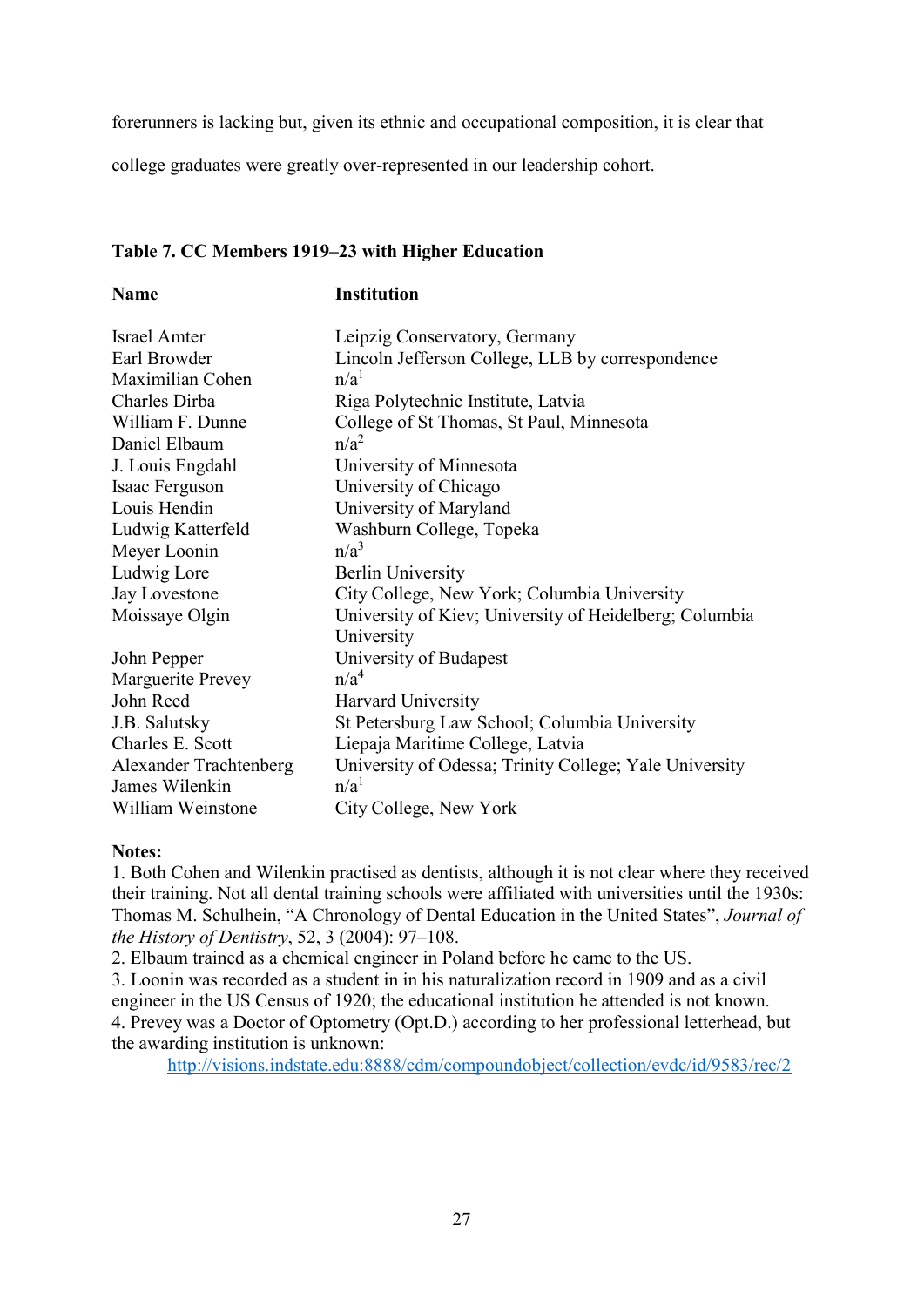What stands out in regard to origins and early trajectory is the heterogeneity of the group, between but also within categories. This is underlined by the tiny female cohort. A former seamstress, by 1919 Prevey had become a middle-class professional and socialite, a fixture of the Debs group in the Ohio SP and the anti-war left. Emerson, whose married name was Sproule, was a working-class housewife and mother. Stokes was a Russian Jew, whose early life spanned Tsarist Poland, London's Victorian East End and the industrial section of Cleveland, Ohio. A former cigar wrapper who became a journalist, she was celebrated in the press as "the Cinderella of the sweatshops" when she married the radical millionaire, J. Phelps Stokes. She supported the war before reversing her position after 1917 and becoming a charter member of the CPA.

However, difference diminished as the group moved towards Communism and fulltime engagement with politics after 1917. Charles Baker, Katterfeld, Ruthenberg and Wagenknecht were already officials of the SP and Foster in the AFL unions; Elbaum, Fraina, Louis Hendin, Lore, and Reed edited revolutionary papers; Hourwich and Stoklitsky were functionaries in the language federations; while Lovestone and Weinstone made a relatively seamless transition from student politics and Kruse from SP youth work to CC representatives. Occupational diversity dwindled as political enthusiasts morphed into professional revolutionaries, which became a requirement for CC membership, financed initially from federation and then from party funds and Comintern subsidies.<sup>[54](#page-28-0)</sup> By 1922, activists on the party payroll were paid between \$25 and \$35 a week if single; between \$30 to \$40 a week if they had one dependent; and \$40 to \$50 a week if they supported more than one dependent. At this point, the average weekly wage of production workers in

<span id="page-28-0"></span><sup>&</sup>lt;sup>54</sup> For the importance of the language federations in providing income for WP full-time workers, see Glazer, *Social Basis*, 72–73. For early Russian subsidies, see Harvey Klehr, John Earl Haynes and Fridrikh Igorevitch Firsov, *The Secret World of American Communism* (New Haven and London: Yale University Press, 1995), 20– 29.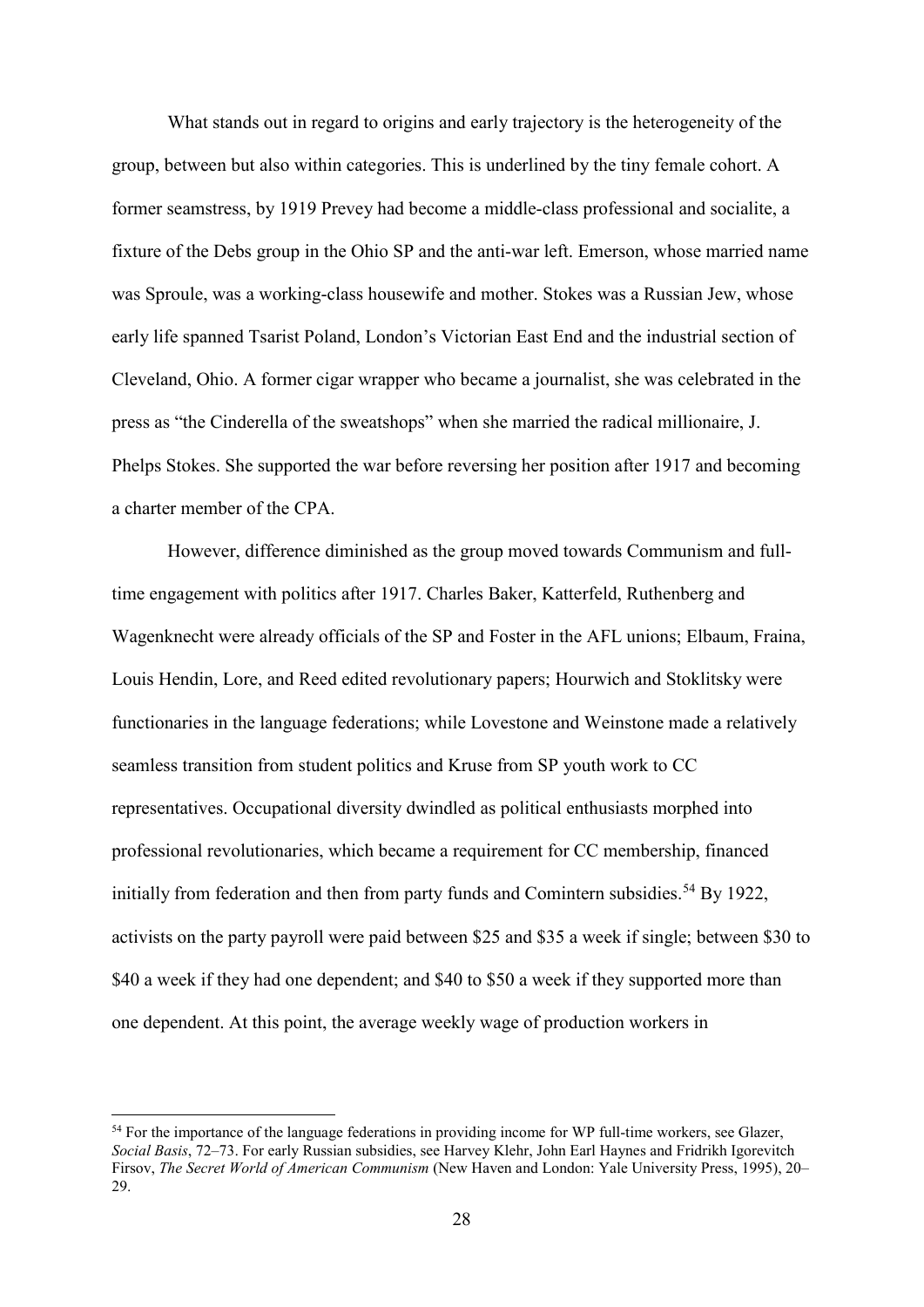manufacturing was \$21.51. Party pay was precarious but relatively generous.<sup>[55](#page-29-0)</sup> CC members gradually underwent homogenization and professionalization as full-time organizers, agitators, orators, administrators and journalists, cushioned from capitalist exploitation and sometimes from everyday proletarian experience. Geographically, the sample reflected areas where the SP left was strong, New York, Boston, Chicago and Ohio were represented but also California, Detroit, Kansas, Illinois, Michigan, Minneapolis, Minnesota, Oregon and Washington.

If we compare those elected to the CPA and CLP CCs in 1919 – a total of 28 (see **Tables 1 and 2**) – with the 25 activists elected to the WP CC in December 1922 (see **Table 5)**, we see that *within* the foundation period changes were occurring in the composition of the leadership. The 1919 cohort consisted largely of immigrants: 22 out of 28 (79%) while another 2 (7%) were raised in immigrant families and 3 (11%) were Americans. In contrast, only 13 of the 1922 CC's 25 members for whom such data was available were immigrants, (52%), although a further 8 (32%) came from immigrant backgrounds; 4 (16%) were American. The 1919 group included 8 members from a Jewish background (29%); by 1922 the 10 Jews on the CC represented 40% of its membership. Nastasiewsky's religious origins remain unknown. While no women appeared on the 1919 CCs, there were two – Emerson and Stokes – on the 1922 committee. No blacks appeared in either group. It is, however, important to bring out the significant discontinuity in personnel between 1919 and 1922. Of the total of 28 members of the CPA and CLP CCs in 1919, only 8 – Bittelman, Katterfeld, Lindgren, Lore, Lovestone, Ruthenberg, Wagenknecht and Wicks – served on the CC elected in 1922. While a small, experienced cadre was therefore emerging, the bulk of those elected in 1919 had already fallen out of leadership positions by the end of Draper's "dark age."

<span id="page-29-0"></span> <sup>55</sup> Minutes of CEC, CPA, January 1922, 515/1/94, Russian State Archives of Socio-Political History, Moscow, reproduced at [http://www.marxistsfr.org/history//usa/parties/cpusa/1922/01/0100-cec-minutes.pdf](http://www.marxistsfr.org/history/usa/parties/cpusa/1922/01/0100-cec-minutes.pdf) The exact wage depended on the job and locality For average earnings, see: [https://fraser.stlouisfed.org/title/60/item/20153/toc/340949.](https://fraser.stlouisfed.org/title/60/item/20153/toc/340949)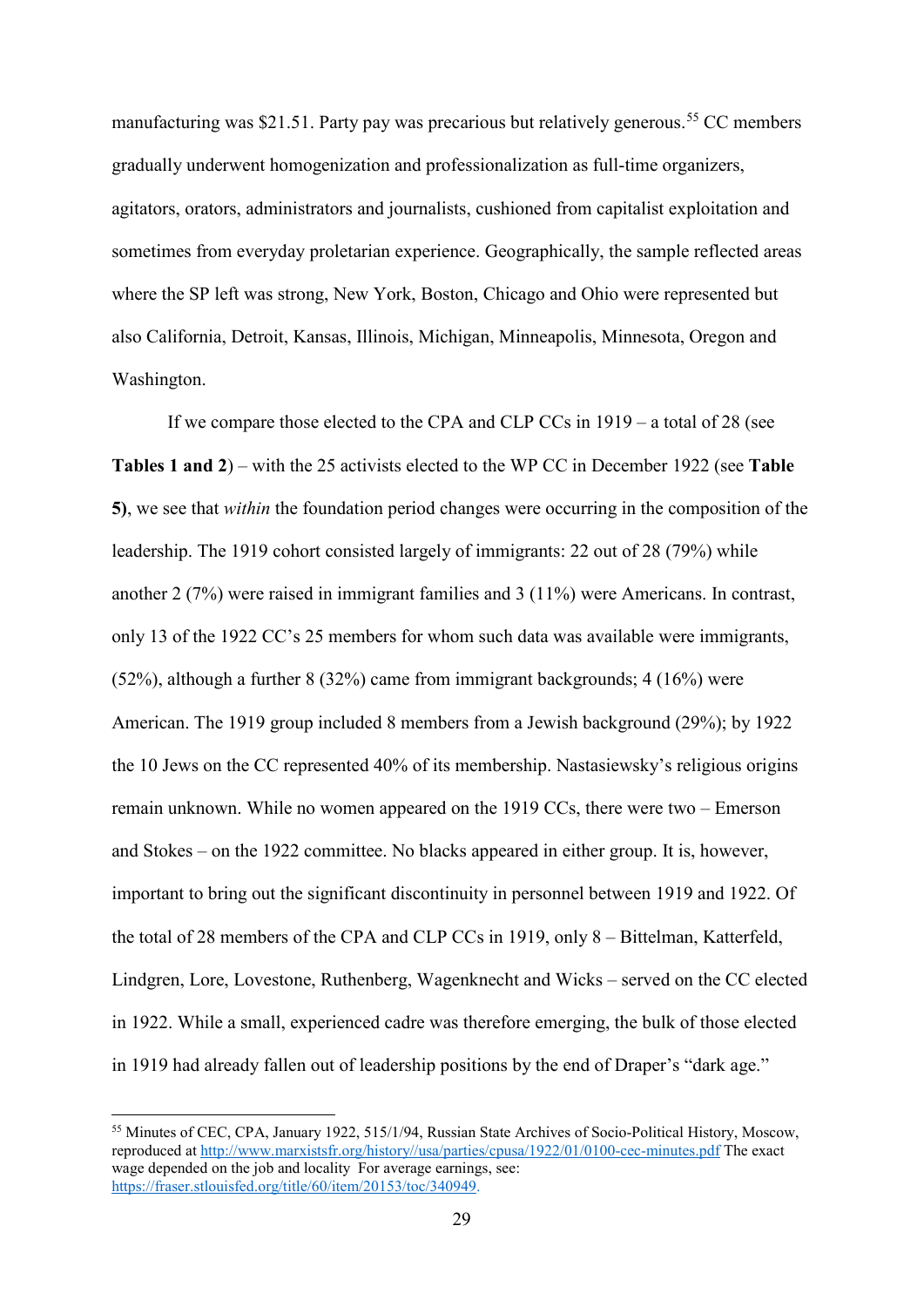If we glance beyond the foundation years, 23 (41%) of the 56 leaders listed in the **Appendix** were re-elected to the CC between 1924 and 1929. Thus, the figures who dominated the leadership in the mid-1920s and later, first featured in it during the foundation years. However, 12 of the 23 (52%) were not elected beyond the 1920s: 6 – Cannon, Gitlow, Kruse, Lore, Lovestone and Swabeck – had been expelled by 1929; Ruthenberg died in 1927; Pepper was recalled to Moscow; Ballam and Wagenknecht were less influential in the 1930s. Of the remaining 9, Engdahl died in 1932 and Dunne was subsequently phased out. Amter, Bedacht, Bittelman and Trachtenberg remained in the leadership but were secondary elements in the Browder regime. The role and power of Browder and Minor in the directorate endured until 1944 while Foster survived ups and downs to maintain his position in the elite until his death.<sup>[56](#page-30-0)</sup> This demonstrates a significant, but in numerical terms subordinate, element of continuity in leadership personnel.

For the first CCs in 1919 and 1920, 10 out of the16 (63%) on the CPA CC, 5 out of 12 (42%) on the CLP committee, and 4 out of 10 (40%) on the UCP leading body, do *not* reappear on any subsequent CC lists in the 1920s. Even more dramatically, 40 (71%) of our 56 cadres made only one appearance on a CC between 1919 and 1923, although some were CC members subsequently. Moreover, it is important to stress that, as the **Appendix** shows, the majority of those who figured on CCs in the foundation years 1919–23, 33 (59%) out of 56, no longer featured after 1923. We shall examine their careers in the following section. However, a large minority took a further step and quit the WP. This perhaps reflects the position in the party as a whole where there is a consensus that rates of membership recruitment and withdrawal were always high. "The revolution," Communists frequently observed, "is a devourer of men." In a period of protracted and painful birth pangs, internecine conflict, uncertainty, and drastic state repression, many members renounced their

<span id="page-30-0"></span> <sup>56</sup> See McIlroy and Campbell, "The Leadership of American Communism, 1924–1929".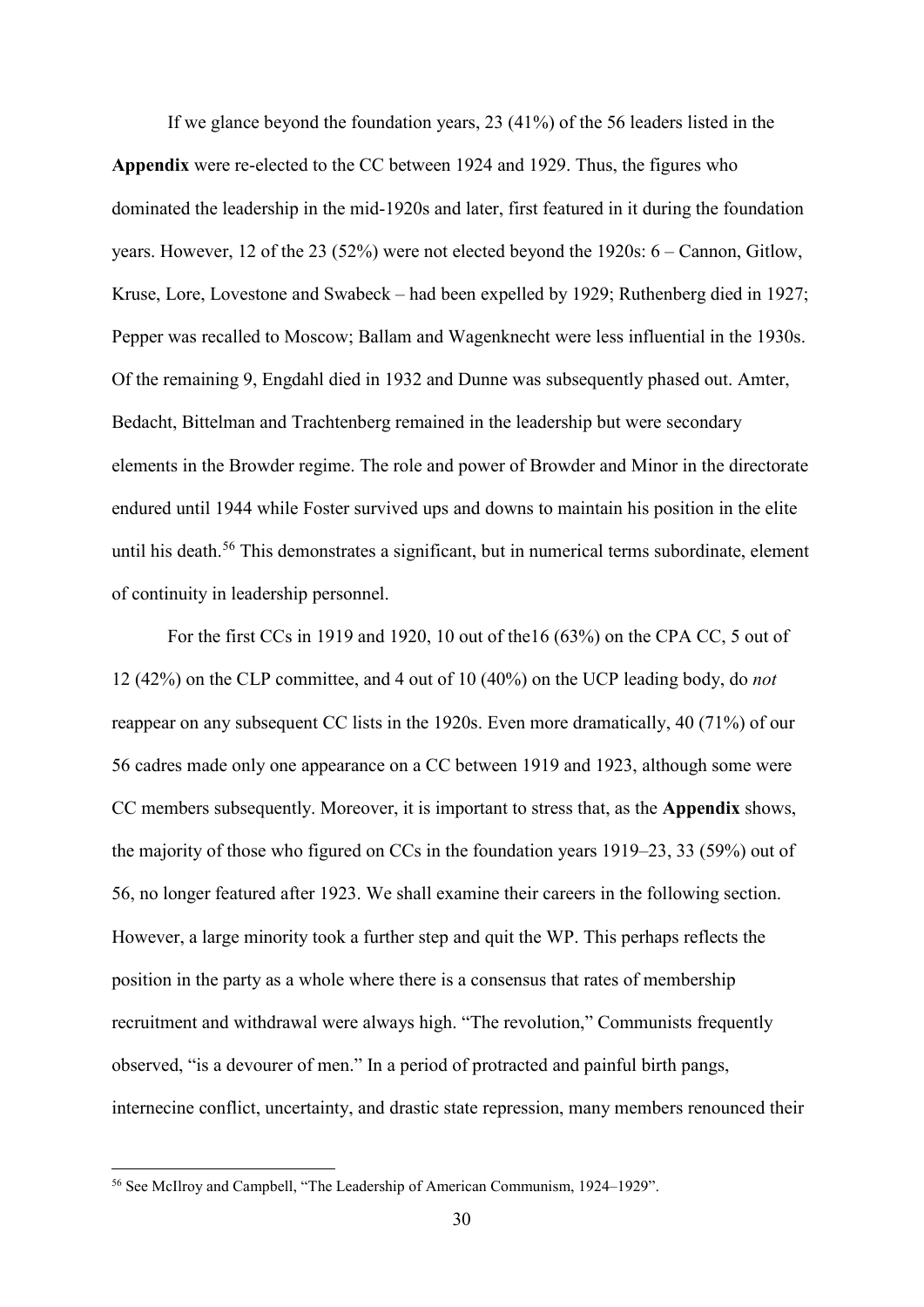initial commitments for a mixture of personal and political reasons. Between 1919 and 1923 there was a real churn in human *materiel* and the cadre was not immune to broader trends.<sup>[57](#page-31-0)</sup> Of the 56 CC members in our sample, 16 (29%) had, for a variety of reasons, ceased to be party members by 1923 – a fairly high rate of turnover although considerably lower than among the party membership. Overall, 27 (48%) were no longer members by the end of the decade. By 1929, 7 (12 %) of the leaders of the foundational years in our sample had left voluntarily, 9 (16%) had been expelled, 8 (14%) had quit the US to return to Russia or Ireland, and 3 (5%) had died (see **Appendix**). What stands out and overshadows continuity is disjuncture between the early leadership and those who consolidated the WP after the years of illegality and leftism. We examine this latter group in detail in an article dealing with the mid- and late 1920s. [58](#page-31-1) Here we turn to look more closely at the majority of the 1919–1923 elite who did not survive the foundation period as CC members.

#### **Lost leaders of 1919?**

What happened to those who fell from prominence? Some, like the former SLP vicepresidential candidate Harrison, succumbed to personal problems and "vanished as unobtrusively as he had appeared."<sup>[59](#page-31-2)</sup> The departure of sections of the SP left was far from unobtrusive. When the Michigan SP group failed to have their way in debates over underground work and the CPA programme, led by Scottish-born shoe shop proprietor, John Keracher (1880–1950), and the Detroit toolmaker, Dennis Batt (b.1886), they refused to accept nominations for office and subsequently decamped to establish the Proletarian Party.<sup>[60](#page-31-3)</sup>

<span id="page-31-0"></span> <sup>57</sup> Klehr, *Communist Cadre*, 4. The figures aren't reliable but in 1919 the CPA and CLP claimed a combined membership of well over 50,000. By early 1921, the UCP claimed it had over 12,000 members. On firmer estimates the WP had around 8,000 members in 1922 and under 10,000 in 1923 – see Draper, *Roots*, 188–89,

<span id="page-31-1"></span><sup>&</sup>lt;sup>58</sup> McIlroy and Campbell. "The Leadership of American Communism1924–1929."

<span id="page-31-2"></span><sup>59</sup> Shachtman, "American Communism": 220.

<span id="page-31-3"></span> $60$  Tim Davenport, "Formation of the Proletarian Party of America, 1913–1923, Part 1," 21–26, at: [https://www.marxists.org/history/usa/parties/ppa/1933/0000-davenport-formationofppa.pdf.](https://www.marxists.org/history/usa/parties/ppa/1933/0000-davenport-formationofppa.pdf)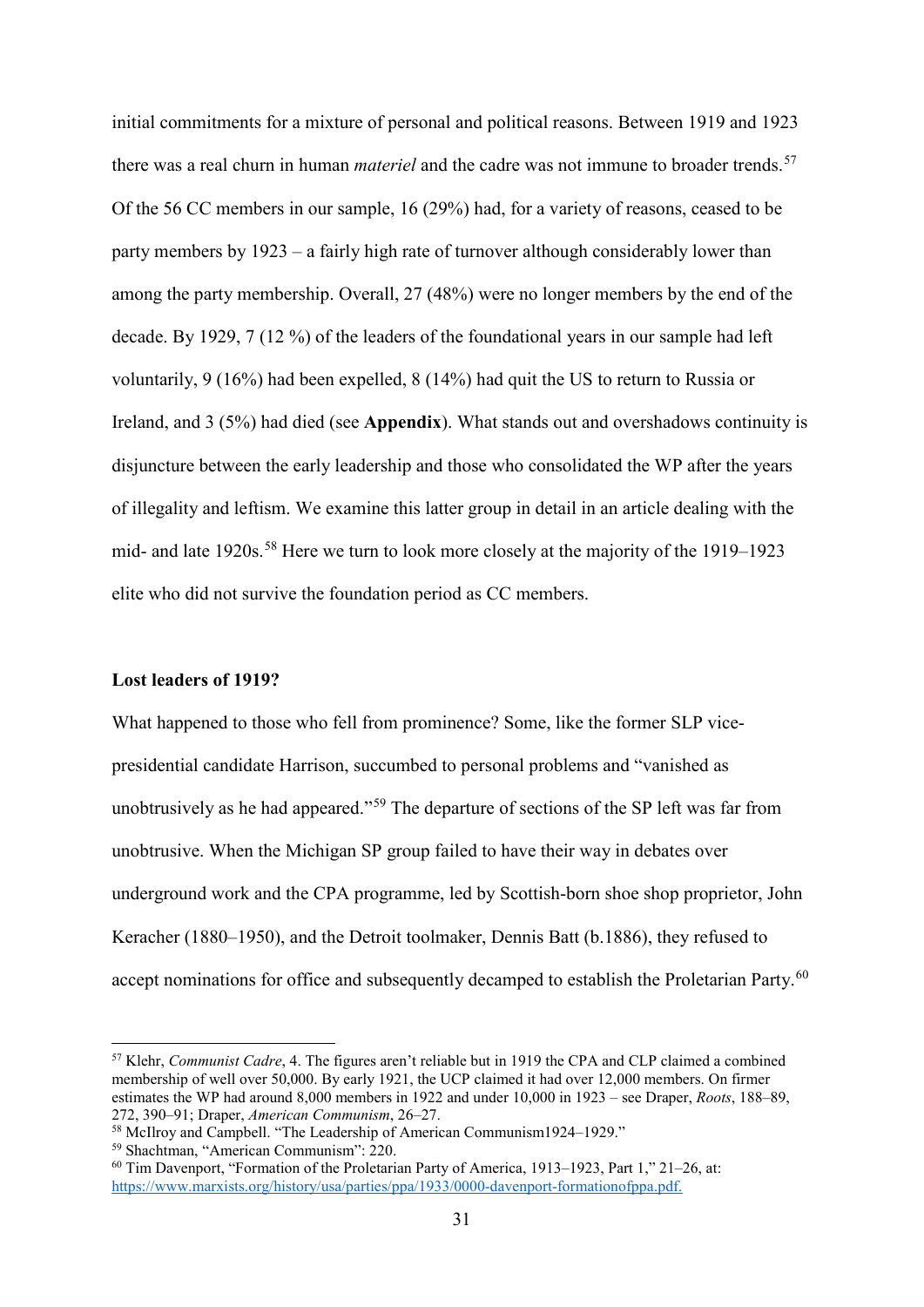Others registered a more significant contribution to rooting Soviet Communism in America but left little imprint on its subsequent evolution. Polar opposites in origins and culture, Fraina and Reed embodied in different but equally powerful ways the first impact of Bolshevism on American socialism. Born in Italy and raised a Catholic in the slums of the Bowery, Fraina (1892–1953) was a self-educated veteran of the IWW at 21; as editor of the *Revolutionary Age* he had played an important part in establishing the CPA by the time he was 27.<sup>[61](#page-32-0)</sup> In contrast, Reed (1887–1920), who emanated from an Episcopalian business background, enjoyed an easier ride from private school and Harvard via Greenwich Village Bohemianism to professional journalism.<sup>[62](#page-32-1)</sup> Reed lacked Fraina's scholastic, induction into Marxism as a protégé of DeLeon in the SLP. But, like Fraina, he opposed the war, embraced 1917, and, as editor of the *New York Communist* and *Voice of Labor*, had a hand in moulding the SP left. Here, their paths diverged again. Both were radicalized by events in America which provided fertile soil for their enthusiasm for 1917. However, Fraina accepted the immigrant-dominated CPA and came under fire for being too soft on the leaders of the Russian Federation; Reed's emphasis on reaching the American worker, albeit through the IWW, motivated the CLP.

Both pushed the centre of gravity of the US left towards Moscow. Reed's career has been seen as presaging the disillusionment which subsequently overtook thousands of

<span id="page-32-1"></span><span id="page-32-0"></span> <sup>61</sup> Buhle, *A Dreamer's Paradise Lost*; Esther Corey, "Louis Corey (Louis Fraina), 1892–1953: A Bibliography with Autobiographical Notes," *Labor History*, 4 (Spring, 1963): 103–131; James P. Cannon, *The First Ten Years of American Communism: Report of a Participant* (New York: Pathfinder Press, 1992), 46–51. <sup>62</sup> See Robert A. Rosenstone, *Romantic Revolutionary: A Biography of John Reed* (Cambridge, MA: Harvard University Press, 1990); Eric Homberger, *John Reed* (Manchester: Manchester University Press, 1990). Mention should be made of Fraina and Reed's companions, Jeanette Pearl and Louise Bryant. Pearl, an SP activist who lived with Fraina before he went to Russia, was a close friend of Pastor Stokes and long-time advocate of women's rights and opponent of racism. Active in the trade unions in Chicago, she campaigned to counter the accusations of spying and embezzlement levelled against Fraina. In Moscow he became involved with a Comintern translator who subsequently joined him with their child in Mexico. Pearl remained a WP activist into the 1920s. Benjamin Gitlow, *The Whole of Their Lives: Communism in America* (New York: Scribner, 1948), 12–14; Buhle, *Dreamer's Paradise Lost*, 16, 94; Palmer, *James P. Cannon*, 208–210. Bryant, a leftwing journalist, who went to Russia with Reed, was never a party member. But she defended the revolution, notably in her *Six Months in Russia*; see Mary V. Dearborn, *Queen of Bohemia: The Life of Louise Bryant* (New York: Houghton Mifflin, 1996).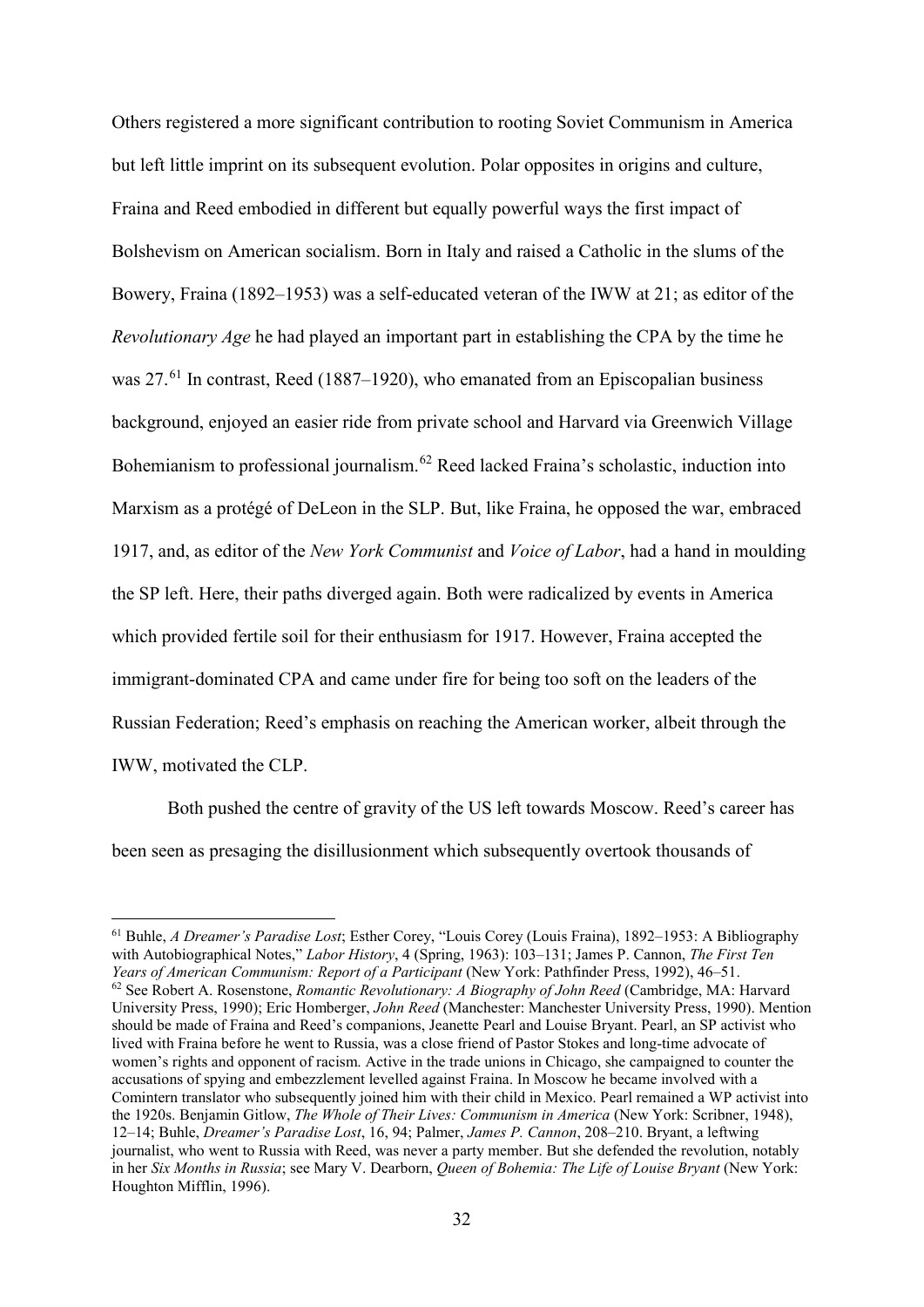revolutionaries. How deep his questioning of the Comintern leadership went remains disputed. What is clear is that when he died in Moscow aged 33 in 1920, his star was descending. Fraina, who popularized a basic Leninism, was dogged by allegations of spying and financial misappropriation. [63](#page-33-0) An early victim of factionalism, personal rivalries, and Soviet determination to forge a leadership in its own image, he was despatched by the Comintern to Mexico and by 1923 had quit the WP. Reed's passage was meteoric. Fraina's reincarnation as Lewis Corey, a celebrated Marxist economist who briefly collaborated with the Lovestoneites in the 1930s and became a Fellow of the Brookings Institution and a college professor, gave the lie to Scott Fitzgerald's aphorism that there are no second acts in American lives. In this case, there was a third act. Despite his break with Marxism in the 1940s, Fraina/Corey's end illustrated how state repression devastated the lives of many leading Communists: he died a victim of state persecution living under the shadow of deportation to an Italy he had never known. [64](#page-33-1)

The eleven language federations affiliated to the SP, many of which switched allegiance to the CPA, constituted a complicating factor in the creation of American Communism. For many activists in the first years, the federation, not the party, operated as their primary focus of allegiance, and in the case of the Finns this would continue. The most powerful body in 1919, the Russian Federation, went back to 1909 while the Russian language newspaper, *Novy Mir*, was first published in 1911. In the aftermath of 1917, both were dominated by supporters of the Bolsheviks and Federation membership rose dramatically. By late 1919, 7,000 CPA members were organized in the Russian Federation; 4,000 in the Lithuanian Federation; 2,000 in the Latvian group; 1,750 in the Polish affiliate;

<span id="page-33-0"></span> <sup>63</sup> For Reed's concerns, see Draper, *Roots*, 284–93. For the evidence against Fraina, see Richard B. Spence, "Catching Louis Fraina: Loyal Communist, US Government Informant or British Agent?" *American Communist History*, 11, 1 (2012): 81-99.

<span id="page-33-1"></span><sup>64</sup> Draper, *Roots*, 297–302; Esther Corey, "Lewis Corey", 104, 124; Harvey Klehr, "Leninism, Lewis Corey and the Failure of American Marxism," *Labor History*,18, 2 (1977): 249–56. To complete the tragedy, Benjamin Gitlow testified against Corey in the deportation proceedings.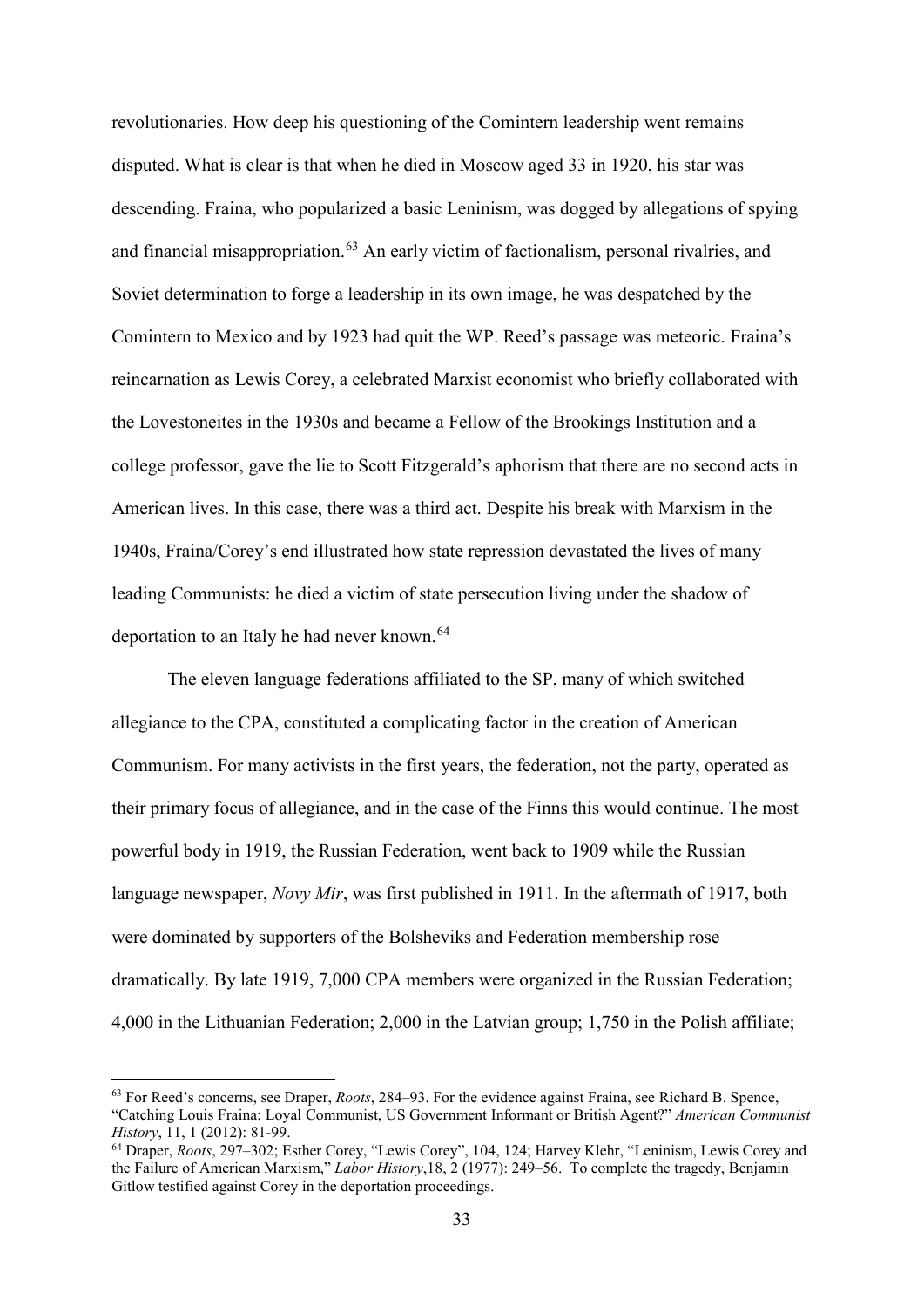and 2,200 in the South Slavic organization. The Russian Federation, with its links to the Soviet state, was in the van of policy formation and the other groups generally followed its lead.[65](#page-34-0) Its best known leader, Nicholas Hourwich (1882–1934), the son of the distinguished Russian, American, Jewish intellectual, Isaac Hourwich, had joined the RSDLP in 1899, before emigrating to America in 1910. Hourwich was remembered by a political opponent as "the theoretical and ideological leader of the Russian Federation … short of stature and impressed by his own importance, his egotism knew no bounds."[66](#page-34-1) As one of the three editors of *Novy Mir*, which had earlier been associated with Bukharin and Trotsky, his credentials as an authority on revolution burnished by the prestige of his father, a member of the informal Soviet embassy in New York, and backed by the weight and prestige of the Russian and Slavic federations in the SP left wing, Hourwich engineered what those around Reed and Gitlow considered a premature break with the SP. Supported by the Latvian, Lithuanian, Polish and Jewish federations, he secured Russian dominance of the CPA and exercised it in a fashion which provoked proponents of Americanization to form the CLP. The bill against him included ultra-leftism, a taste for factionalism, and an apparently ingrained inability to accept the need to reach and organize American workers and begin to penetrate the factory proletariat. Arrested during the Red Scare, he returned to Russia where he argued the CPA case at the Comintern.

Hourwich was initially favourably received and promptly elevated to the Executive Committee of the Communist International (ECCI); Lenin and other luminaries became more critical as opinion tilted towards accommodating Bolshevism to American particularities and sponsoring American leaders. Hourwich's emphasis on preparation for insurrection,

<span id="page-34-0"></span> <sup>65</sup> Draper, *Roots*, 182–91; Maria Woroby, "Russian Americans," in *Encyclopaedia*, ed. Buhle, Buhle, and Georgakas, 661–63; Nicholas J. Berejan, "Russian Immigrant Leadership in the Foreign Language Federations of the American Socialist and Communist Parties, 1917–1922," (MA Dissertation, University of North Carolina Wilmington, 2012), 115–50.<br><sup>66</sup> Benjamin Gitlow, *I Confess: The Truth About American Communism* (New York: Ditton, 1939), 27. While

<span id="page-34-1"></span>written for a popular audience, there is no reason to doubt the validity of some of the book's reflections.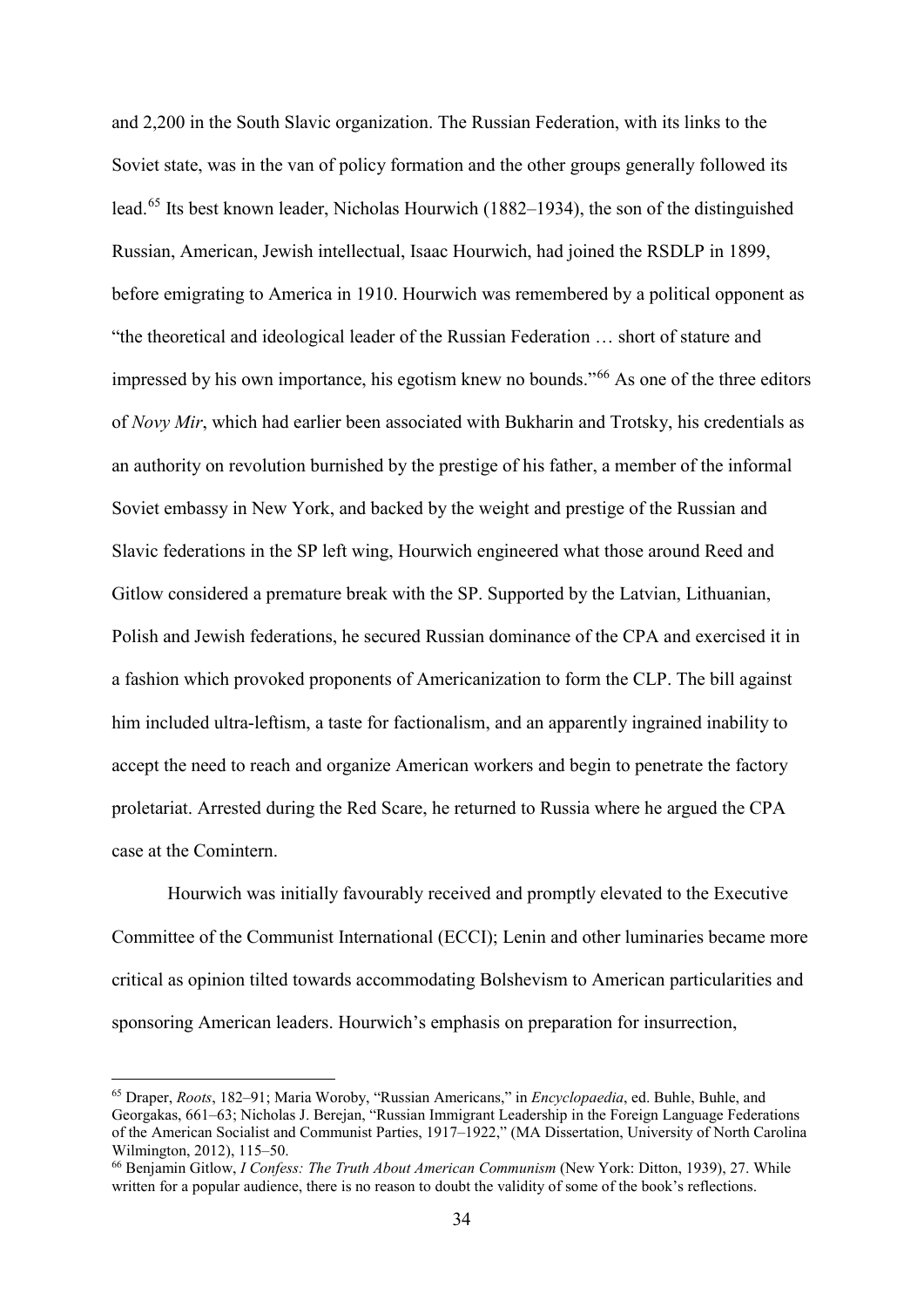antagonism to a legal party, and refusal to compromise with opponents were increasingly perceived as impediments to unity. After clashes at the Third Comintern Congress in 1921, he was instructed to remain in Russia where he lectured at universities into the 1930s.<sup>[67](#page-35-0)</sup> His role in New York was complemented by that of his fellow Russian, Alexander Stoklitsky (b.1888), in Chicago. Translator-Secretary of the Russian Federation, Stoklitsky's claims to activity in the RSDLP were later questioned. At the time, they lent credence to his claims to leadership. A contemporary recalled "a stocky man with jet black hair and a Stalinesque moustache … Stoklitsky was a fiery orator and passionate polemicist."[68](#page-35-1) Others evaluated him as "a remarkable tactician."<sup>[69](#page-35-2)</sup> But he had little conception of, and less appetite for, organized intervention in the American working-class movement. Deported during the Red Scare, he remained in the Soviet Union, becoming a party journalist.<sup>[70](#page-35-3)</sup>

Hourwich and Stoklitsky became emblematic of the sectarian phase of US Communism. But they had widespread support and were backed by a coterie of confréres in the CPA.[71](#page-35-4) Prominent among them was Oscar Tyverovsky (1893–*c*.1938). Contemporary government surveillance reports described him as "a Russian about 29 years old, dark hair and black eyes, dark complexion, 5'9" and weighs about 145 pounds … resides in Newark and Jersey City."[72](#page-35-5) As a delegate to the Comintern's Third World Congress and a member of the ECCI, Tyverovsky mirrored Hourwich's views. He, too, remained in Moscow and was executed during the purges of the late  $1930s$ .<sup>[73](#page-35-6)</sup> Another CPA leader, its New York organizer,

<span id="page-35-0"></span> <sup>67</sup> Zumoff, *Communist International*, 29–30, 176–77; "Russian Federations", at:

[https://www.marxists.org/history/usa/eam/lf/lfedrussian.html;](https://www.marxists.org/history/usa/eam/lf/lfedrussian.html) Berejan, "Russian Immigrant Leadership," 99– 105.

<span id="page-35-1"></span><sup>68</sup> Berejan, "Russian Immigrant Leadership", 98; Alexander Stoklitsky, Registration Card, Bronx, New York, 6 May 1917.

<span id="page-35-2"></span> $69$  "In Re: Communist Party Convention Chicago [September 1–7, 1919] by N. Nagarowe," edited by Tim Davenport, 5–6, at[: https://www.marxists.org/history/usa/parties/cpusa/1919/09/0907-nagorowe-cpaconv.pdf](https://www.marxists.org/history/usa/parties/cpusa/1919/09/0907-nagorowe-cpaconv.pdf)

<span id="page-35-3"></span><sup>70</sup> Zumoff, *Communist International*, 29–30; communication from Jacob Zumoff, March 2019.

<span id="page-35-4"></span><sup>71</sup> Davenport, "Formation of the Proletarian Party,"21–26.

<span id="page-35-5"></span> $^{72}$  Bureau of Investigation Confidential Surveillance Report of the Unity Convention: Woodstock NY, May 15– 28 1921, at: [https://www.marxists.org/history/usa/parties/cpusa/1921/05/0528-ryan-unityconvention.pdf.](https://www.marxists.org/history/usa/parties/cpusa/1921/05/0528-ryan-unityconvention.pdf)

<span id="page-35-6"></span><sup>73</sup> Draper, *Roots*, 275–279; John Riddell, *To the Masses: Proceedings of the Third Congress of the Communist International, 1921* (Leiden: Brill, 2015), 1239.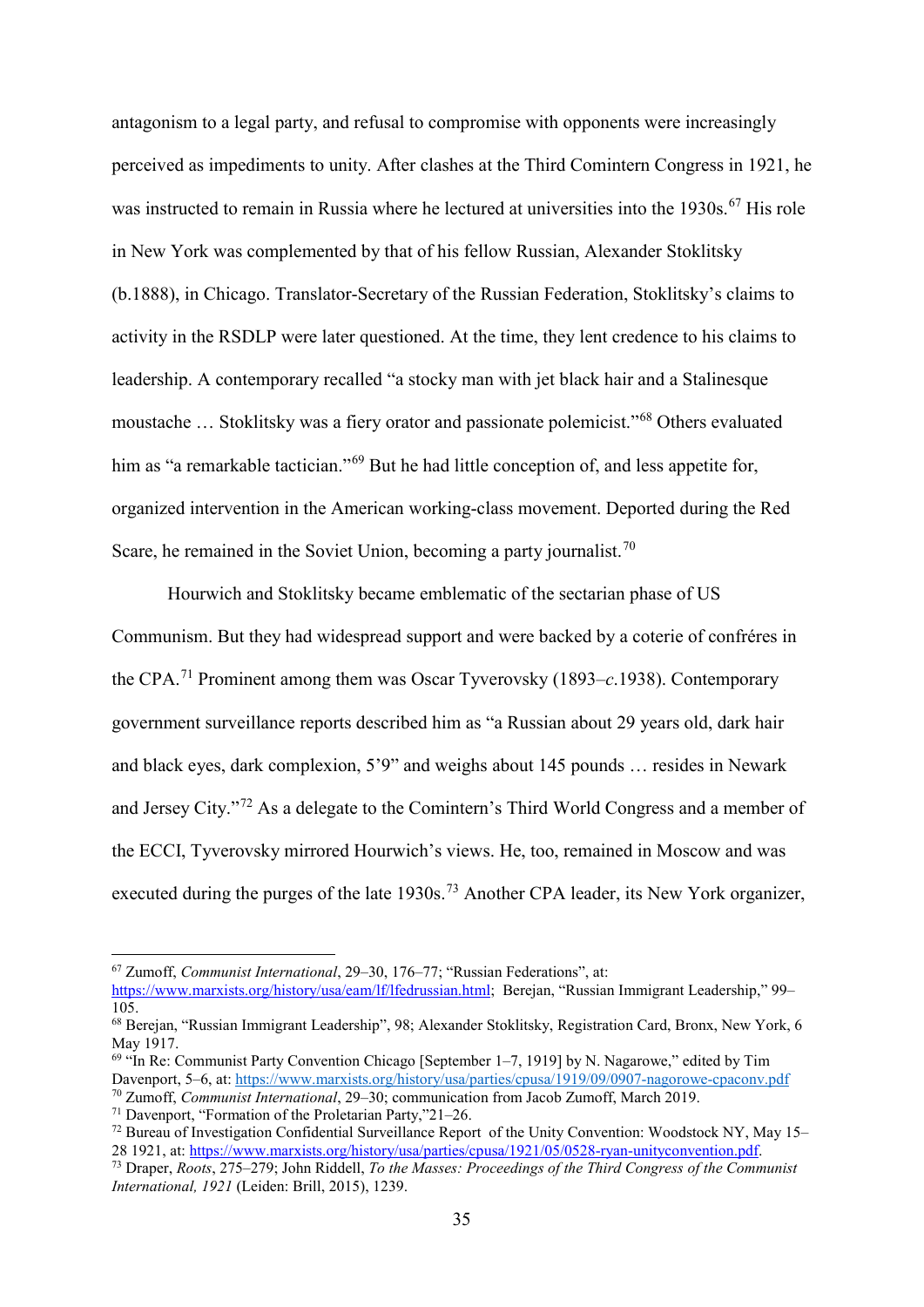George Ashkenuzi, was elected to the UCP CC in May 1921 – a committee outside our sample. A dedicated factionalist, he was subsequently prominent in the "Left Opposition" and the United Toilers faction. His defiant advocacy of an underground party committed to revolutionary purism dissolved only after Comintern threats of expulsion. Reconciled to the WP and Americanization, Ashkenuzi remained active in the party into the mid-1920s as secretary of its Russian Federation, a member of the New York District Committee, and an organizer in the 1926 Passaic strike in New Jersey before returning to Russia later in the decade.[74](#page-36-0)

This group have been critically, even dismissively, treated by historians, who have reproached them for factionalism, lack of realism and failure to address American conditions. Their single-minded drive to achieve Russian control of the left was clear. Hourwich was recorded by a government agent at the CPA's founding convention as asserting: " … since the Russians are the real, genuine Bolsheviks, the Russians must guide, lead and retain control of the Convention as well as the Communist Party."[75](#page-36-1) The situation was complex, the context critical to comprehending it. Creation of the Comintern in March 1919 preceded creation of the two warring parties by only five months during which it played, perforce, a restricted role.<sup>[76](#page-36-2)</sup> Matters were further complicated by the arrival in New York the same month of Ludwig Martens (1874–1948) to head an informal embassy on behalf of Lenin's government. The Russian Soviet Government Bureau was perceived by the leaders of the Russian Federation as both a threat – as an alternative power centre – and an opportunity to

[https://www.marxists.org/history/usa/eam/cpa/cpaofficials.html.](https://www.marxists.org/history/usa/eam/cpa/cpaofficials.html)

<span id="page-36-0"></span> <sup>74</sup> Draper, *Roots*, 335, 339–340; Zumoff, *Communist International*, 62, 66; Cannon, *First Ten Years*, 69–70; Palmer, *James P. Cannon*, 132; "The Communist Party of America, 1919–1946, Party Officials: United Communist Party of America", at:

<span id="page-36-1"></span> $\frac{75}{15}$  "In Re: Communist Party ...", 2. The usual caveats concerning agents' reports apply.

<span id="page-36-2"></span><sup>&</sup>lt;sup>76</sup> The personalities of our actors were one factor in factionalism. Coming from different organizations and traditions, they could be expected to exhibit political differences. Present in many infant Communist parties, factionalism in the US was exacerbated by the weight of the federations. The background and characteristics of protagonists, convinced of the rectitude of their mission, and prepared to organize to fight for it – attitudes legitimated by pre-1917 Bolshevik practice – should not be overlooked. For their part, the "Americanizers" and "Liquidators" were not slow to learn, and factionalism developed interactive momentum.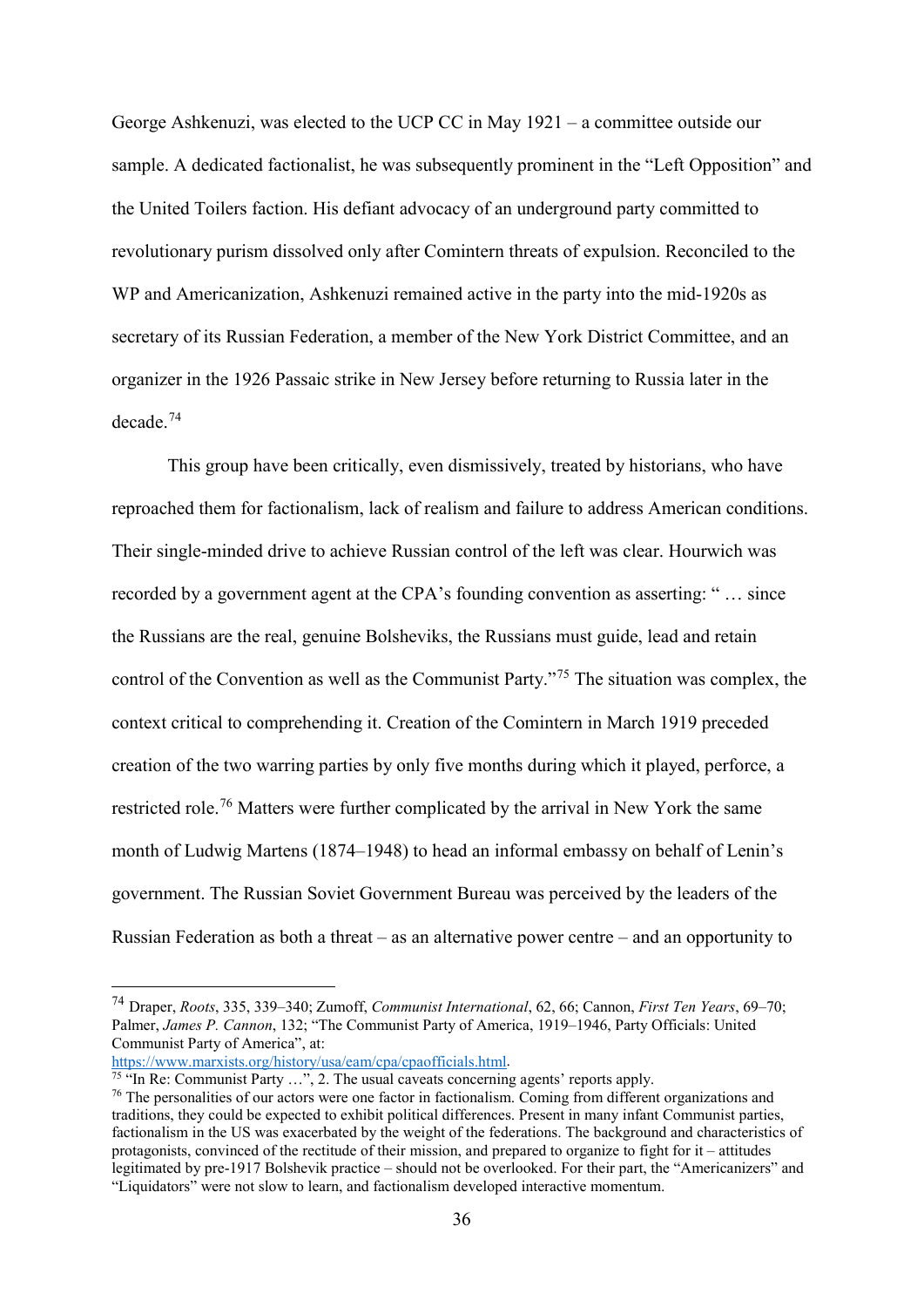demonstrate their own legitimacy as instruments of the new state. The Bureau's primary purpose was to develop diplomatic and trade relations with America. In an early example of the potential for conflict between diplomacy and revolution, Hourwich insisted the Bureau support his Federation's endeavours to overthrow US capitalism, not do deals with it. Martens backed American Bolshevism but refused to acknowledge Hourwich's suzerainty over it. Born into a German family which ran a steel mill in the Ukraine, he had joined the Russian revolutionaries at an early age before qualifying as an engineer. Arriving in America in 1916 and engaging with the émigré community around *Novy Mir*, Martens returned to Russia after the February revolution. Back in New York, he concentrated on negotiations with US companies. But the tensions between the Bureau and the Federation added to the turmoil on the left and further alienated American leaders who looked askance at Russian quarrels. Deported in January 1921, Martens enjoyed a long career as a technical advisor in Soviet industry.<sup>[77](#page-37-0)</sup>

At least some of the problems plaguing the CPA and CLP derived initially from an urgency conditioned by belief in imminent revolution and the fact that the conventions governing relations between New York and Moscow were still under construction; the rules of the game remained rudimentary. An authoritative referee was only emerging, the Comintern was still taking shape and, compared with the future, it was relatively open and undogmatic. Americans and Russians were feeling each other out, communications and mechanisms for political exchange still evolving. Until 1922, Soviet policy accentuated "the revolutionary offensive": capitalism was crumbling, the workers of the world readying themselves to replace it and install "the dictatorship of the proletariat." Only after the failure of the German insurrection of late 1921 was there a decisive turn to accepting that capitalism

<span id="page-37-0"></span> <sup>77</sup> Draper, *Roots*, 107, 161–163, 227–230; Frederick C. Giffen, "The Martens Mission," *International Social Science Review*, 73, 3/4 (1998), 91–102; Todd Pfannenstiel, "The Soviet Bureau: A Bolshevik Strategy to Secure US Diplomatic Recognition through Economic Trade," *Diplomatic History*, 27, 2 (2003): 171–192.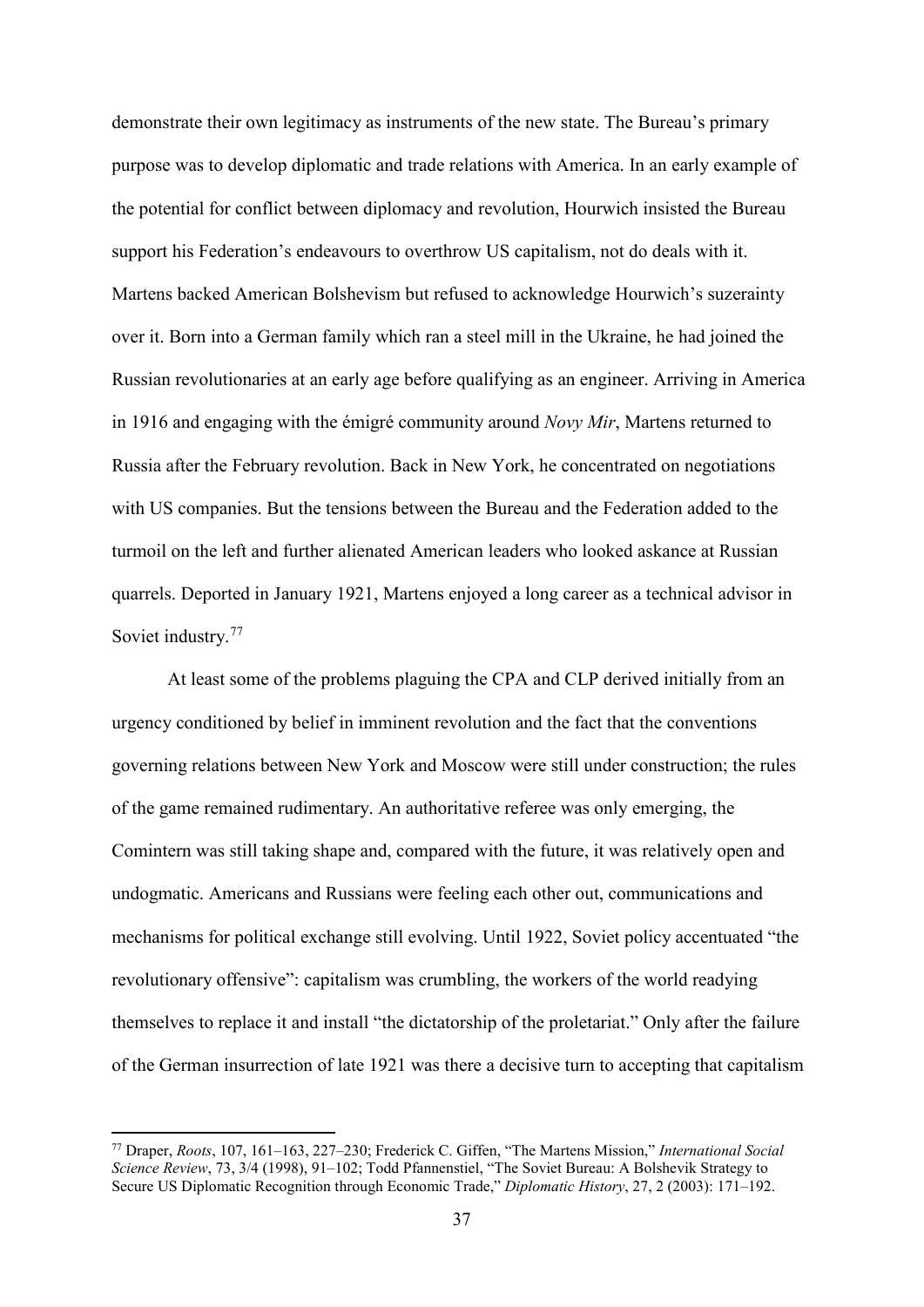had gained a breathing space and there was a need to mothball for the moment "the dictatorship of the proletariat." Instead, Communists were instructed to develop united fronts with other working-class parties and long-term organized work within the "yellow unions."

Not only leaders of the federations but many American-born Communists believed with Ruthenberg that 1919 America stood on the brink of insurrection; others envisioned the IWW, not the AFL, as the road to Americanization. The majority of would-be Bolsheviks needed time to restrain their enthusiasm for revolution and comprehend what Leninism – and specifically a united front tactic which combined collaboration with criticism of reformists, a vanguard party and a democratic centralist Comintern – entailed in practice.<sup>[78](#page-38-0)</sup> Realization of the direction the Third International was taking and its implications for Americans was slow and could be painful. As Ballam reflected in 1922: "They [the Comintern leaders] care nothing for majorities. They will support a minority who will carry out their policies against a majority opposed to them … You must obey the discipline first."[79](#page-38-1) Against this background, events from the impatient split from the SP, based on one-sided understanding of Comintern policy, to the final fight for unity and against undergroundism, affirmed the federation leaders' impact on American Communism was significant if brief. It was dispelled when both immigrants and native Americans with more extensive experience of life in a liberal democracy with a distinctive, fissured working class, commenced to revise romantic conceptions of radicalized proletarian consciousness and impending revolution.

Other organized groups of émigrés from the Russian empire had an impact. Concentrated in Roxbury, Boston, immigrants from Latvia, replenished by refugees from repression after 1905, had engaged with the SP left in Massachusetts from 1908. What proved

<span id="page-38-0"></span> <sup>78</sup> For a recent review of Comintern evolution and its impact, see John McIlroy and Alan Campbell,

<sup>&</sup>quot;Bolshevism, Stalinism and the Comintern: A Historical Controversy Revisited," *Labor History*, 60, 3 (2019): 165–92.

<span id="page-38-1"></span><sup>79</sup> Quoted in Draper, *American Communism*, 420. Ballam was referring to the Comintern's dismissal of the Left Opposition/United Toilers' claim to have the support of the majority of American Communists.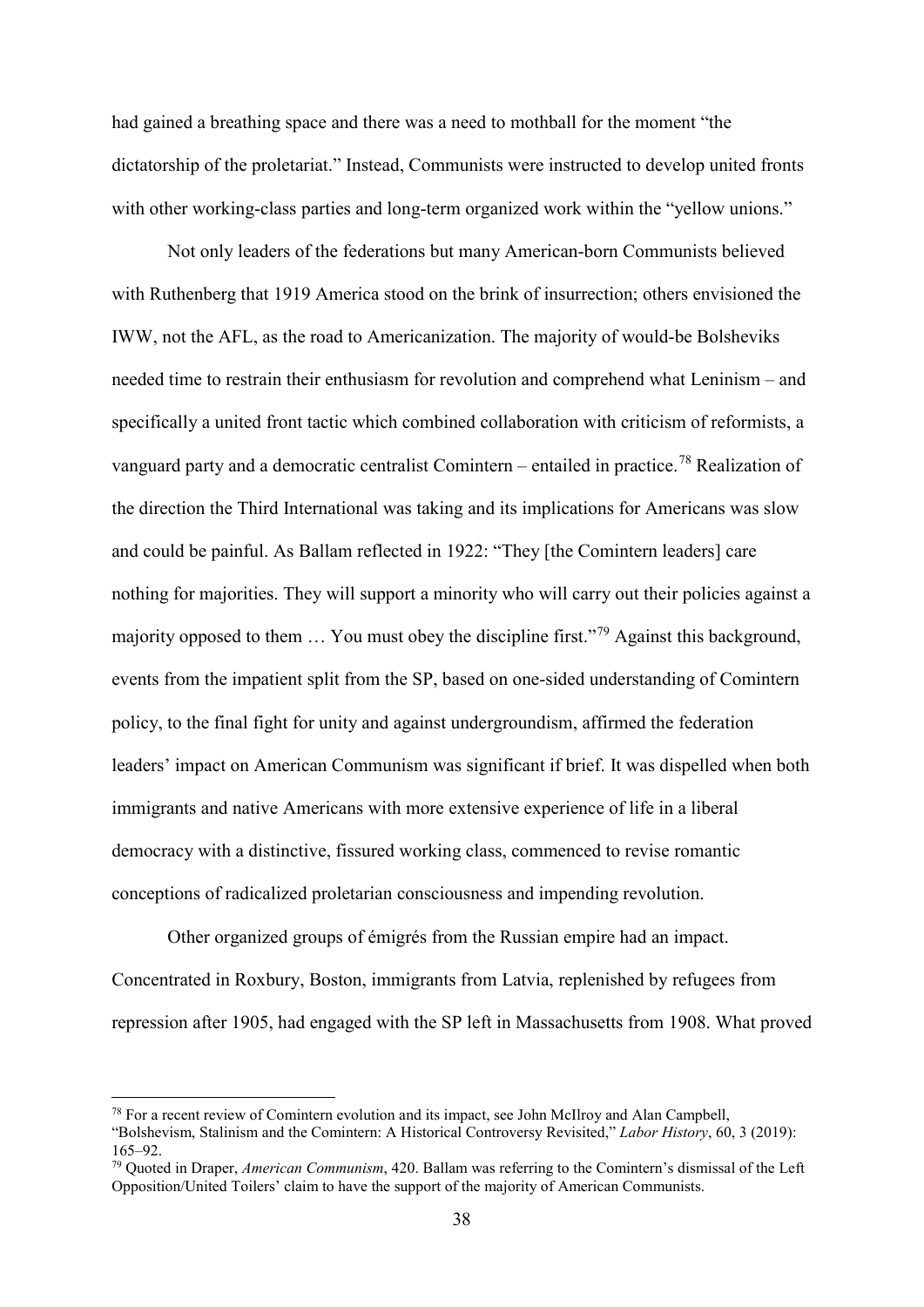important to their role in the CPA was their contact with the Latvian Social Democratic Party which was linked to the RSDLP in their homeland. The Latvians were one of the strongest pro-Bolshevik tendencies beyond the Russian heartland. Influenced by the revolutionary exile, Fricis Rozins (1870–1919), a journalist and editor who settled in Boston in 1913, the Latvian diaspora was instrumental in left-wing initiatives such as the Socialist Propaganda League. Galvanized by events in Russia, Rozins was one of the signatories of the manifesto which presaged formation of the Comintern and before his early death an architect of the Constitution of the still-born Latvian Socialist Soviet Republic. After 1917, with only 1,200 members, the Latvian Federation advocated secession from the SP and punched well above its weight in the CPA, initially supporting the Russian Federation before adopting a more critical stance.<sup>[80](#page-39-0)</sup> The number of Latvians in the Communist elite – 6 or  $11\%$  – (see **Appendix)** is a notable, although transient, phenomenon, for in 1920 there were only around 210,000 Latvians in America, or 0.2% of the total population, while by 1922 the 397 Latvians remaining in the Lettish Federation represented only 3% of the WP's membership.<sup>[81](#page-39-1)</sup>

One of their leaders in Boston, John Schwarz, practiced Bolshevism as he understood it but contributed to the stereotype – with the germ of truth amplified by the authorities – of the alien demagogue. A government agent reported: "less capable than Hourwich …. [Schwartz] is not shrewd and cares little for detail and form. He is a resolute rough leader of the mob [who] cares little for consistency and logic … The shrewd leaders of the Federation are careful to have him in their midst to ensure against his opposition."[82](#page-39-2) Success was limited as Schwartz left the CPA to join the CLP with Ruthenberg. Our lack of knowledge about him may reflect his efficiency as a clandestine operator. According to another Latvian activist, he

<span id="page-39-0"></span> <sup>80</sup> Draper, *Roots*, 66–74, 189; Ieva Zake, *American Latvians: Politics of a Refugee Community* (New Brunswick, NJ: Transition Books, 2010); Zumoff, *Communist International*, 30, 32.

<span id="page-39-1"></span><sup>81</sup> Calculated from "Foreign-born White Population by Country of Birth", *Statistical Abstract of the United States* [1930], 38–39 at: [https://www2.census.gov/library/publications/1930/compendia/statab/52ed/1930-](https://www2.census.gov/library/publications/1930/compendia/statab/52ed/1930-02.pdf?) [02.pdf?#;](https://www2.census.gov/library/publications/1930/compendia/statab/52ed/1930-02.pdf?) and see Table 6, above.

<span id="page-39-2"></span> $82 \cdot \text{In}$  Re: Communist Party," 2.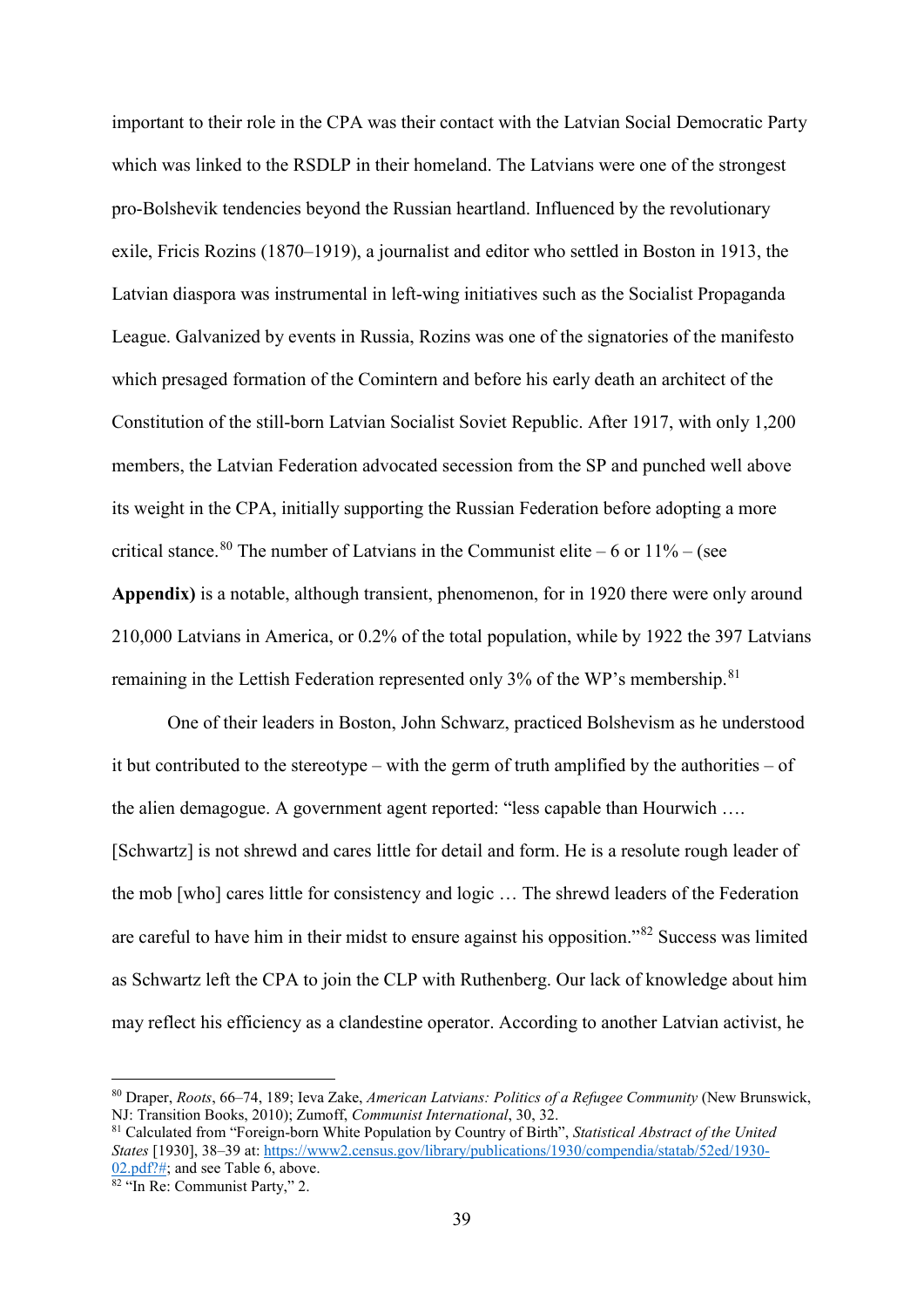"was the technician in underground work, getting out literature, maintaining contacts, places, and people for conferences, etc."<sup>[83](#page-40-0)</sup> Like his fellow countryman, Karlis Jansons, better known as Charles E. Scott (1882–1939), Schwartz's contribution to American Communism was ephemeral. Active in the Latvian Social Democracy during the 1905 revolution, Scott was educated at the Maritime School in Liepaja. He subsequently fled to Germany and travelled on to England and America where he enrolled in the SP in Massachusetts, building the Latvian stronghold in Roxbury, before assisting in the creation of Communist organization in America and Canada. He never reappeared on the CC after 1920 but represented the WP at the Comintern and the Red International of Labor Unions (RILU). His loyalty in a long career as a Soviet functionary was unquestioned before his arrest by the NKVD and execution in Russia in  $1939$ .<sup>[84](#page-40-1)</sup>

Alexander Bilan, born Alexander Kadikis in 1886, travelled a similar path from his birthplace in Riga through membership of the Latvian Social Democracy to exile in Siberia, followed by escape to London and thence America. Writing for the Latvian language papers, Bilan was active in the SP left wing after 1918. As a charter member of the CLP, he demonstrated that not all "Russians" clung to the CPA. A fervent supporter of the Comintern, he attended the Second World Congress in Moscow, serving on the tribunal which exonerated Fraina of spying. Thereafter, like Fraina, Bilan faded from prominence, never again figuring in the leadership. Another "comet," John Anderson, born Kristap Beika in Latvia, affirmed the disproportionate but fleeting influence the language federations and particularly socialists

<span id="page-40-0"></span>83 "Memories of C.E. Ruthenberg by Charles Dirba: Excerpt from an Interview Conducted by Oakley C. Johnson and Ann Rivington, 1940, Handwritten index cards in C.E. Ruthenberg Papers, Ohio Historical Society, Box 9, Folder 2, Microfilm reel 5. Very heavily edited by Tim Davenport," at: <http://www.marxisthistory.org/history/usa/parties/cpusa/1940/0000-dirba-johnsoninterview.pdf>

<span id="page-40-1"></span><sup>84</sup> Draper, *Roots*, 269–70, 310, 363; Draper, *American Communism*, 108–9, 169, 210; "Karlis Jansons," at: https://ly.wikipedia.org/w/index.php?title=K%C4%81rlis\_Jansons\_(revolucion%C4%81rs)&veaction=edit&sec [tion=2.](https://lv.wikipedia.org/w/index.php?title=K%C4%81rlis_Jansons_(revolucion%C4%81rs)&veaction=edit§ion=2) For Scott's activities in Canada, see Greg Kealey, "The RCMP. The Special Branch, and the Early Days of the Communist Party of Canada: A Documentary Article," *Labour/Le Travail*, 40 (Fall 1992): 169–204, and in Mexico, see Daniela Spenser, "Emissaries of the Communist International in Mexico," *American Communist History*, 6, 2 (2007): 151–70.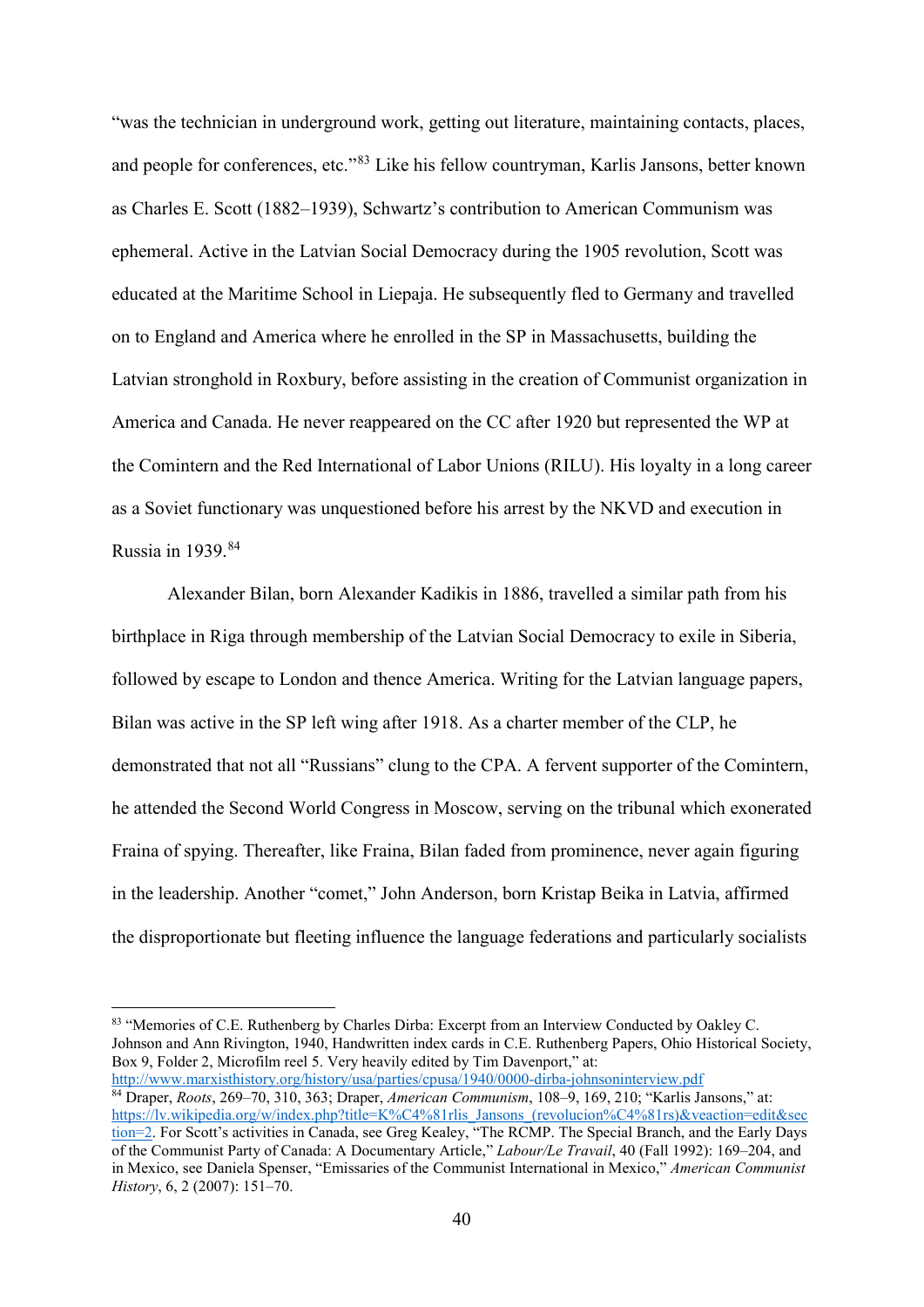from this small Baltic nation, exercised on early American Communism. Prominent in the CPA. Anderson bowed to Comintern pressure by negotiating with Reed in Moscow a fusion pact with the CLP, a treaty which they swiftly laid aside. Engaged by Moscow, again with Reed, in an abortive attempt to finance US Communists by smuggling jewellery and currency into America, Anderson was charged by the CPA in May 1921 over his abandonment of the contraband, but on his return to the US he left the organization.<sup>[85](#page-41-0)</sup>

Yet another Latvian, the accountant, Charles Dirba, (1887–1969), joined the revolutionaries in Russia as early as 1903. He fled to America during the post-1905 crackdown and became active in the SP. Dirba never regained the overt influence he wielded during 1921–22 as a spokesman with Ashkenuzi and Ballam of the Left Opposition in the WP, an episode which culminated in his suspension by the Comintern and constituted a milestone in US acceptance of Soviet authority. He was never again elected to the CC. But he personified the conquest of sectarianism and the continuity between the succeeding phases of 1920s Communism. Far from disappearing, he continued to lead the party's Latvian group, edit its paper, and serve on the WP and later the CPUSA powerful Control Commission. He utilized the latter position to function as a confidential agent of the Comintern and is remembered as vigorously campaigning to introduce the methods of the Moscow trials into the American party.[86](#page-41-1)

*International*, 44 and n.49.

<span id="page-41-1"></span><sup>86</sup> Draper, *Roots*, 184, 334–41; Draper, *American Communism*, 420;

<span id="page-41-0"></span><sup>85 &</sup>quot;The Case of John P. Anderson" at: [https://www.marxists.org/history/usa/parties/cpusa/1921/03/0322-dirba](https://www.marxists.org/history/usa/parties/cpusa/1921/03/0322-dirba-andersoncase.pdf)[andersoncase.pdf;](https://www.marxists.org/history/usa/parties/cpusa/1921/03/0322-dirba-andersoncase.pdf) Notes by Tim Davenport to: [https://www.marxists.org/history/usa/parties/cpusa/1920/09/0900-bilan-reporttocec.pdf;](https://www.marxists.org/history/usa/parties/cpusa/1920/09/0900-bilan-reporttocec.pdf) Zumoff, *Communist* 

[https://en.wikipedia.org/wiki/Charles\\_Dirba;](https://en.wikipedia.org/wiki/Charles_Dirba) Harvey Klehr, John Earl Haynes and Kyrill M. Anderson, *The Soviet World of American Communism* (New Haven and London: Yale University Press, 1998), 19–20, 251, 326–28. Mention should be made of another Latvian cadre and native of Riga, Nicholas Dozenberg (1882– 1954), although he never served on the CC. Arriving in Boston in 1904, Dozenberg joined the SP and belatedly (he was working in Canada) the new American movement. He spent most of the decade as a backroom boy in the WP national office until, dissatisfied with the work and pay, he was reassigned to work as a Soviet agent. Outed in 1939, he testified against Browder: Draper, *American Communism*, 209–214; John Earl Haynes, Harvey Klehr and Alexander Vassiliev, *Spies: The Rise and Fall of the KGB in America* (New Haven: Yale University Press, 2009), 209.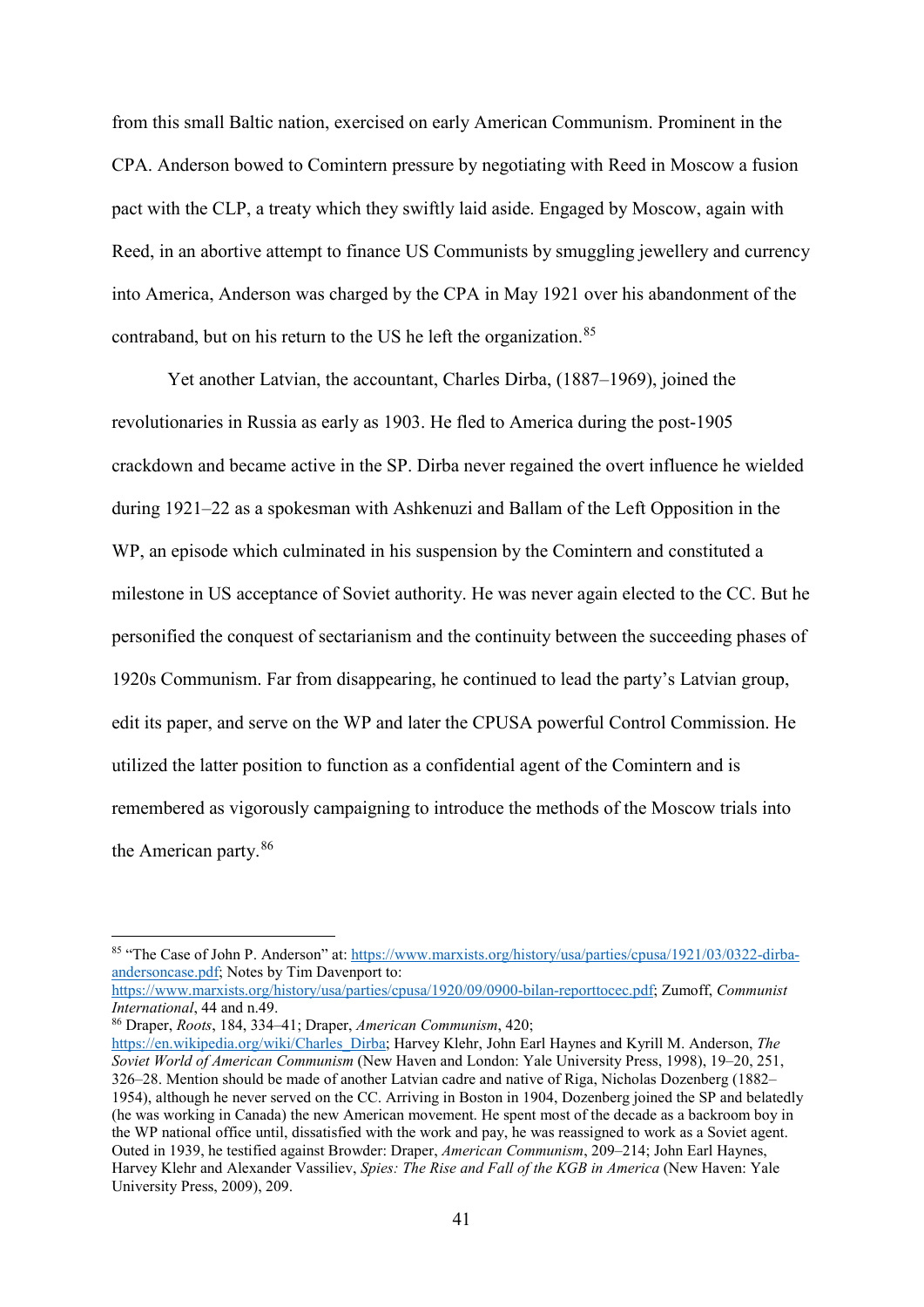## **Discord, disunity and diversity: Russian, Polish, Finnish, German, Irish, American and other leaders.**

A very different road, that of refusal to accept Comintern-administered jurisprudence and consequent adaptation to the reformist left and in time mainstream politics, was traversed by another antagonist of Tsarist autocracy, J.B. Salutsky (1882–1968). He graduated from Communism into work with the trade unions and A.J. Muste's American Workers' Party, eventually embracing Roosevelt's New Deal. Born in Zelva, Russia, the son of a timber merchant, Salutsky was active in the Jewish Bund, participated in the 1905 revolution and emigrated to New York in 1909. He studied at Columbia and became secretary of the SP's Jewish Federation. It is possible to discern anticipations of Salutsky's later development in his earlier politics. Ambivalent about the Bolsheviks, he supported the Allied war effort. He vacillated about joining the CPA, settling for activism in the Committee for the Third International and the Workers' Council which campaigned to muster greater support for the Comintern inside the SP, until aligning with Communism in 1921. He was representative of an immigrant type never really at home in the WP after the excitements of 1917 and prospects of an American revolution subsided; and the resilience of capitalism, the hegemony of Moscow, and the realities of Communist discipline became apparent, Salutsky was expelled in 1923 for publicly criticizing the party.<sup>[87](#page-42-0)</sup>

More an autodidact than a conventional intellectual, Meyer Loonin (b.1885) demonstrated greater staying power. He came from a Jewish family in Pesochno in Russian Poland and emigrated to the US in 1907. By the time of his naturalization in 1909, Loonin had become a student and subsequently practised as a civil engineer. In 1920, while National Secretary of the Jewish Federation of the CPA, he was arrested during the Palmer Raids but

<span id="page-42-0"></span> <sup>87</sup> "J.B. Salutsky (1882–1968)," in *Biographical Dictionary*, ed. Johnpoll and Klehr, 348–49.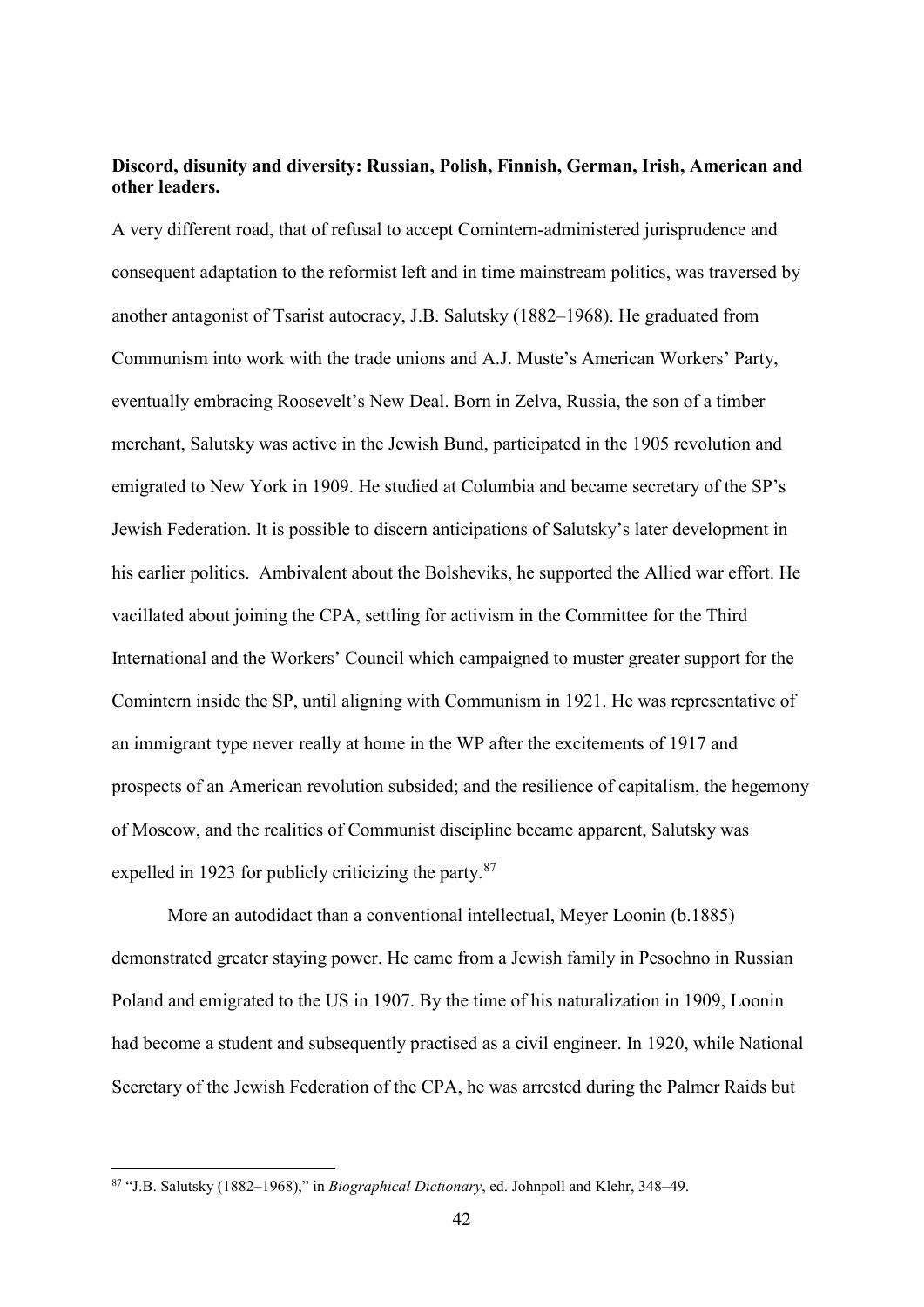escaped deportation as he was able to prove he had become an American citizen. Following his departure from the CC, Loonin continued in a diminished but still noteworthy role as a party functionary, serving as National Organizer of the WP's Jewish Federation in 1924. He was a member of the WP Control Commission from 1927 to 1929 and one of the first incorporators of the International Workers' Order (IWO), the Communist mutual aid society, in 1930.<sup>[88](#page-43-0)</sup>

A fellow Pole, who also supported the Russian leadership of the CPA, Daniel Elbaum, was by occupation a chemical engineer. An activist in the SDKPiL, the party led by Leo Jogiches and Rosa Luxemburg, he emigrated to the US after the outbreak of the First World War and became an activist in the SP's Polish Federation. By 1919 he was editing the Polishlanguage paper *Glos Robotniczy* (*Worker's Voice*) and helped organize the Polish-American Communist group which affiliated to the CPA. Arrested in 1920 and charged with conspiracy to cause armed revolution, Elbaum lacked Loonin's luck and was subsequently deported.<sup>[89](#page-43-1)</sup>

Dr James Wilenkin's lengthy career on the left terminated at the end of our period. Born in 1870 in Simbirsk, in the Volga region of western Russia, the birthplace of Kerensky and Lenin (after whom it was renamed Ulyanovsk in 1924), he emigrated to the US in 1887 and was naturalized in 1892, qualified as a dentist and became a pioneer of the Russian Federation. Wilenkin supported the move towards a legal party and in doing so displayed familiarity with the recent arguments of Lenin and the Comintern. Elected to the CC of the WP in 1921, he also featured on the executive of the Friends of Soviet Russia in 1921–1922.

[http://www.marxisthistory.org/history/usa/parties/cpusa/1920/0124-milleader-communistsindicted.pdf.](http://www.marxisthistory.org/history/usa/parties/cpusa/1920/0124-milleader-communistsindicted.pdf)

<span id="page-43-0"></span><sup>88</sup> Meyer Loonin, New York Naturalization Records, 1909; US Federal Census 1920, Brooklyn, New York; US Federal Census1930, Bronx, New York; "Justice Department Combats Soviet Propaganda in U.S.," *United States Bulletin*, 12 January 1920, at[: https://archive.org/details/unitedstatesbul1920babs\\_0/page/n43](https://archive.org/details/unitedstatesbul1920babs_0/page/n43) ;"Jewish (Yiddish) Language Federations", at: [http://www.marxisthistory.org/subject/usa/eam/lfedjewish.html;](http://www.marxisthistory.org/subject/usa/eam/lfedjewish.html)

Testimony of Walter S. Steele Regarding Communist Activity in the United States, Committee on Un-American Activities, 21 July 1947, at:<https://archive.org/details/testimonyofwalte1947unit/page/n5>

<span id="page-43-1"></span><sup>89</sup> Mary E. Cygan, "The Polish-American Left," in *The Immigrant Left in the United States*, ed. Paul Buhle and Dan Georgakas, (Albany, NY: State University of New York Press, 1996), 166–167; "Non-English Press of the Communist Party USA", at: https://en.wikipedia.org/wiki/Non- [English\\_press\\_of\\_the\\_Communist\\_Party\\_USA;](https://en.wikipedia.org/wiki/Non-%20English_press_of_the_Communist_Party_USA) "85 Heads of Communists are Indicted by US Jury" at: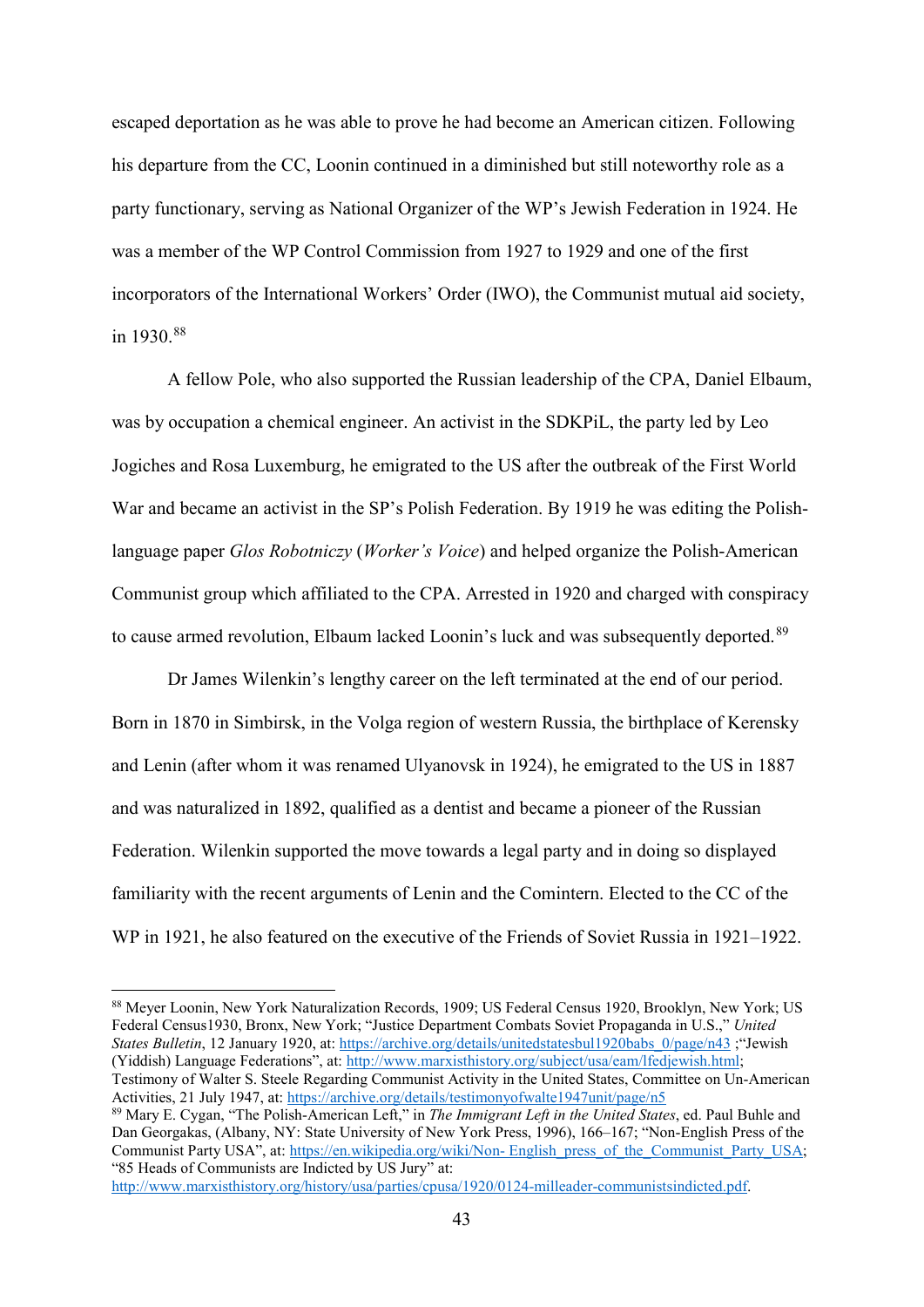He returned to Russia in November 1922.<sup>[90](#page-44-0)</sup> Louis Hendin (b.1895) played a more transient role before succumbing to apostasy. His trajectory underlines again the danger of treating national groups as politically heterodox, for unlike his countrymen, he returned to the SP. A Russian Jew who emigrated to the US from Suraz in the Ukraine in 1912 to work in a garment factory, Hendin converted to Communism as a reaction against exploitative working conditions and reading Lenin's *State and Revolution* and joined the SP Left and the Jewish Federation. By 1919 he had qualified as a dentist after studying at the University of Maryland, become a US citizen and settled in Baltimore. Originally espousing ultra-leftism in the CPA but opposed to the dominant role of Hourwich and Stoklitsky, he subsequently gravitated to the CLP and thence to the United Communist Party, co-editing a journal, *Proletarishe Shtime*, for the UCP's Yiddish speaking members.

Hendin resigned from the party's CC in November 1920 and at some point became one of American Communism's first heretics. Recognizing he had chosen the wrong fork in the road, he re-joined the SP, serving ironically much later as Executive Secretary of the Committee for the Preservation of the Socialist Party, formed by the SP "Old Guard" in 1934 to combat revolutionary socialists permeating the organization.<sup>[91](#page-44-1)</sup> Hendin's origin in the Ukraine was shared by Michael Nastasiewsky whose sole appearance on the WP CC came at the end of the foundation period. Elected in December 1922, he was active in the Ukrainian

<span id="page-44-0"></span> 90 "J. Morris" [J. Wilenkin], "The Need for Legal Work,", *The Communist*, 1, 3 (September 1921): 16–20, at: [http://marxists.anu.edu.au/history/usa/eam/year/year1921downloads.html.](http://marxists.anu.edu.au/history/usa/eam/year/year1921downloads.html) For the officials of the Friends of Soviet Russia, see [https://www.marxists.org/history/usa/eam/other/fsr/fsrofficials.html.](https://www.marxists.org/history/usa/eam/other/fsr/fsrofficials.html) Information on his return to Russia from Tim Davenport. The only "J. Wilenkin" in New York enumerated in the US Federal Census of 1920, James N. Wilenkin, described himself as a "Physician" in the field of "Dentistry".

<span id="page-44-1"></span><sup>91</sup> Louis Hendin, Registration Card, Baltimore, 5 June 1907 [sic: 1917]; US Census, 1930, New York City; Melech Epstein, *The Jew and Communism: The Story of Early Communist Victories and Ultimate Defeats in the Jewish Community, USA 1919–1941* (New York: Trade Union Sponsoring Committee, 1959); Emil A. Solanka, "The United Communist Party: A Bureau of Investigation Report, 16/6/20," reproduced at: [http://www.marxisthistory.org/history/usa/government/justicedept/1920/1206-solanka-theucp.pdf;](http://www.marxisthistory.org/history/usa/government/justicedept/1920/1206-solanka-theucp.pdf) W.A. Swanberg, *Norman Thomas: The Last Idealist* (New York: Scribner, 1976), 170; Vernon L. Pederson, *The Communist Party in Maryland, 1919–57* (Urbana and Chicago: University of Illinois Press, 2001), 14.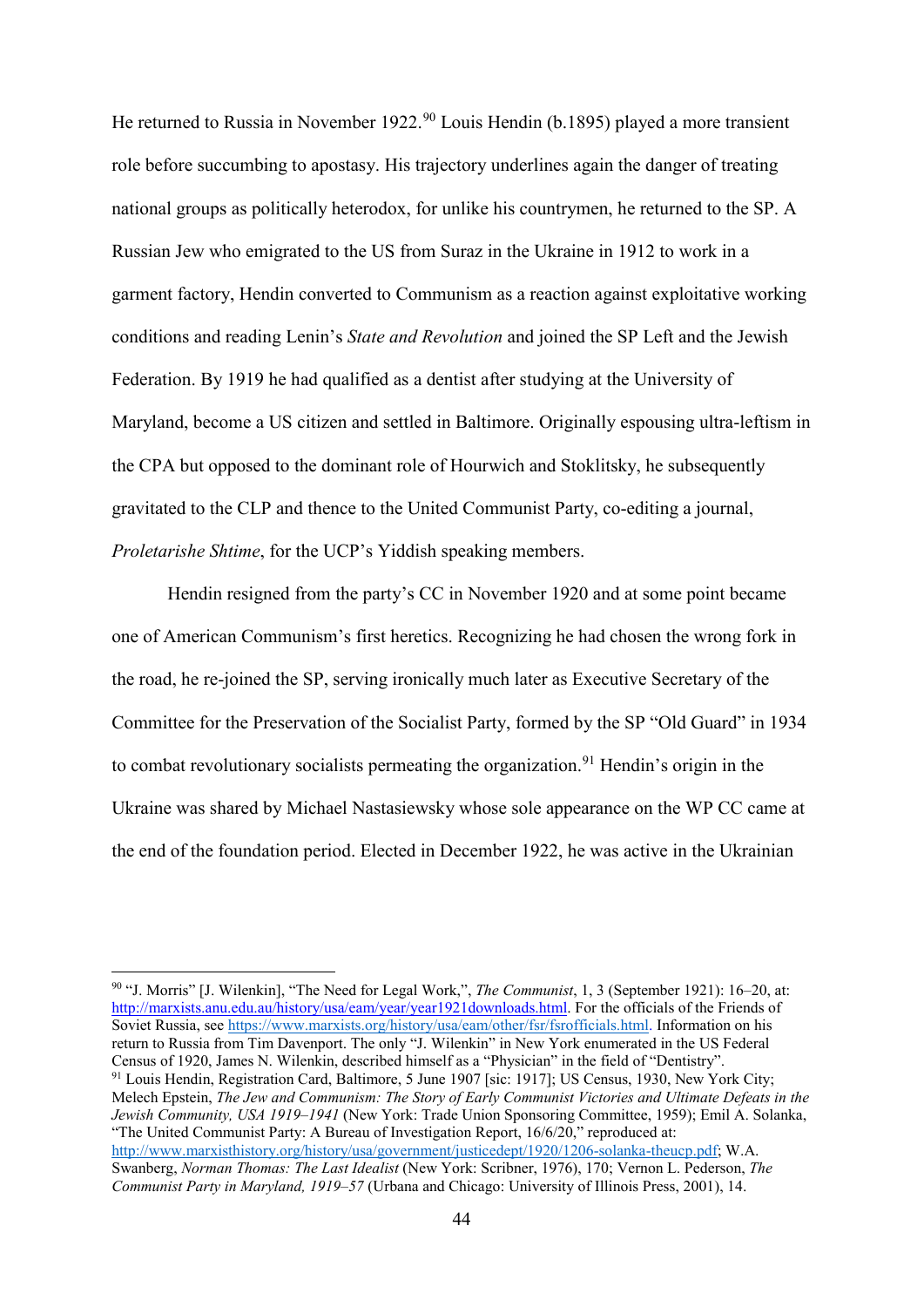Federation and edited its daily paper, *Ukrainski Schodenni Visti.* Nastasiewsky did not follow Hendin out of the party and was a leader of the federation in the mid-1[92](#page-45-0)0s.<sup>92</sup>

Like Hendin, Maximilian Cohen came from a Russian Jewish background but followed a distinctive political path as an oppositionist within the CPA. He was born in Mozyr, in the Minsk governate of Belarus, and in 1884 emigrated to New York at the age of 5. By the time of his naturalization in 1914, he too had trained as a dentist. Like Hendin, Cohen did not negotiate the transition from the confusion and turbulence of the foundation years to the cadre who consolidated a more disciplined Comintern section in the united front period. A former member of the SLP who became the secretary of the SP left wing and business manager of the *New York Communist*, he initially backed the Hourwich-Stoklitsky group in demanding a swift split with the SP. But he bridled at the CPA leaders' obstruction of fusion with the UCP and was expelled from the CPA in early 1921, forming the Unity Committee which took the Comintern's position. Cohen defended the CPA against what he regarded as unfair criticism of the language federations, while challenging its leaders' sectarianism in refusing to fuse with the UCP. The Comintern employed him in missions to Mexico and South America to nurture Communism across the continent.<sup>[93](#page-45-1)</sup> Whether familiarity with the International's *modus operandi* bred or crystallized disenchantment, thereafter he dropped out of the WP, although he remained within the Communist orbit. Cohen was to be found sponsoring CPUSA fundraising and anti-fascist fronts into the 1930s. Unlike activists who perceived Bolshevism to be a form voluntarism, the ideas of impending revolution in the USA that Cohen held in 1919–1920 were substantially based on apocalyptic capitalist crisis and an instinctive working-class response: "It's like the depositors in a bank … so soon as doubt comes into their minds, there is a mass movement and a panic, they

<span id="page-45-0"></span> <sup>92</sup> *Worker*, 17 March 1923; *Daily Worker*, 1 March 1926.

<span id="page-45-1"></span><sup>93</sup> Maximilian Cohen, New York Naturalization Records, 24 April 1914; Maximilian Cohen, Registration Card, New York City, April 1918; Draper, *Roots*, 141–42, 145–47, 175, 269, 424–27; Draper, *American Communism*, 170; "Maximilian Cohen" at: [https://en.wikipedia.org/wiki/Maximilian\\_Cohen.](https://en.wikipedia.org/wiki/Maximilian_Cohen)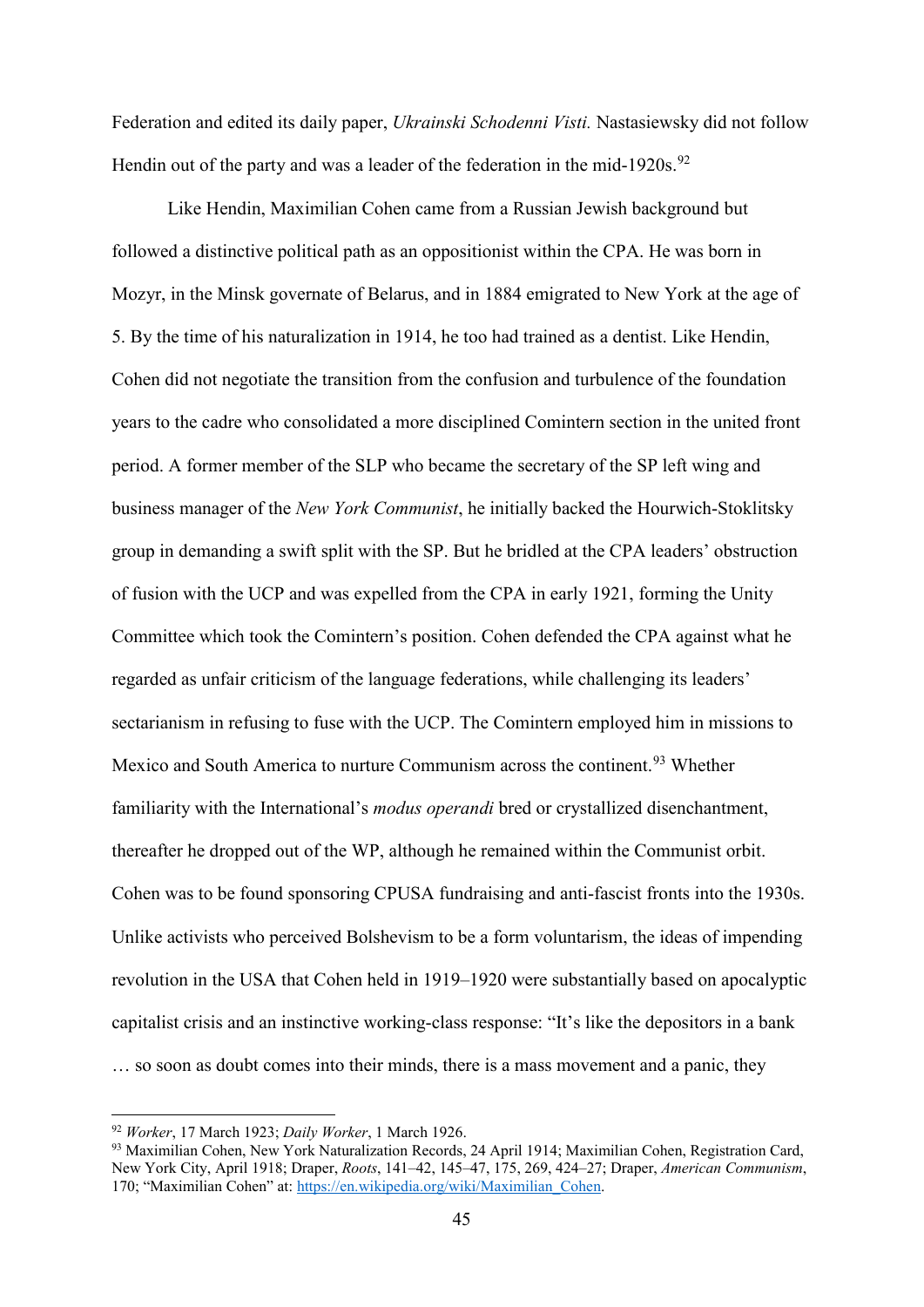withdraw their money. The workers will be in the same position as the depositors in the bank." In pre-Leninist terms which underplayed the role of the party, Cohen relied on "the gradual breakdown of the existing system," combined with spontaneous mass action and "our propaganda," to provide a socialist solution to the infirmity of American society.<sup>[94](#page-46-0)</sup> Such faith could easily dissipate in disillusion.

The outstanding leader of the Finnish Communists in America in the years immediately following 1917 was Santeri Nuorteva (1881–1929). A teacher and journalist who rivalled Fraina as a popularizer of Bolshevism, Nuorteva returned to Russia in 1920 and never figured on party CCs. One of the few Finns who spoke Russian, he was crucial in building support for Communism among Finnish émigrés and prominent in the Russian Soviet Recognition League as well as Martens' Bureau. He later worked for the Comintern in its attempts to cohere the fissiparous forces of American Communism.<sup>[95](#page-46-1)</sup> The Finnish Federation of the SP was distinctive. Unlike other groupings based on immigration from Imperial Russia, it remained aloof from the CPA and the underground, before affiliating to the WP in 1921.<sup>[96](#page-46-2)</sup> Although by 1922 and after the repatriation of many Russians, the Finns constituted by far the largest language federation, their independence and communitarian introversion ensured they never supplied a proportionately large number of cadres in the foundation years. (See **Table 6** and **Appendix).**

An early member of the WP CC, Henry Askeli (1886–1962), emigrated to the US in 1900, where he subsequently became a translator for a Chicago publishing company. He enrolled in the SP and was soon prominent in the Finnish Federation which he led into the

<span id="page-46-0"></span><sup>&</sup>lt;sup>94</sup> Maximilian Cohen, testimony, 14 August 1919, before the Joint Legislative Committee Investigating Seditious Activities, New York State Legislature, in Revolutionary Radicalism (committee report), 1920, at: <http://americainclass.org/sources/becomingmodern/divisions/text8/colcommentaryrs.pdf>

<span id="page-46-1"></span><sup>95</sup> Auvo Kostiainen, "Santeri Nuorteva and the Origins of Soviet-American Relations," *American Studies in Scandinavia*, 21 (1983): 1–13.

<span id="page-46-2"></span><sup>96</sup> Auvo Kostiainen, *The Forging of Finnish-American Communism, 1917–1924: A Study in Ethnic Radicalism* (Turku, Finland: The Migration Institute, 1978); Michael Karni, "Finnish Americans," in *Encyclopaedia*, ed. Buhle, Buhle and Georgakas, 227–28.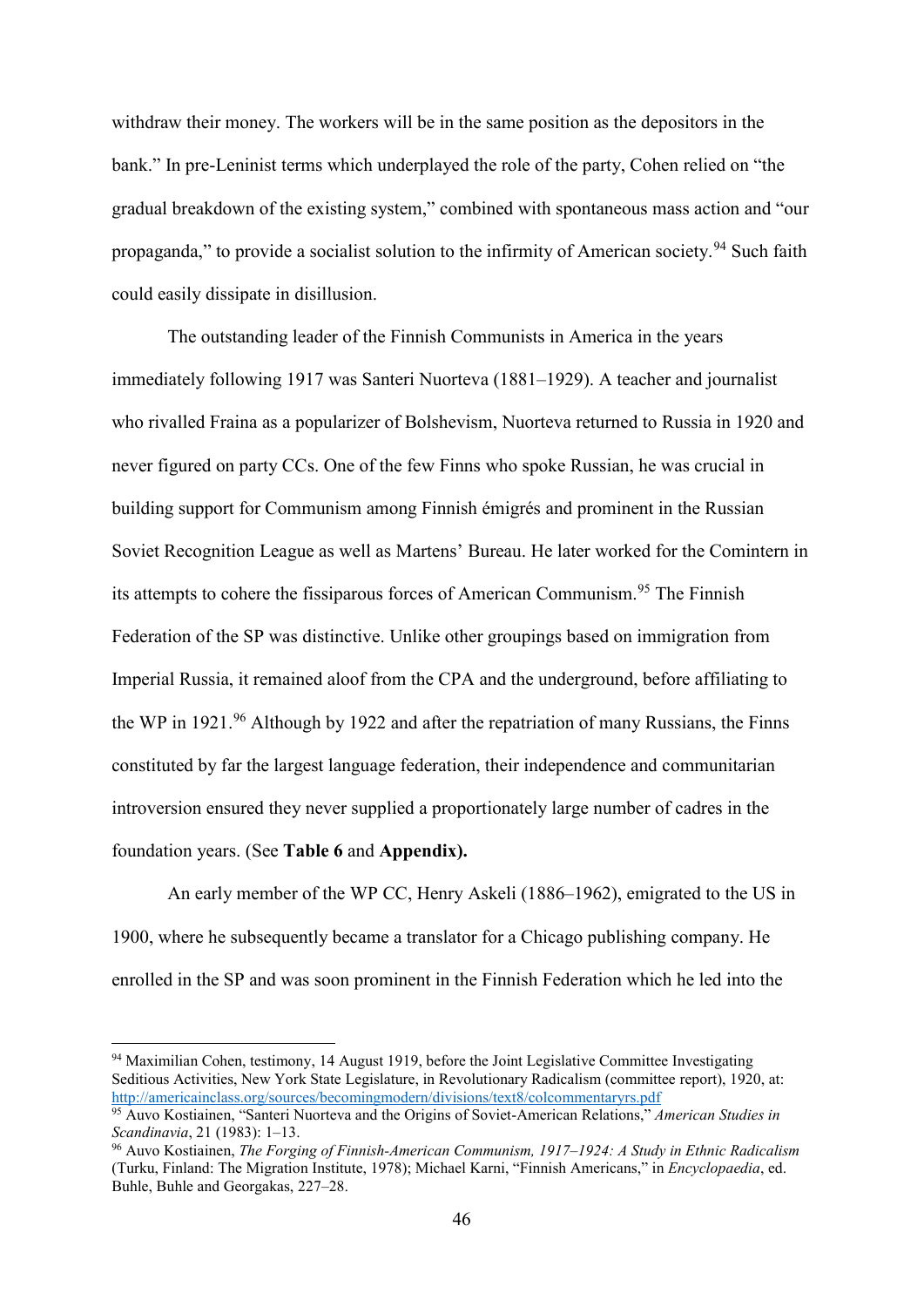WP, having taken his distance earlier from both the CPA and CLP. A newspaper editor, WP organizer and a leading light in the Finnish cooperatives, Askeli fell foul of the 1924–25 "Bolshevization" and the Comintern-inspired project to stamp out federalism, reorganize the language federations, remove the insulation of the Finns and their institutions from the party mainstream, and lay hands on their resources. Removed from his positions, he was expelled in 1928 as a "Trotskyist." Askeli later worked as a chiropractor, ran a health resort in Cape Cod and continued to contribute to the Finnish press in the USA.<sup>[97](#page-47-0)</sup> His fellow federation activist, Theodore Maki, a carpenter, born in Viipuri (Vyborg) in 1890, appeared more briefly; election to the 1922 CC proved to be his only appearance in the leading cadre.<sup>[98](#page-47-1)</sup>

Among the leaders of German origin listed in the **Appendix**, Ludwig E. Katterfeld (1881–1974), born in Strasburg, Alsace-Lorraine, into an intellectual family, worked as a farmhand after emigrating, joining the SP as a student in 1905. Together with Ruthenberg and Wagenknecht, Katterfeld was one of the few Communists who had held leading positions in the SP where he helped propel its left towards the Comintern. Advocating an underground party and resisting Comintern pressure, even after the 1922 Bridgeman Convention, he settled for WP orthodoxy, working in the production of the party press and taking up various organizing positions. As Stalinization developed, he exhibited little opposition but stood firm and was expelled in the purge of 1929 for refusal to yield control of *Evolution*, the independent paper he edited.<sup>[99](#page-47-2)</sup> The engagement with Communism of other immigrants was more ephemeral. Isaac Ferguson (1884–1964), a Canadian Jew and Chicago lawyer, the son of a butcher, was, like Katterfeld, galvanized by 1917. A former Republican, Ferguson was a

<span id="page-47-0"></span> <sup>97</sup> US Federal Census 1920, Chicago; *James P. Cannon and the Early Years of American Communism*, 574; Auvo Kostiainen, "Radical Ideology vs Ethnic Social Activities: The Finnish-Americans and the Communist Party of the United States, 1923–1932," *American Studies in Scandinavia*, 21 (1989), 30–39.

<span id="page-47-1"></span><sup>98</sup> Theodore Maki, Registration Card, Baltimore, 6 May 1917; Theodore Maki, Registration Card, New Jersey, undated [1942].

<span id="page-47-2"></span><sup>99</sup> Draper, *Roots*, 280–81, 438, note 30, 361, 381–82; "Ludwig Erwin Alfred 'Dutch' Katterfeld", at: [https://en.wikipedia.org/wiki/L.\\_E.\\_Katterfeld;](https://en.wikipedia.org/wiki/L._E._Katterfeld) Cannon, *First Ten Years*, 55–56, 62, 67, 70, 75, 77–78, 192.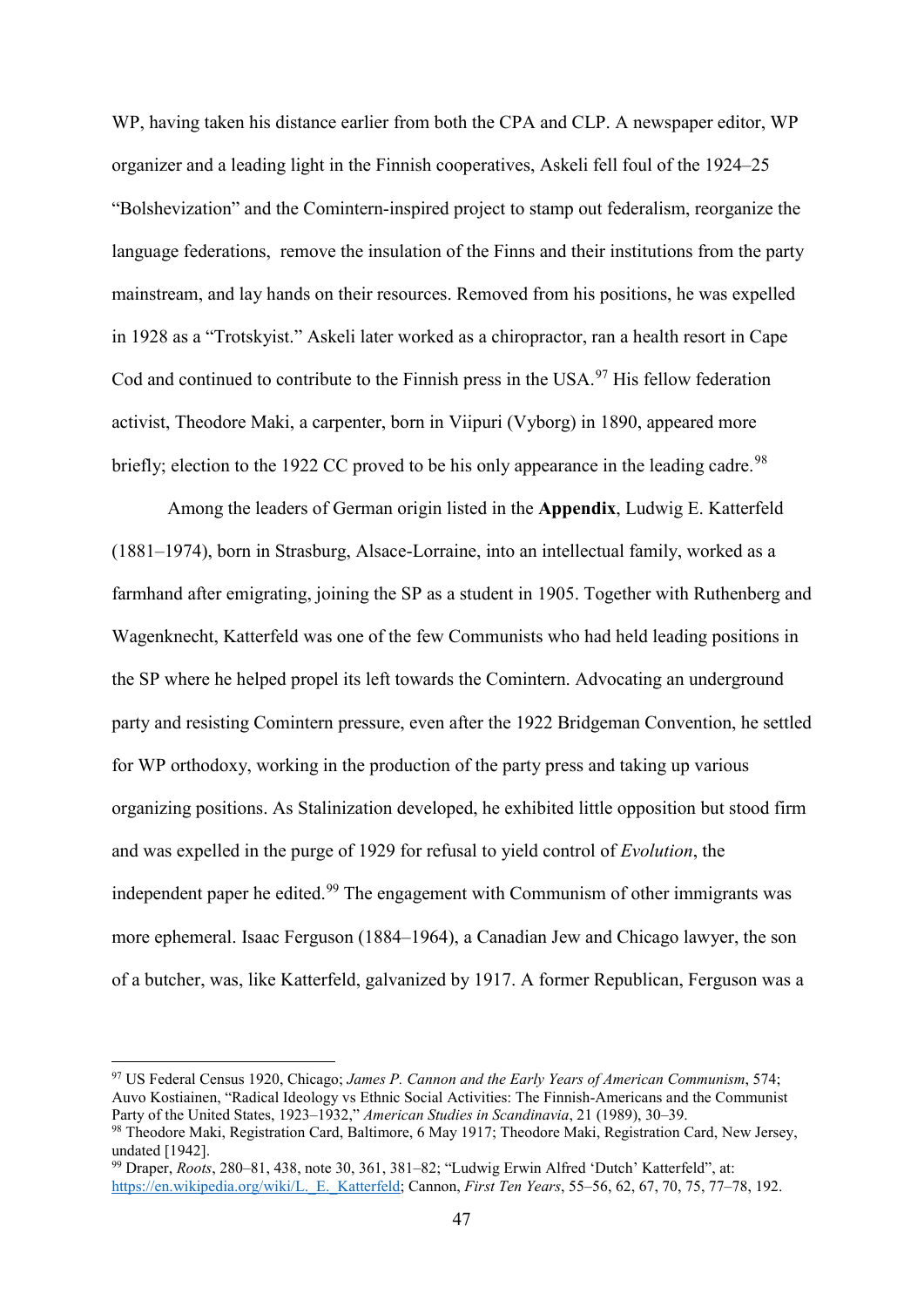charter member of the CPA and one of its most prominent leaders. A confederate of Ruthenberg who shared his confinement in Sing Sing, Ferguson quit the party on his release, becoming a civil rights lawyer.<sup>[100](#page-48-0)</sup>

Ferguson's career as a Communist leader began and ended with the foundation period. Jack Carney (1889–1956), a fierce opponent of the Russian Federation leaders and a leading light in the SP left and CLP, never figured on the CC beyond our period but continued as an active Communist until the end of the 1920s. Born in Widnes, England, Carney was brought up there by his grandfather following the early death of his mother and abandonment by his Irish immigrant father. Although a promising scholar, family circumstances necessitated his employment in the local chemical works. After his conversion to socialism by Jim Larkin in 1906, he moved to Ireland where he became a mainstay of trade unionism before emigrating to the US in 1916. "A born rebel who seeks instinctively to be the centre of every row," he came to prominence as editor of the socialist paper, *Truth*, published in Duluth, and a founder of the CLP. Married to the Chicago-born sculptor, Mina Schoenman, he successfully contested deportation and sedition proceedings but travelled to Ireland with Larkin in 1923 on the latter's release from prison. Carney came back to the US and edited *Labor Unity* in San Francisco before he relocated to Moscow in 1925 as the representative to the Comintern of the embryonic Irish party. He subsequently worked for RILU before returning to Ireland. From 1930 he collaborated with Larkin in endeavours to build trade unionism in Ireland but quarrelled with him in 1936 over Carney's support for the Spanish republicans; he ended his days as a journalist in London.<sup>[101](#page-48-1)</sup> The Irish influence on

<span id="page-48-0"></span> <sup>100</sup> Draper, *Roots*, 138–39, 167–68, 174–75, 183–84; *American Labor Who's Who*, ed. De Leon, *s.v.* "Fergusson, Isaac Edward," 70; John Gerber, "Ferguson, Isaac (1888–?)", in *Biographical Dictionary*, ed. Johnpoll and Klehr, 132–33.

<span id="page-48-1"></span><sup>101</sup> Draper, *Roots*, 78–79, 179, 181; UK Census, 1891, Widnes, Lancashire; Lawrence William White, "John ('Jack') Carney", in James McGuire and James Quinn, eds., *Dictionary of Irish Biography, vol. 2* (Cambridge: Royal Irish Academy/Cambridge University Press, 2009), 358–59, which repeats Carney's claim that he was born in Dublin; Emmet O'Connor, *Reds and the Green: Ireland, Russia and the Communist International, 1919–43* (Dublin: University College Dublin Press, 2004), 27, 82, 126–27, 131–32, 137–38, 141, 156, 168, 188,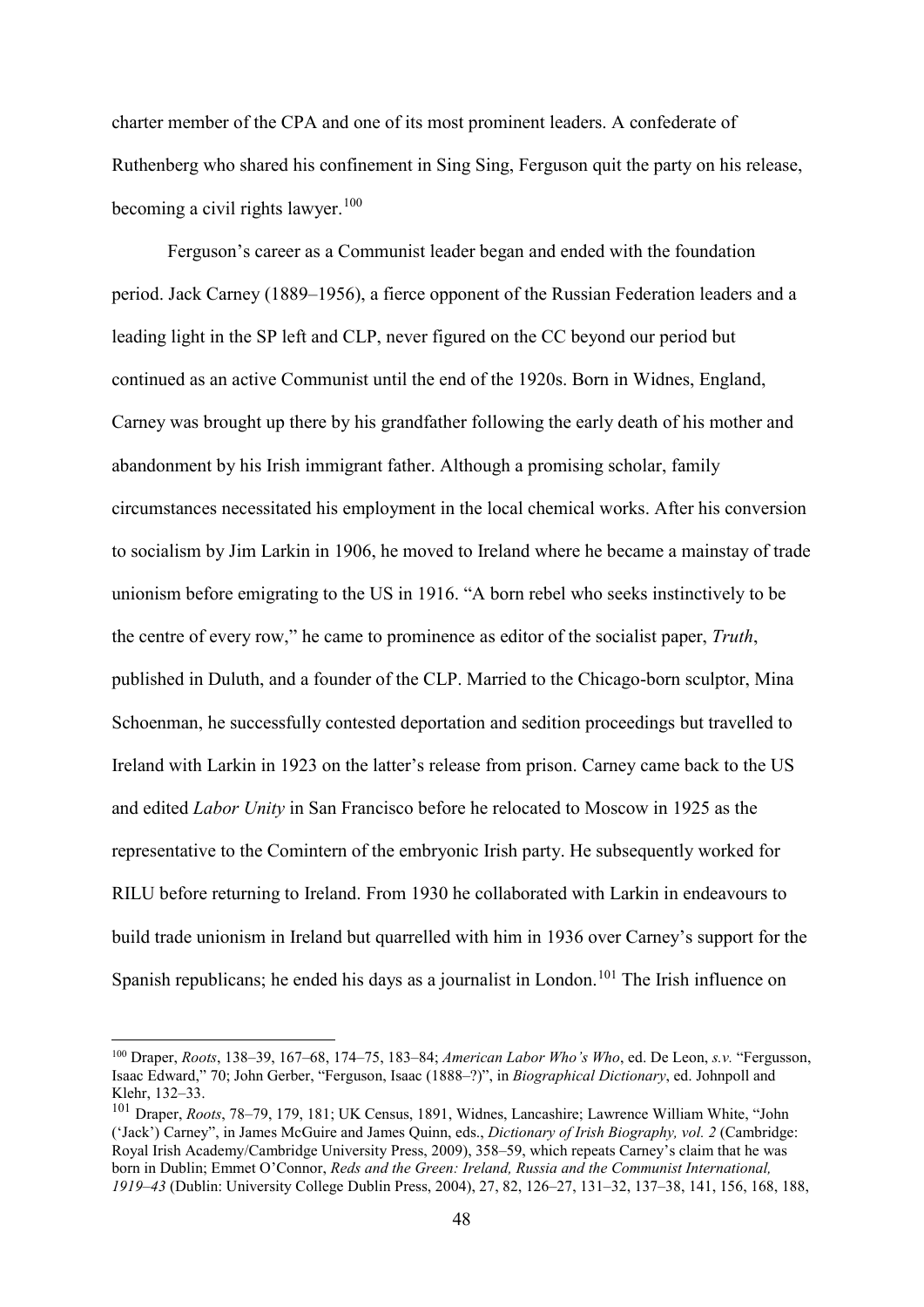American Communism merits attention; it quickly dissipated, and the experience constituted a relatively brief episode in the careers of its major protagonists.[102](#page-49-0)

The Dutch influence was indirect, through the contributions to the SP's *International Socialist Review* of the politician and poet, Herman Gorter (1864–1927), and the socialist astro-physicist, Anton Pannekoek (1873–1960), whose ideas subsequently sustained "leftwing Communism," incurred the wrath of Lenin, and provoked their break with the Comintern; and direct, through the participation of Sebald Justinus Rutgers (1879–1961), although he was never elected to the CC. A civil engineer who had worked in the Dutch East Indies before relocating to America, he was active in the SP from 1915 and a leading theorist of the Socialist Propaganda League and the SP left which he represented at the First Comintern Congress. Briefly head of the left-inclined West European Bureau of the Comintern in Amsterdam, Rutgers spent years developing the Kuzbass international workers' cooperative in Siberia, later working for the Comintern before returning to Holland in 1938.[103](#page-49-1)

The Balkans were represented during American Communism's birth pangs by the Macedonian, George Andreytchine (1894–1952) who personified pro-Bolshevik tendencies in the IWW. Following his arrival in America from Bulgaria in 1913, he was active in organizing miners and participated in the launch of the CLP before taking refuge in the

<span id="page-49-0"></span> <sup>196, 220.</sup> The quote is from the *Duluth Herald* in White, "Carney," 359. Richard Hudelson, "Jack Carney and the *Truth* in Duluth," *Saothar*, 19, 129–39; James Curry, "Who is This Jack Carney?" 2015 Presentation at University of Michigan, Hatcher Gallery Recordings at: http://leccap.engin.umich.edu/leccap/viewer/r/R7JV5a. <sup>102</sup> Never members of its CC, James Larkin (1874–1947), born in Liverpool, England, but an adopted Irishman, and Eádhmonn MacAlpine were involved, together with Reed and Gitlow, in the creation of the CLP. Larkin, a leader of the SP left, was arrested during the Red Scare and sentenced to five years imprisonment. The Chief Magistrate in the 1920 Gitlow case observed: "Gitlow and Larkin are beyond doubt two of the most prominent leaders in this revolutionary scheme … men of intelligence with considerable experience in public affairs …": [http://moses.law.umn.edu/darrow/trials.php?tid=14.](http://moses.law.umn.edu/darrow/trials.php?tid=14) Deported back to Ireland, Larkin pursued a relatively brief career as a Communist and a longer one as a union leader, ending up as a member of Dail Éireann. The Belfastborn MacAlpine was an editor of *The Revolutionary Age* and the *Voice of Labor* and a member of the National Council of the SP left wing. He returned to Dublin in 1919 and was involved in early attempts to establish Communism in Ireland: Emmet O'Connor, *James Larkin* (Cork: Cork University Press, 2002); O'Connor, *Reds and Green*, 27, 34, 37–38, 44–46, 52, 90.

<span id="page-49-1"></span><sup>103</sup> Draper, *Roots*, 66, 107, 232–34; Pierre Broué, *Histoire de L'Internationale Communiste, 1919–1943* (Paris: Fayard, 1997), 1078.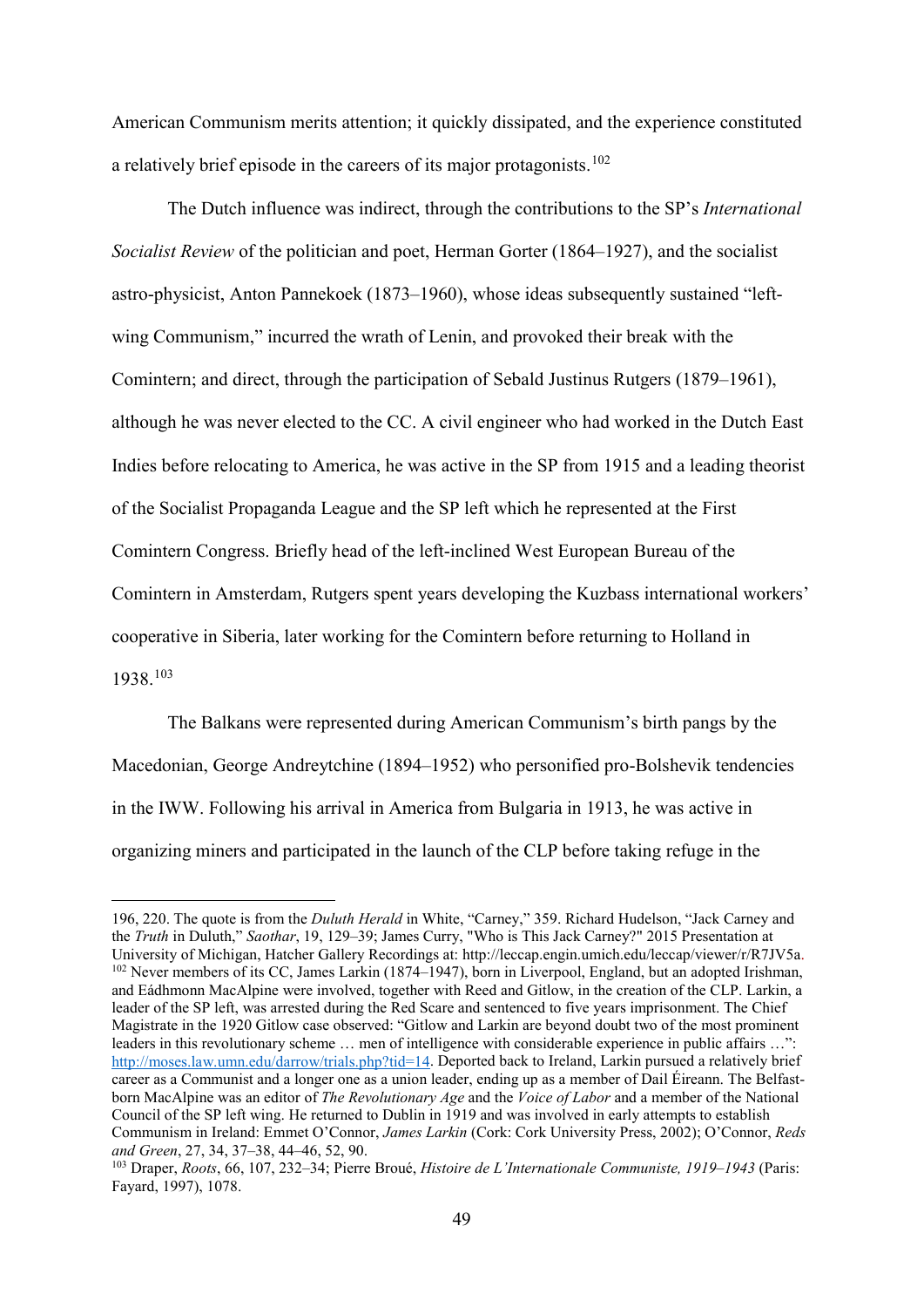Soviet Union with Haywood. Andreytchine was subsequently engaged in RILU initiatives and took a continued interest in American affairs. A partisan of the Left Opposition from 1923, he nonetheless held various diplomatic appointments. After a period of exile, he returned to Bulgaria in 1945 before his arrest and disappearance in the early 1950s.<sup>[104](#page-50-0)</sup> Beyond Europe, Japanese Communism played a small part in the shape of its animator, Sen Katayama (1860–1933) who studied in America before returning home in 1896. Back in the USA a decade later, he worked in New York with Lore – and briefly with Bukharin, Alexandra Kollontai and Trotsky – and emerged as a powerful voice in the SP left. Moving to Russia, Katayama, like Andreytchine, was never a CC member; but like Nuorteva and Rutgers, he was employed by the infant Comintern, heading its North American office in Mexico and fostering unification of the US groupings. He remained in Russia until his death.[105](#page-50-1)

As noted earlier, differences exceeded similarities among the female cohort of CC members listed in the **Appendix**, although two of the trio emanated from poor backgrounds. Born on Prince Edward Island, Marguerite Prevey (1872–1925) was originally a seamstress who emigrated to Boston in 1895. In 1901, together with her husband, Frank, a jeweller, she moved to Akron where she practised as an optician and became well-known in the SP in Ohio and nationally. An early socialist-feminist, she was a member of the party's women's committee in 1908 and 1909 and for a time acted as National Women's Organizer. Always on the left, she opposed the leadership's attempts in 1912 to exclude violence as a weapon in the socialist armoury. She was an enthusiastic supporter of Debs – her house functioned as his Ohio headquarters and she backed him financially. Prevey demonstrated organizational

<span id="page-50-0"></span> <sup>104</sup> Zumoff, *Communist International*, 81, 88–90; Reiner Tosstorff, *The Red International of Labour Unions, 1920–1937* (Leiden: Brill, 2016), 833.

<span id="page-50-1"></span><sup>105</sup> Hyman Kublin, *Asian Revolutionary: The Life of Sen Katayama* (Princeton, NJ: Princeton University Press, 1964); https//www.marxist.org/archive/katayama/index/htm. Other Communists who spent time in the USA, such as the Italian leader, Giacinto Serrati (1874–1926) played little role during the foundation years.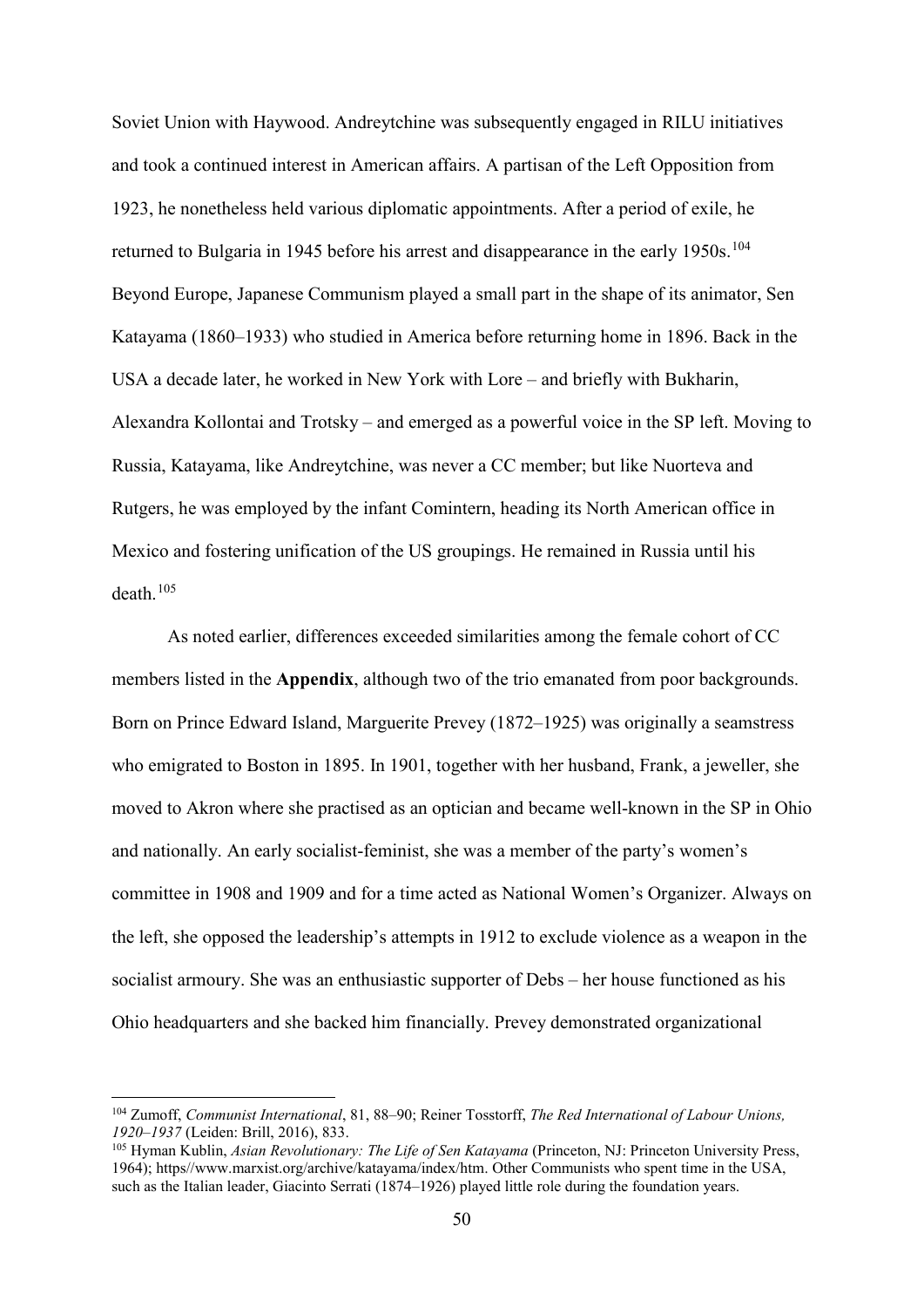acumen and was dubbed "the Joan of Arc" of the 1913 Rubber Workers' strike in Akron: "Brimming with indignation, she preached a secular gospel of salvation through political action that was especially appealing to wealthy sympathisers."[106](#page-51-0) Typifying the SP left's combination of propaganda, solidarity with industrial militancy and attraction to the IWW, she opposed the war and became a CLP charter member when the Ohio state SP affiliated to the new party. But she never seemed comfortable with the new creed. Prevey resigned from the WP CC in June 1922 as her branch had disaffiliated, wearied by the factionalism. Frank, who had become a realtor and Ford dealer, died in the early 1920s, and she lived for a period with Charles Baker. Another whose Communist career was restricted to the early years, Prevey succumbed to smallpox in Minneapolis in 1925.<sup>[107](#page-51-1)</sup>

Born in Lowell, Massachusetts, in 1883, Marion Emerson was married to William Sproule, a streetcar conductor, and by 1919 had two teenage children.<sup>[108](#page-51-2)</sup> As Boston district organizer of the CPA, she was embroiled in "the Ballam affair" when the latter allegedly obtained money from her on false pretences. Emerson's account of her midnight arrest and brief imprisonment in October 1919 conveys the sense of shock that some newly minted Bolsheviks experienced when encountering state coercion at first hand; as well as the surprise of the authorities acting on newspaper reports on discovering "ordinary" citizens rather than foreign agitators were uttering sedition. The speech which prompted her arrest is intriguing. Invoking "the true spirit of Americanism" reflected in the writings of William Lloyd Garrison and Horace Greeley as part of Communism's lineage, Emerson mobilized Abraham Lincoln in defense of the new movement: "This country with its institutions belongs to the people …

<span id="page-51-0"></span> <sup>106</sup> Daniel Nelson, *American Rubber Workers and Organized Labor, 1900–1941* (Princeton, NJ: Princeton University Press, 1988), 27.

<span id="page-51-1"></span><sup>107</sup> Nelson, *American Rubber Workers*, 8, 26, 27; Nick Salvatore, *Eugene Debs: Citizen and Socialist* (Urbana and Chicago: University of Illinois Press, 1982), 255, 291, 294, 319, 321, 322, 327; Darcy G. Richardson, *Others: "Fighting Bob" LaFollette and the Progressive Movement: Third Party Politics in the 1920s*, vol. 4 (New York: iUniverse, 2008) 59; Marguerite Prevy [sic], State of Minnesota Certificate of Death, 19 April 1925.

<span id="page-51-2"></span><sup>&</sup>lt;sup>108</sup> US Federal Census, 1910, Lowell City.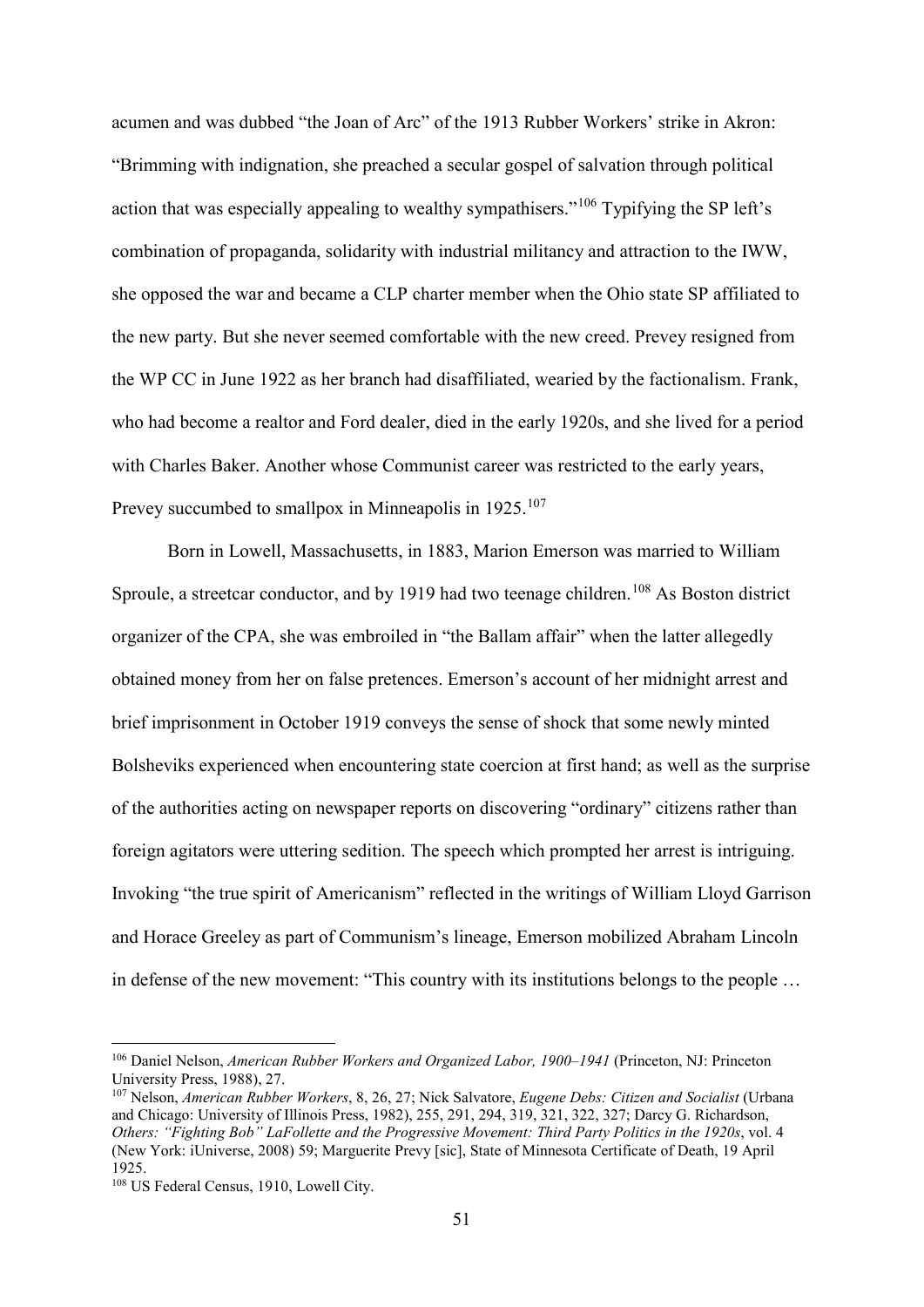Whenever they shall grow weary of the existing government they can exercise their constitutional right of amending it or their revolutionary right to dismember and overthrow it."<sup>[109](#page-52-0)</sup> Expressed before American Communists assimilated Leninist rigour, such sentiments would not resurface until "American exceptionalism" was briefly aired towards the end of the 1920s, and not on any significant scale until the popular front era. Emerson left the CPA with the group around Ruthenberg to join the CLP and although her sole appearance on the WP CC came in 1922, she remained a Communist into the 1930s, working with Browder in the RILU's Pan-Pacific Trade Union Secretariat and participating in undercover operations on behalf of the Russians. $110$ 

Rose Pastor Stokes (1879–1933) a Russian-Polish Jew, poet, playwright, advocate of legalized abortion and disciple of the birth control campaigner, Margaret Sanger, was likewise a long-term loyalist, retaining her membership from the first CPA convention until her death. Joining the SP in 1906 and re-joining in 1918 in solidarity with the left's enthusiasm for the Russian revolution after resigning over her support for the war, Stokes added glamour to early Communism, becoming a leading member of the CPA and representing the WP at the Fourth Congress of the Comintern in 1922. When her marriage, troubled by cross-class, cultural tensions, broke up in 1925, Stokes formed a partnership with fellow Communist, Victor Jerome, later a member of the CPUSA CC. She continued active into the 1930s as a national speaker, journalist and strike agitator. She helped establish a higher priority for women's work in the party, dying of cancer in a German clinic in 1933.<sup>[111](#page-52-2)</sup>

<span id="page-52-1"></span><span id="page-52-0"></span> 109 Marion E. Sproule, "Indicted," *The Worker* [Boston], November 15, 1919 reproduced at: http://www.marxisthistory.org/history/usa/parties/cpusa/1919/1115-sproule-indicted.pdf. <sup>110</sup> Scope of Soviet Activity in the United States, Hearings Before the Sub-Committee to Investigate the Administration of the Internal Security Act ...<sup>[1956]</sup>, A109, reproduced at: [https://archive.org/details/scopeofsovietact2123unit/page/n291.](https://archive.org/details/scopeofsovietact2123unit/page/n291)

<span id="page-52-2"></span><sup>111</sup> Zipser and Zipser, *Fire and Grace*; Patrick Renshaw, "Rose of the World: The Pastor-Stokes Marriage and the American Left, 1905–1925," *New York History*, 62, 4 (October 1981): 415–38.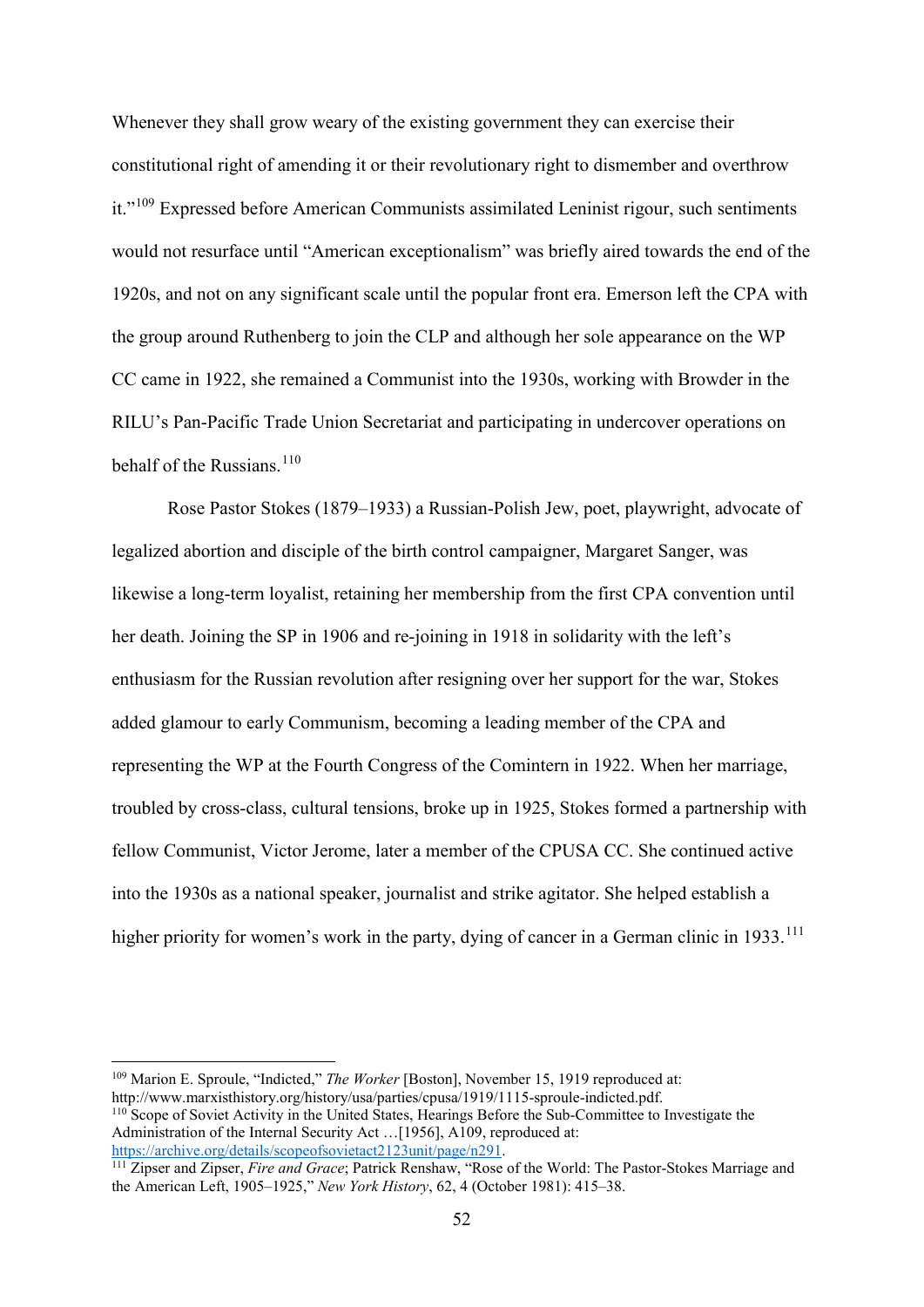In comparison, Charles Baker was a dowdy bird of passage. A coming figure on the SP left and the party's state organizer in Ohio, he had a long history of involvement in antiwar protests and industrial struggles. In summer 1917, Baker was arrested, along with Ruthenberg and Wagenknecht, and charged with making anti-conscription speeches urging men not to register for the draft. In 1919, together with James P. Cannon, he was charged with conspiracy to obstruct coal production. These charges hung over Baker's head until 1921 when he began a prison term. Like his friend Prevey, Baker represented pre-Communist traditions of militant struggle and was another emblematic victim of state repression after 1917. He became a CLP member in 1919, was elected to the CC at its first convention, and was briefly its national organizer before withdrawing from the party. He returned to the WP in 1921 and became an alternate member of its first CC. Baker was appointed Ohio organizer before dropping out of activity.<sup>[112](#page-53-0)</sup>

In contrast, Elmer Allison (1883–1982), who seemed to personify the dogged American proletarian, persevered, although he never again figured on the CC. Initially a sawmill hand with scarcely an elementary education, he became a specialist shingle weaver who joined the SP around 1905. His sister, Hortense, married Wagenknecht, and his niece the lifelong CPUSA functionary, Carl Winter (b.1906), forging two of the kinship ties among Communist leaders. Allison himself married Rosa Rosen, from a Communist family, having divorced his first wife. He had edited and managed a socialist paper in Cleveland, Ohio, and subsequently worked for the WP Literature Department and stood for the Senate on the party's behalf in 1926. Allison ended as he had begun, laboring in factories until he was almost 80.[113](#page-53-1) Born in 1879 in Chicago, Edward Lindgren was well-known as a leader in the Brooklyn local of the SP, as a party propagandist, and prominent in the Left Wing. Lindgren

<span id="page-53-0"></span> <sup>112</sup> Palmer, *James P. Cannon*, 109–10, 140, 146–47; Draper, *Roots*, 95, 181, 450, note 128; information from Tim Davenport, April 2019.

<span id="page-53-1"></span><sup>&</sup>lt;sup>113</sup> "Elmer Allison", https://en.wikipedia.org/wiki/Elmer\_Allison.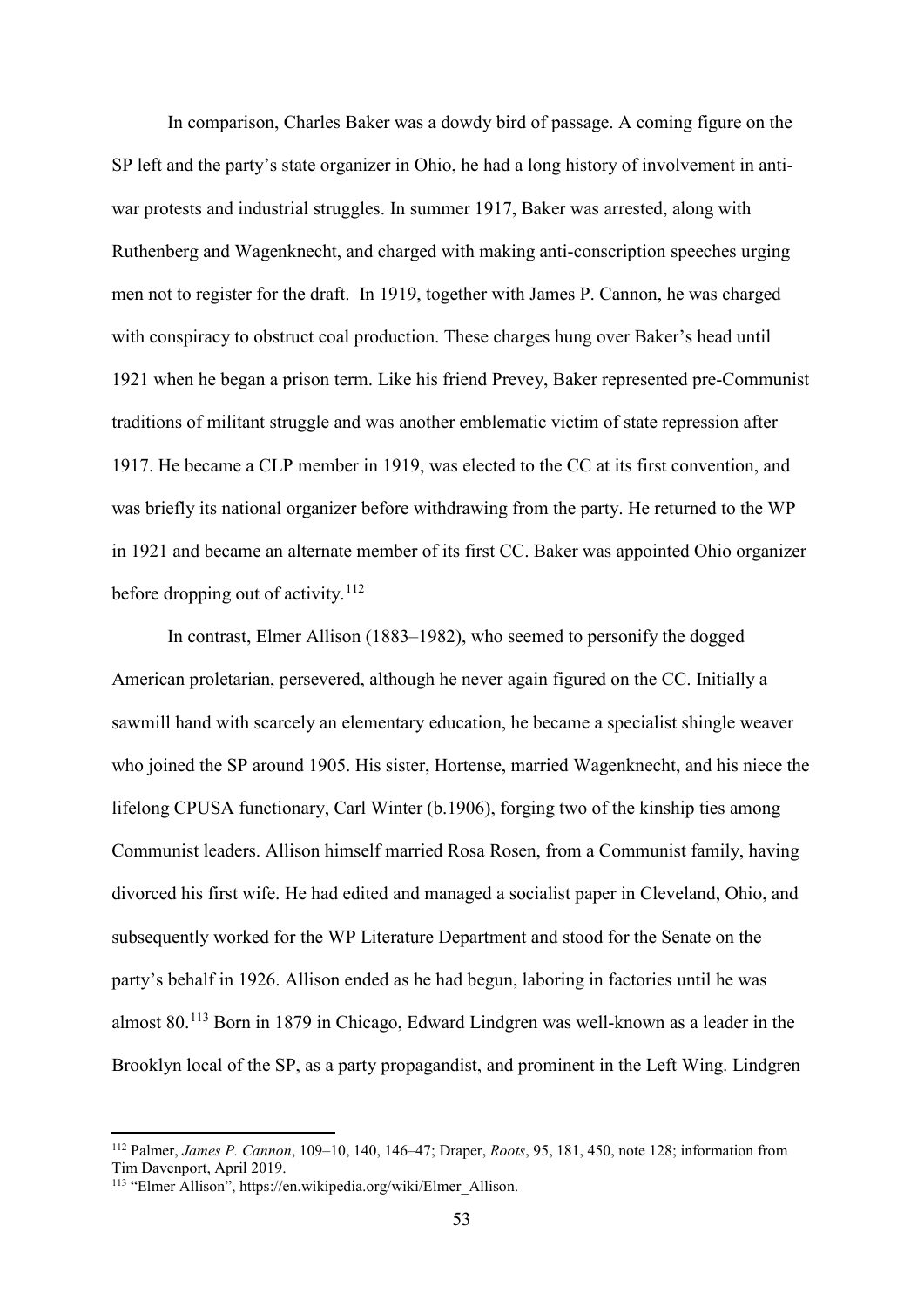was a founding member of the CLP elected to its CC. A printer, the son of a blacksmith of Swedish ancestry and a Swedish mother, he represented the UCP at the Second Comintern Congress and served on the 1922 CC of the WP. Subsequently a leader of the underground Goose Caucus, he never recaptured the leading positions he had occupied in the formative period and he eventually returned to his trade in the printing industry. If he sometimes seemed more a man of the SP than the WP, he was still a Communist in the mid-1920s.<sup>[114](#page-54-0)</sup>

A more dubious character, Harry M. Wicks (1889–1957), also possessed an impeccable working-class background but was a longer-term participant in Communism, surviving into the popular front years. Wicks is usually classified as an American, although the FBI reported he was of Finnish descent.<sup>[115](#page-54-1)</sup> The son of an electrical engineer from Illinois, Wicks became a printer in Iowa. He was briefly on the SP executive in 1919 and subsequently a member of the Socialist Party of Michigan, which morphed into the Proletarian Party, before joining the WP – only to align himself with the breakaway United Toilers. Wicks' sectarianism and "intellectual vanity" strengthened suspicion about his reliability. Occupying a variety of positions in the party, the Comintern and RILU, he faced charges of spying for employers and state agencies. Exonerated in 1923 but expelled on slender evidence in 1938, Wicks briefly supported Lovestone's splinter group, later cooperating with the FBI.[116](#page-54-2) Ralph E. Richardson made a more fleeting appearance. Born in Montana in 1895, the son of a mine superintendent who had been drawn to the mining boom town of Silver City, Utah, by 1900, Richardson subsequently became a charter member of the CLP who sat on its Labor Committee and the party's state organizer in Utah. Little else is

<span id="page-54-0"></span> <sup>114</sup> *American Labor Who's Who*, ed. De Leon, *s.v.* "Lindgren, Edward Ivar," 138–39; Draper, *Roots*, 139, 181, 261, 267–68; US Federal Census, 1880, Chicago; Edward Ivar Lindgren, Registration Card, New York City, 12 September 1918; information from Tim Davenport.

<span id="page-54-1"></span><sup>&</sup>lt;sup>115</sup> Auvo Kostiainen notes that Wicks emanated from an area of Finnish settlement and his surname could attenuate the Swedish-Finnish or Swedish Wickström: communication to authors, July 2019.

<span id="page-54-2"></span><sup>116</sup> Harvey Klehr, "Wicks, Harry (1889?–1957)," in *Biographical Dictionary*, ed. Johnpoll and Klehr, 414–15.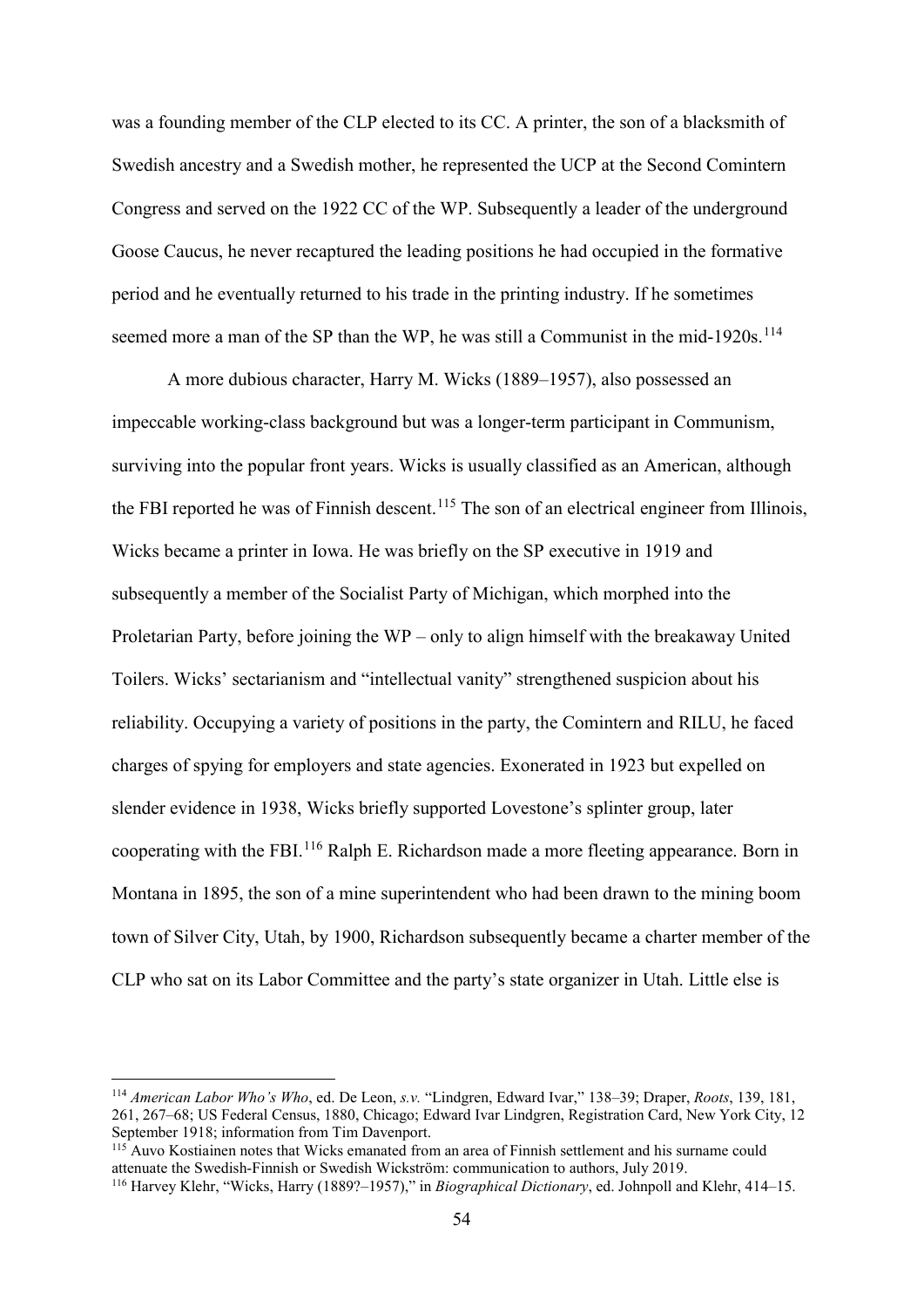known of him beyond his self-description as a "poor tramp wobbly" before the Workers, Soldiers, and Sailors Council on May Day 1919 in Salt Lake City.<sup>[117](#page-55-0)</sup>

### **Reflections**

This essay has proposed a prosopographical approach to American Communism. It has filled a gap in the historiography by presenting a statistical analysis of the revolutionary leadership during the genesis of the US party before focussing on those representatives who played no further part on the CC after 1923. The party, we argue, was only constituted in a meaningful sense as an organization capable of intervening in American society when institutional disunity was finally terminated in that year: the preceding phase we characterized as "the long foundation period". It is, of course, possible to be more precise and identify February 1917–September 1919 as a preparatory period in which the materials, men and women who would lay the foundations, were assembled. Beginning with the creation of the CPA and CPL, endorsing Communists' own definition of their leadership and subscribing to Klehr's adoption of the CC as the best available embodiment of the cadre, we have supplemented his survey by examining activists elected to CCs in the missing years between 1919 and 1921. We have amplified Klehr's approach by employing qualitative as well as quantitative methods, blending statistical analysis and mini-biographies to establish in human terms and in more detail the characteristics of the founding cohort. Concentrating on those whose time on the CC was limited to this period, we have restored to the historiographical tapestry a number of hitherto vestigial or fugitive figures and provided more information on others. In doing so, we have confirmed the diversity of the foundation cadre, demonstrated differences within national categories, traced the developing politics of leading representatives, and

<span id="page-55-0"></span> <sup>117</sup> US Federal Census, 1900, Silver City, Utah; Draper, *Roots,* 181; Andrew Hunt, "Beyond the Spotlight: The Red Scare in Utah," *Utah Historical Quarterly*, 61, 4 (Fall, 1993): 368.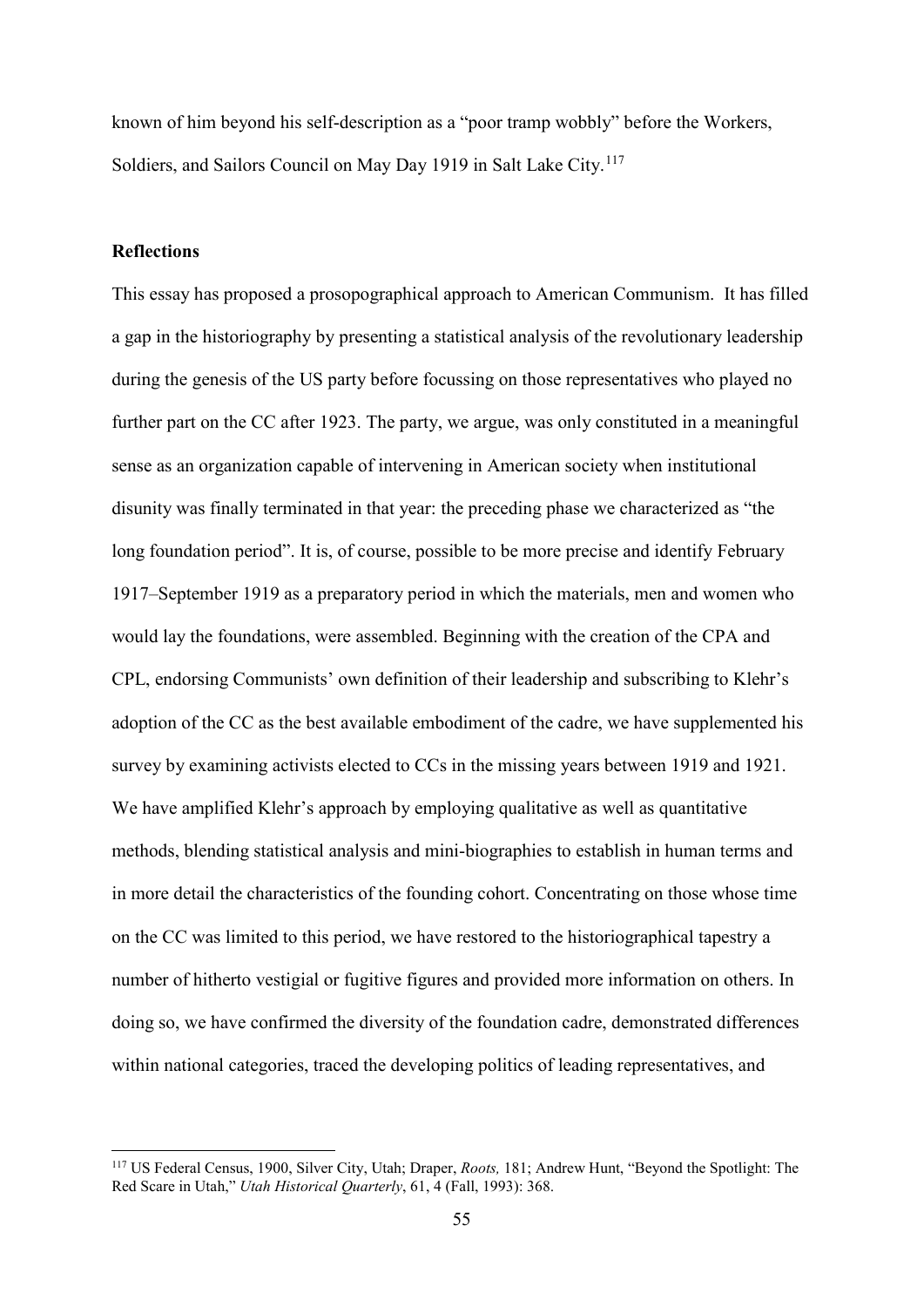affirmed the complexity and uniqueness of human actors. We have also tested the limits of prosopographical technique in relation to "private lives."

Exploring a plethora of sources, we have documented leaders beyond the CC, and produced a reasonably robust prosopography. Unevenness remains: satisfactory data was available for some Communists, less for others; more information was accessible on some aspects of protagonists' lives than on others; genealogical findings were sometimes tentative and circumstantial. Those whose leading roles endured left more of a mark than supporting actors or militants who returned to an oblivion unamenable to penetration. Nonetheless, we have identified in basic detail all bar one of our 56 subjects and their origins; the date of birth of all but 7; the prior political affiliations of 54; the date of joining the Communist parties for 52; and, while this is occasionally vaguer, the point at which they left or were expelled. Our study is weaker on inherited religion and duration of education, but this is compensated for in many cases by data regarding family background, occupation, personal characteristics and political activity. Paucity of evidence, and a lack of uniformity in what is available, may stem from the state of the sources rather than the fallibility of the historian. We have made a beginning and overall our study passes the test of significance, although it is not beyond improvement and extension by other scholars.

A further frontier proved more intractable. The kind and quality of information available about the interiority of Communist leaders of a century ago who did not share the sensibilities and concerns of more recent radicals restricts evidence-based recuperation of their relationships, emotions, sexuality and concerns beyond politics. It may be possible to unearth more about such matters as well as the Jeanette Pearls and Mina Schoenmans of American Communism who have left few traces in the archives. The conclusion that for the cadre of the 1920s, "politics, friendships and work fused into one another, and little or nothing existed outside party life," may appear absolutist; it contains more than a modicum of

56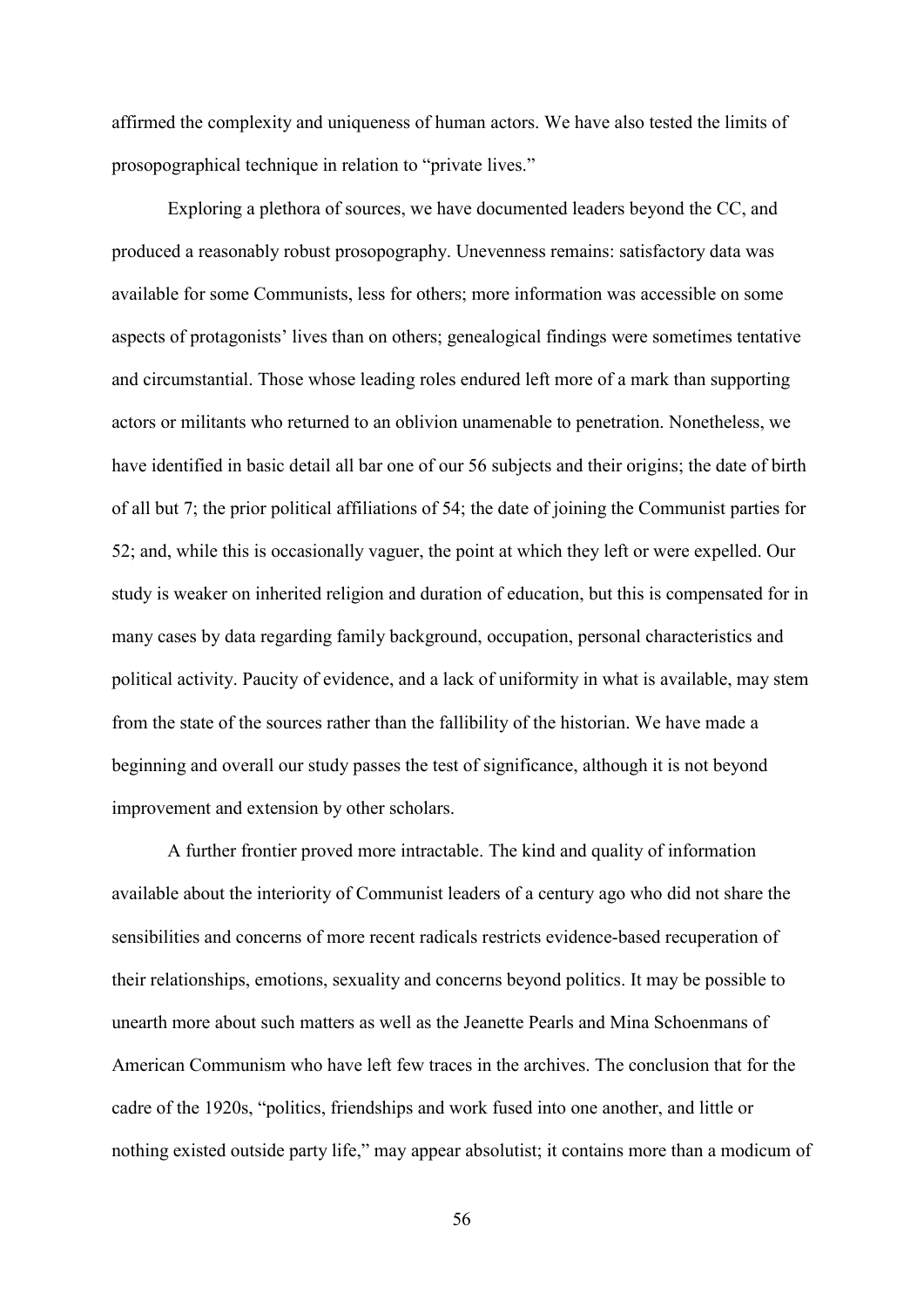truth.<sup>[118](#page-57-0)</sup> The leaders of the foundation period were moving in that direction in 1919, although the process was uneven and incomplete. If they led distinctive and interesting "private" lives and were, to a degree, occupied with extra-curricular concerns, their thoughts and actions in these spheres, still less how they influenced their politics, have not come down to us in any detail. This verdict is in harmony with recent exploratory surveys which, despite their value, have not revealed a great deal of substance about the "private lives," emotions, and feelings of the party elite of the  $1920s$ .<sup>[119](#page-57-1)</sup>

Our scrutiny of the leadership between 1919 and 1923 does not transform the picture presented by Draper and Klehr, although it expands and refines the detail. Americans made up less than a fifth of our sample of the cadre. It was dominated by recent immigrants: through the foundation years, over three-quarters of the CC members were immigrants or the children of immigrants emanating from many parts of Europe, although almost half our sample had their origins in the Tsarist empire. Their intersecting stories are part of the rich, intermeshed narratives of emigration to America; the particularities of different national and religious diasporas; and more specifically, and intriguingly for pre-Communist history, the richness and universality of the Second International and the global circulation of international socialism and its disciples before, as well as after, 1917. The average CC member was white, male and over 30. Female representation was tiny and episodic; black workers did not figure in the elite. The majority of CC representatives left full-time education at an early age, although over a third were college graduates. In terms of inherited religion, Judaism predominated – a third were from such a background, but there were significant minorities of Catholics and Protestants.

 <sup>118</sup> Draper, *American Communism*, 199.

<span id="page-57-1"></span><span id="page-57-0"></span><sup>119</sup> See Barrett, "Was the Personal Political?"; Brown and Faue, "Social Bonds, Sexual Politics, and Political Community."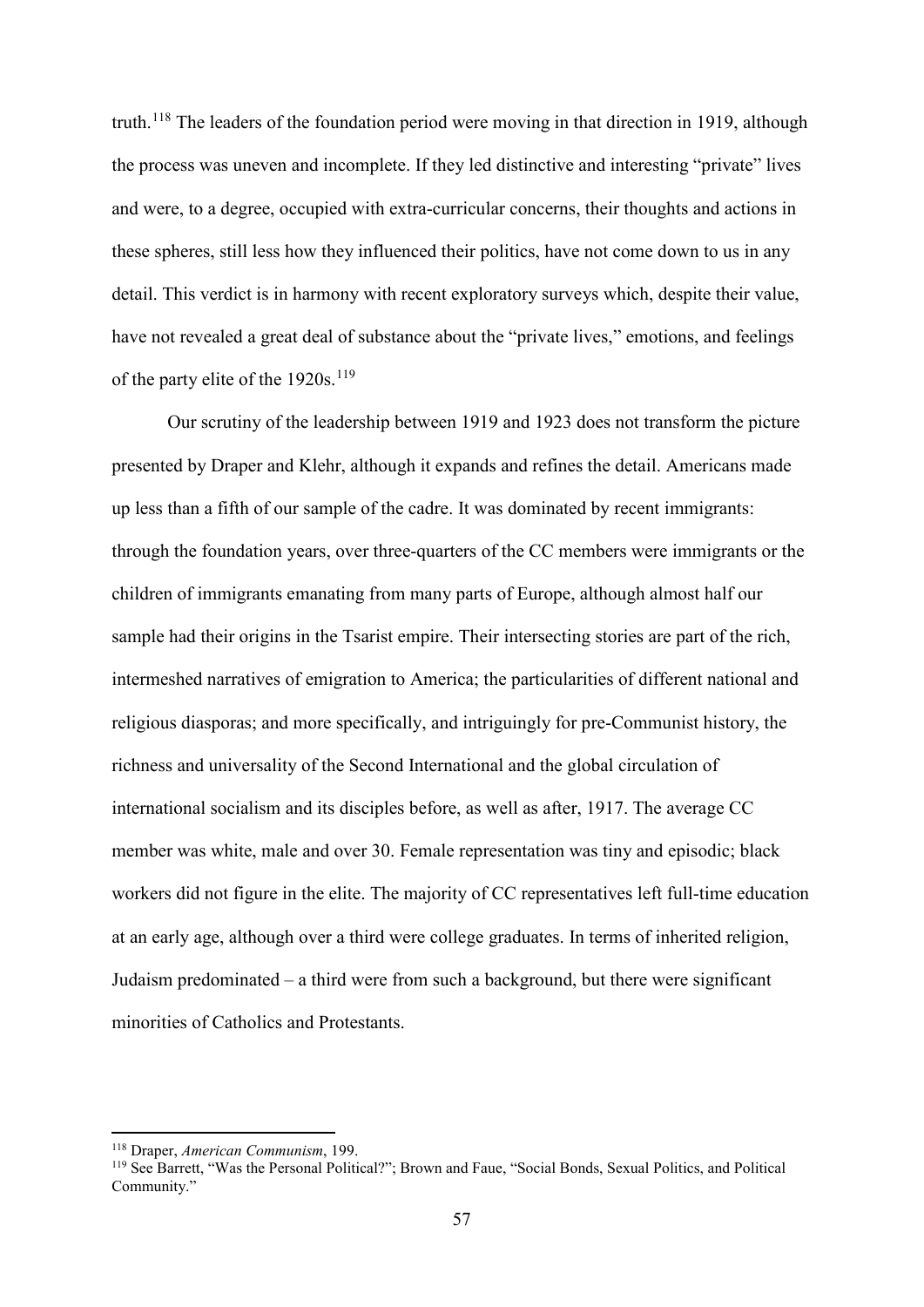An overwhelming majority had been formed as socialists before 1917 and had come to Communism via the SP. Their social origins were variegated, although few conformed to proletarian archetypes. From what we know about the party, the cadre reflected the membership's heterogenous occupational composition. There was also significant turnover of leaders within the foundation period. Over a third of our sample served on only one CC between 1919 and 1923. Looking to the future, the essay evidenced disjuncture: almost 60% of CC members between 1919 and 1923 did not feature on CCs after 1923 while almost a third were no longer members of the party by that date – underlining the volatility and transitional aspects of these years and the fragility of many allegiances forged in the crosscontinental heat radiated by the Russian revolution. However, a minority – over a third – maintained their active belief in Soviet Communism, continued in the leadership into the 1920s, and in some cases remained key players into the 1940s. This battle-hardened group provided continuity and stability in the cadre and affirmed the significance of the foundation years to the future of American Communism. Our study also confirms, as might be expected, that the cadre of the early period remained distant from the Comintern model of a centralized, hierarchical, authoritative collective with military overtones, equipped with mastery of Russian theory and policy. It was at best a cadre under construction.

Cannon captured the ambition although he telescoped developments: "When we organized the Communist Party in this country in 1919, we deemed it unworthy of the dignity of a revolutionary leader to waste his time on some piddling occupation in the bourgeois world … We decreed that no one could be a member of the Central Committee of the party unless he was a full-time professional party worker or willing to become such at the call of the party."[120](#page-58-0) By 1923, professionalism was still developing. If the WP never achieved the *commandiste* perfection rolled out in Comintern rhetoric, bureaucratic centralism advanced

<span id="page-58-0"></span> <sup>120</sup> James P. Cannon, *The Struggle for a Proletarian Party* (1943; New York: Pathfinder Press, 1970), 24.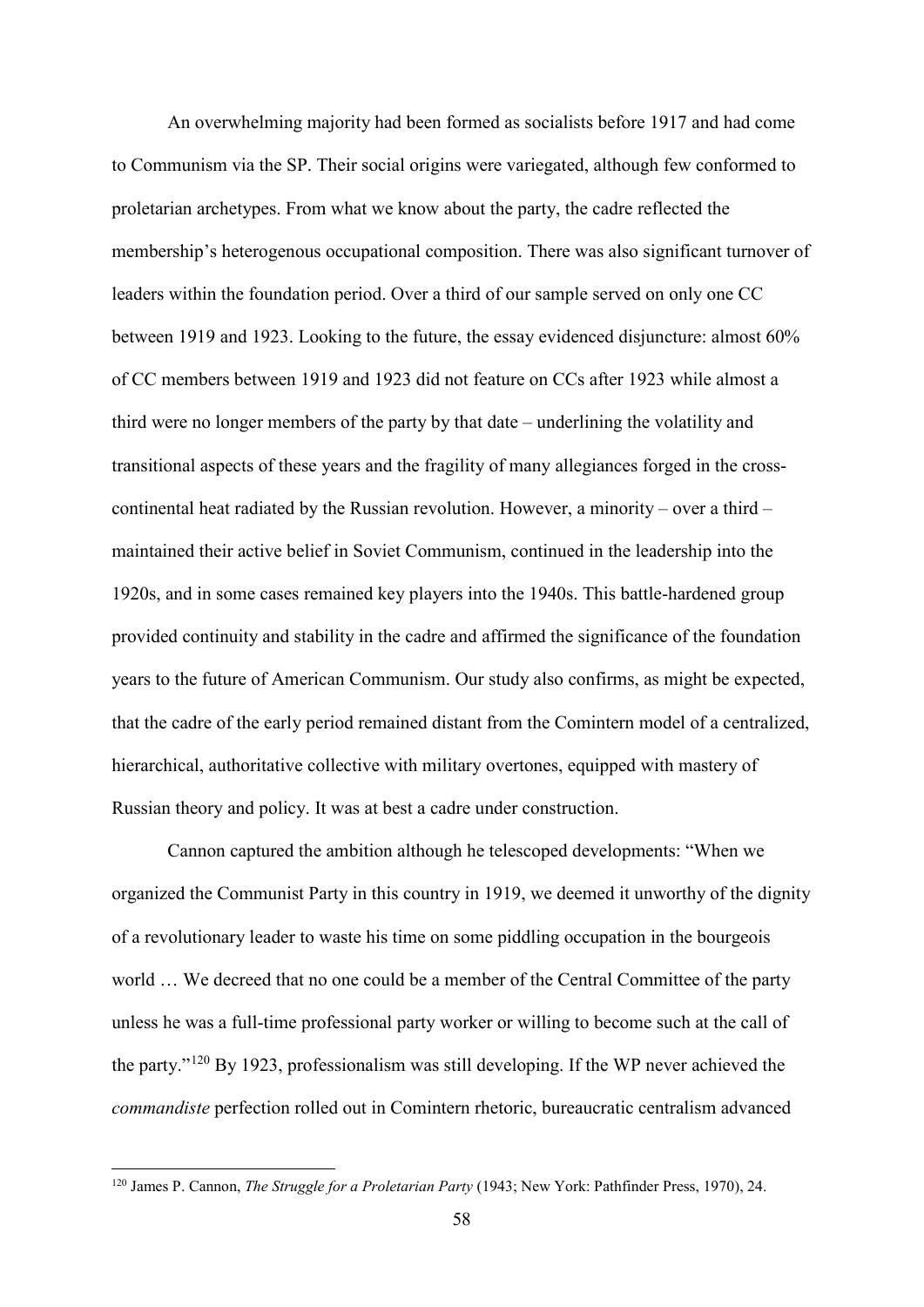through the "Bolshevization" of mid-decade and Stalinization from 1929. But the "officer corps" had its genesis and infancy in the foundation years; for the rest of the decade, its core would largely consist of those who had successfully survived them.<sup>[121](#page-59-0)</sup> The elite group came to Communism from 1917 imbued with the conviction that the Russian revolution presaged universal progress which would be orchestrated by the Comintern. Even in these early years, some fell away, others were downgraded. For those cadres whose faith and fortunes endured, commitment was cemented by what was, compared with many party activists, a privileged position. Insulated from the marketplace and some of the vicissitudes of working-class life, they were paid, if sometimes intermittently, to practice an emancipatory vocation they had freely aspired to. Involving organizing, administration, management, public speaking, journalism, public relations and continuing education, their work was consuming but personally rewarding. The alternative was "loss of job, profession, and even reason for existence." $^{122}$  $^{122}$  $^{122}$ 

The incumbents were frequently isolated from wide layers of the working class and broader, typically hostile, American society, and the disconnect could be exacerbated by immersion in party affairs and hyperactivity. To take a paradigmatic case, Ruthenberg remarked in 1919 that Communists "stood outside the labor movement" and few party activists "knew anything about the trade union movement."<sup>[123](#page-59-2)</sup> The same applied to most members of the early committees. Some had experience of the IWW and a handful in AFL unions. Few possessed sustained involvement in day-to-day trade unionism and labor relations, of representing members and negotiating on their behalf, or holding office in the contemporary unions. Outside the Chicago AFL, a stronghold which would prove transient, they were largely limited to useful contacts and temporary alliances. As 1923 dawned, the

<span id="page-59-0"></span><sup>&</sup>lt;sup>121</sup> McIlroy and Campbell "Leadership of American Communism, 1924–1927."

<span id="page-59-1"></span><sup>122</sup> Draper, *American Communism*, 199.

<span id="page-59-2"></span><sup>123</sup> Draper, *Roots*, 198–199.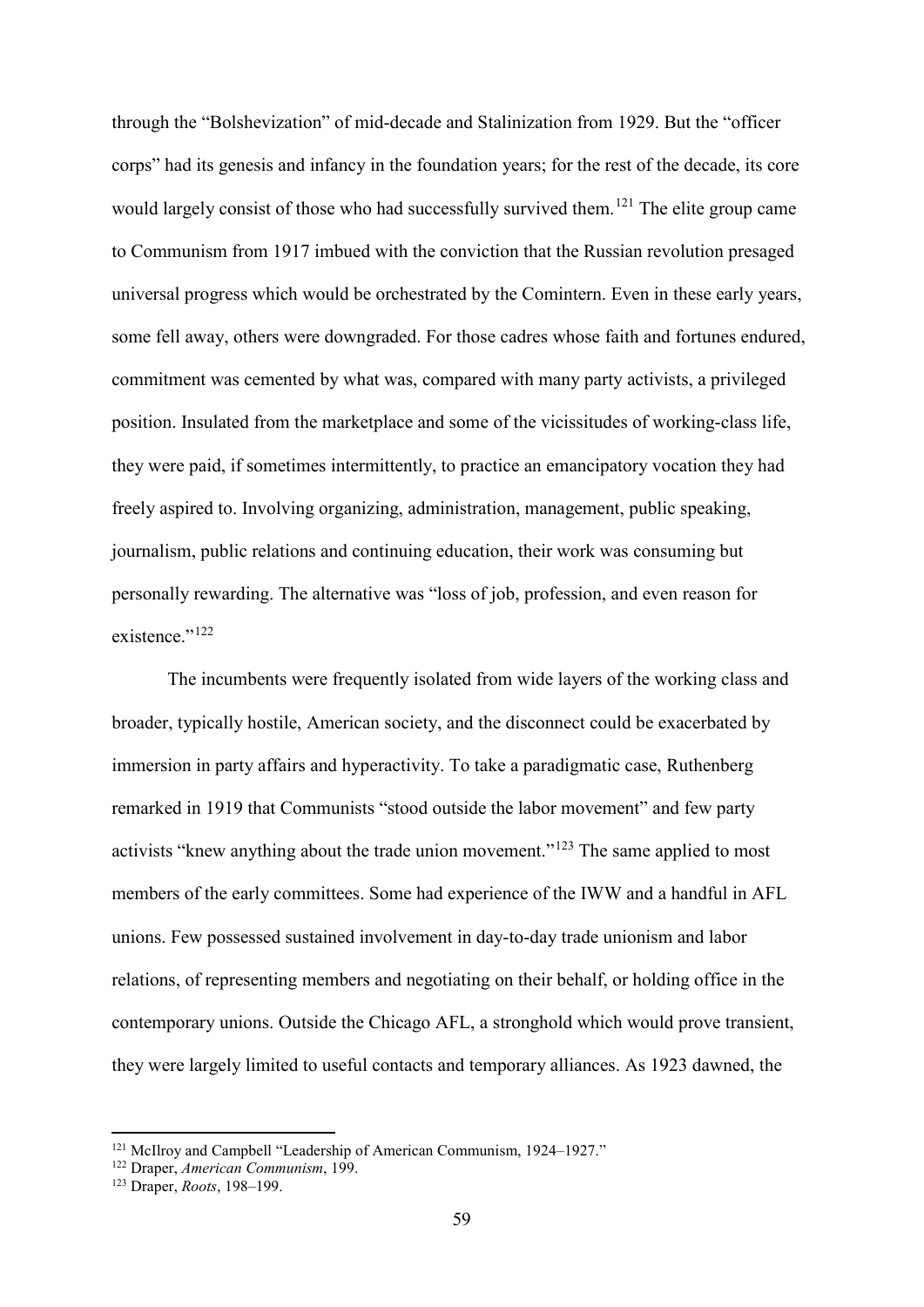TUEL seemed to be on the cusp of success but it would falter in the face of Gompers' guns and the Farmer-Labor Party and the La Follette fiascos. The League of 1923 was led by a handful of activists with experience of organizing drives and pacts with AFL progressives and lacked depth and reach in terms of embedded rank-and-file cadres.<sup>[124](#page-60-0)</sup>

In this sphere, as in others, things would change, and we should be wary of overemphasising the foundation years as determining the future of the WP cadre. Draper's claim that: "For almost a decade, the main struggle in the American Communist movement was primarily between those who formed it in 1919 and those who came to the fore in 1921 … the 1919 group of Ruthenberg, Lovestone and Gitlow provided the hard core of one great faction, the 1921 group of Foster, Browder and Cannon, that of another," $125$  requires amplification and attention to development and disjuncture. Amter, Engdahl, Minor and Trachtenberg joined the WP in 1921. Yet they supported the Ruthenberg-Lovestone group, not the Foster faction, through the decade. Cannon joined the CLP in 1919, was on the CC by 1920 and distanced himself from Foster by mid-decade in response to events unforeseeable in 1919 or 1921.[126](#page-60-2) That said, revisiting the early years vindicates Draper's central argument. The creation and renewal of the Communist elite which developed from 1919 was not simply a national phenomenon, the product of untrammelled competition between aspiring party leaders in Chicago and New York. The process was supervised by the Comintern, increasingly decisively. *Ab initio* American leaders acknowledged its suzerainty and welcomed exchange of representatives between the Comintern centre and its American affiliate, which developed relations between the leaderships: see **Tables 8** and **9**. [127](#page-60-3) Some

<span id="page-60-0"></span> <sup>124</sup> The account in Zumoff, *Communist International*, 98–111, suggests limited progress had been made by 1924.

<sup>125</sup> Draper, *Roots*, 322.

<span id="page-60-2"></span><span id="page-60-1"></span><sup>126</sup> Draper, *Roots*, 340–41; Zumoff, *Communist* International, 57–61; Palmer, *James P.* Cannon, *passim;* 

<span id="page-60-3"></span> $^{127}$  Comintern representatives in the United States in the 1920s included Samuel Agursky, Henryk Walecki, Sen Katayama, Joseph Pogany/John Pepper, Boris Reinstein, Sergei Gusev, Yrjo Sirola, Arthur Ewert, Allan Wallenius, Harry Pollitt, Philip Dengel and Boris Mikhailov. See Draper, *Roots*, 363–64; Draper, *American Communism*, 170; Klehr, Haynes and Anderson, *Soviet World*, 357–58; *The Communist Party of the United*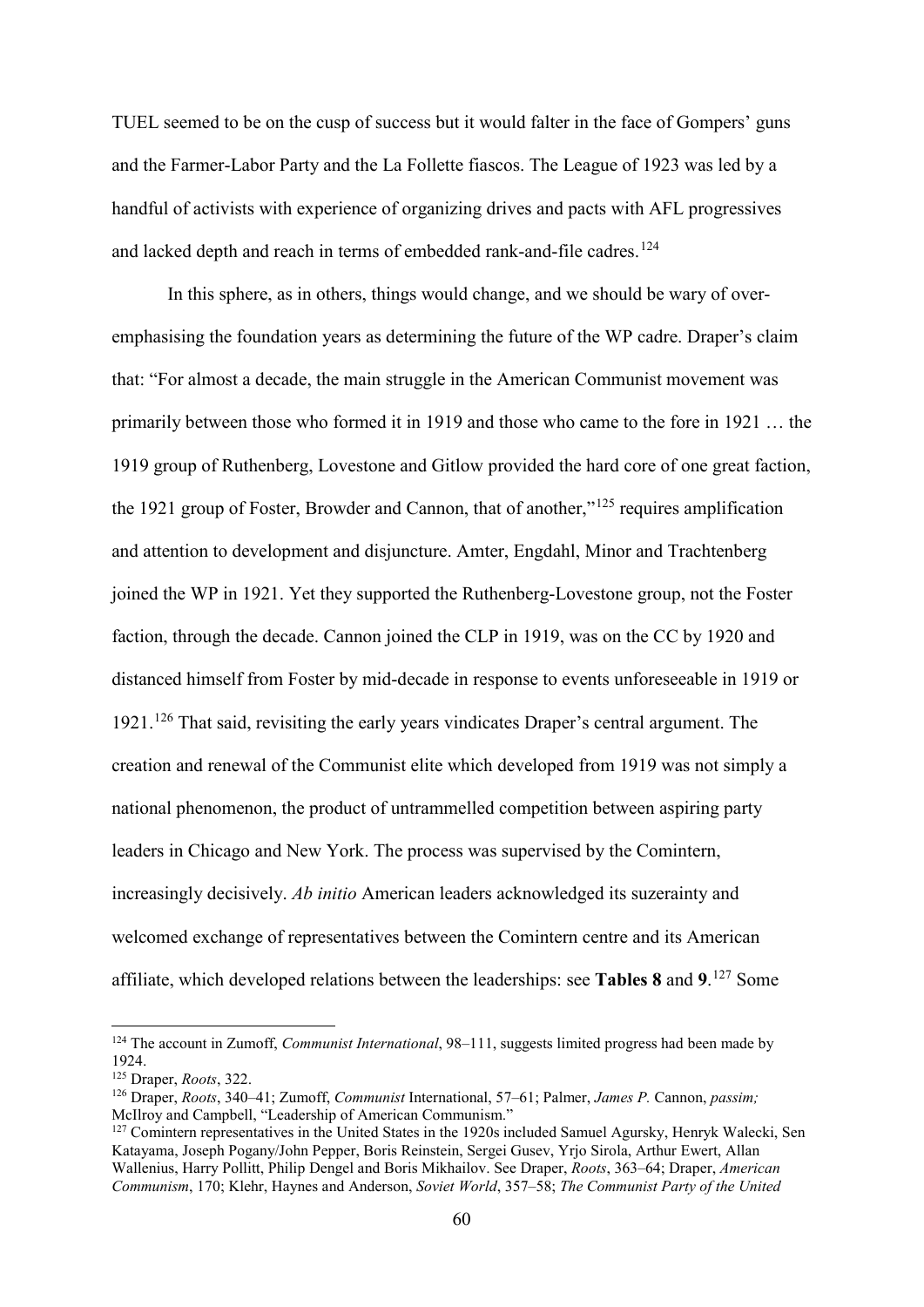questioned the wisdom of particular Comintern decisions. By 1923, in the backwash of Moscow's determination to liquidate "the Geese," the mould was setting. Cadres quibbled and occasionally protested directives; but they accepted the Comintern was the final appeal court. The WP elite were beginning to understand how the Comintern thought and what it wanted and to condition themselves to think and want the same.<sup>[128](#page-61-0)</sup> The approval or disapproval of the International had already made or derailed party careers, as the cases of Fraina, Hourwich, Reed, Ashkenuzi, Ballam, Dirba and others illustrated. By 1923, the Comintern was primary in shaping Communist politics, the contours and composition of the American Communist elite, and the prospects of its members.

## **Table 8. American Representatives to the Communist International in Moscow during the Foundation Period.**

| 1919–1920 | John Reed (Communist Labor Party, later United Communist Party) |
|-----------|-----------------------------------------------------------------|
| 1919–1921 | Louis Fraina (Communist Party of America)                       |
| 1919-1921 | Nicholas I. Hourwich (Communist Party of America)               |
| 1920–1921 | Max Bedacht (United Communist Party)                            |
| 1921      | Charles E. Scott (United Communist Party)                       |
| 1921      | <b>Robert Minor (Workers Party)</b>                             |
| 1922      | Ludwig Katterfeld (Workers Party)                               |
| 1923      | Israel Amter (Workers Party)                                    |

Source: Adapted from Harvey Klehr, John Earl Haynes and Kyrill M. Anderson, *The Soviet World of American Communism* (New Haven and London: Yale University Press, 1998), 360.

<u>.</u>

*States of America: What It Is: How It Works: A Handbook for Americans, 1955, 3, at:* <https://archive.org/details/communistpartyof1955unit/page/2>

<span id="page-61-0"></span><sup>&</sup>lt;sup>128</sup> McIlroy and Campbell, "Bolshevism, Stalinism and the Comintern."